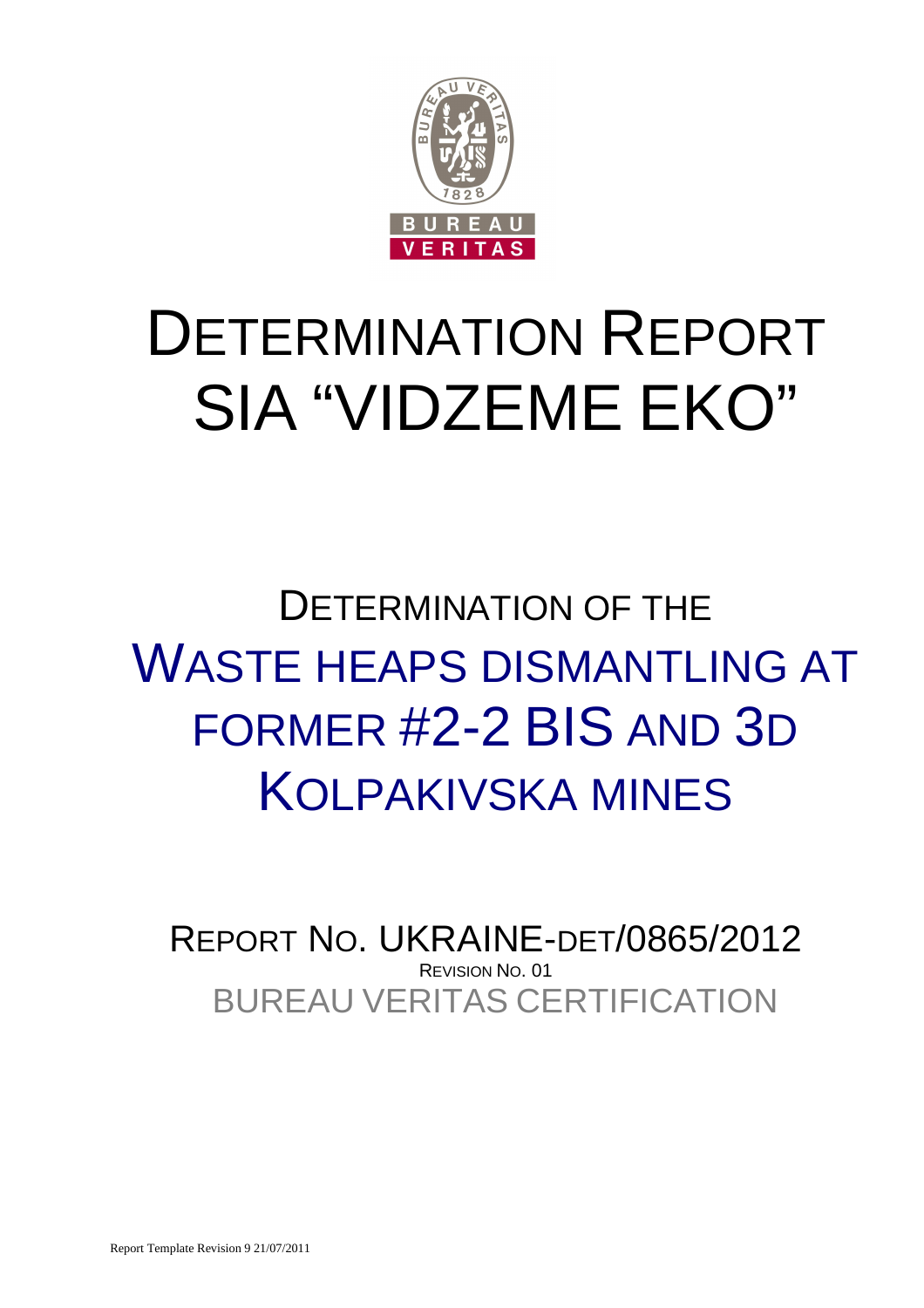#### DETERMINATION REPORT: WASTE HEAPS DISMANTLING AT FORMER #2-2 BIS AND 3D KOLPAKIVSKA MINES



| Date of first issue:<br>07/12/2012                                                                      | Organizational unit:<br><b>Bureau Veritas Certification</b><br><b>Holding SAS</b>                                                                                                                                                                                                                                                                                                                                                                                                                                                                                          |
|---------------------------------------------------------------------------------------------------------|----------------------------------------------------------------------------------------------------------------------------------------------------------------------------------------------------------------------------------------------------------------------------------------------------------------------------------------------------------------------------------------------------------------------------------------------------------------------------------------------------------------------------------------------------------------------------|
| Client:<br>SIA "Vidzeme Eko"                                                                            | Client ref.:<br>Victor Tkachenko                                                                                                                                                                                                                                                                                                                                                                                                                                                                                                                                           |
| Summary:                                                                                                | Bureau Veritas Certification has made the determination of the "Waste heaps dismantling at former #2-2 BIS<br>and 3d Kolpakivska mines" project of SIA "Vidzeme Eko" located in Antratcyt town, Luhansk Region, Ukraine<br>on the basis of UNFCCC criteria for the JI, as well as criteria given to provide for consistent project operations,<br>monitoring and reporting. UNFCCC criteria refer to Article 6 of the Kyoto Protocol, the JI rules and modalities<br>and the subsequent decisions by the JI Supervisory Committee, as well as the host country criteria.   |
| conducted using Bureau Veritas Certification internal procedures.                                       | The determination scope is defined as an independent and objective review of the project design document,<br>the project's baseline study, monitoring plan and other relevant documents, and consisted of the following<br>three phases: i) desk review of the project design and the baseline and monitoring plan; ii) follow-up interviews<br>with project stakeholders; iii) resolution of outstanding issues and the issuance of the final determination report<br>and opinion. The overall determination, from Contract Review to Determination Report & Opinion, was |
| design document.                                                                                        | The first output of the determination process is a list of Clarification and Corrective Action Requests (CL and<br>CAR), presented in Appendix A. Taking into account this output, the project proponent revised its project                                                                                                                                                                                                                                                                                                                                               |
| country criteria.                                                                                       | In summary, it is Bureau Veritas Certification's opinion that the project correctly applies Guidance on criteria for<br>baseline setting and monitoring and meets the relevant UNFCCC requirements for the JI and the relevant host                                                                                                                                                                                                                                                                                                                                        |
|                                                                                                         |                                                                                                                                                                                                                                                                                                                                                                                                                                                                                                                                                                            |
| Report No.:<br>Subject Group:<br>UKRAINE-det/0865/2012<br>JI                                            | <b>Indexing terms</b>                                                                                                                                                                                                                                                                                                                                                                                                                                                                                                                                                      |
| Project title:<br>Waste heaps dismantling at former #2-2<br><b>BIS and 3d Kolpakivska mines</b>         |                                                                                                                                                                                                                                                                                                                                                                                                                                                                                                                                                                            |
| Work carried out by:<br>Svitlana Gariyenchyk<br>Verifier<br>Vyacheslav Yeriomin - Team Member, Verifier | Team Leader, Lead<br>$\boxtimes$<br>No distribution without permission from the<br>Client or responsible organizational unit                                                                                                                                                                                                                                                                                                                                                                                                                                               |
| Work reviewed by:<br>Ivan Sokolov - Internal Technical Reviewer                                         | Limited distribution                                                                                                                                                                                                                                                                                                                                                                                                                                                                                                                                                       |
| Vasyl Kobzar - technical specialist                                                                     |                                                                                                                                                                                                                                                                                                                                                                                                                                                                                                                                                                            |
| Work approved by:                                                                                       | ation                                                                                                                                                                                                                                                                                                                                                                                                                                                                                                                                                                      |
| Ivan Sokolov - Operational Manager                                                                      | Unrestricted distribution                                                                                                                                                                                                                                                                                                                                                                                                                                                                                                                                                  |
| Date of this revision:<br>Rev. No.:<br>53<br>10/12/2012<br>01                                           | Number of pages                                                                                                                                                                                                                                                                                                                                                                                                                                                                                                                                                            |

1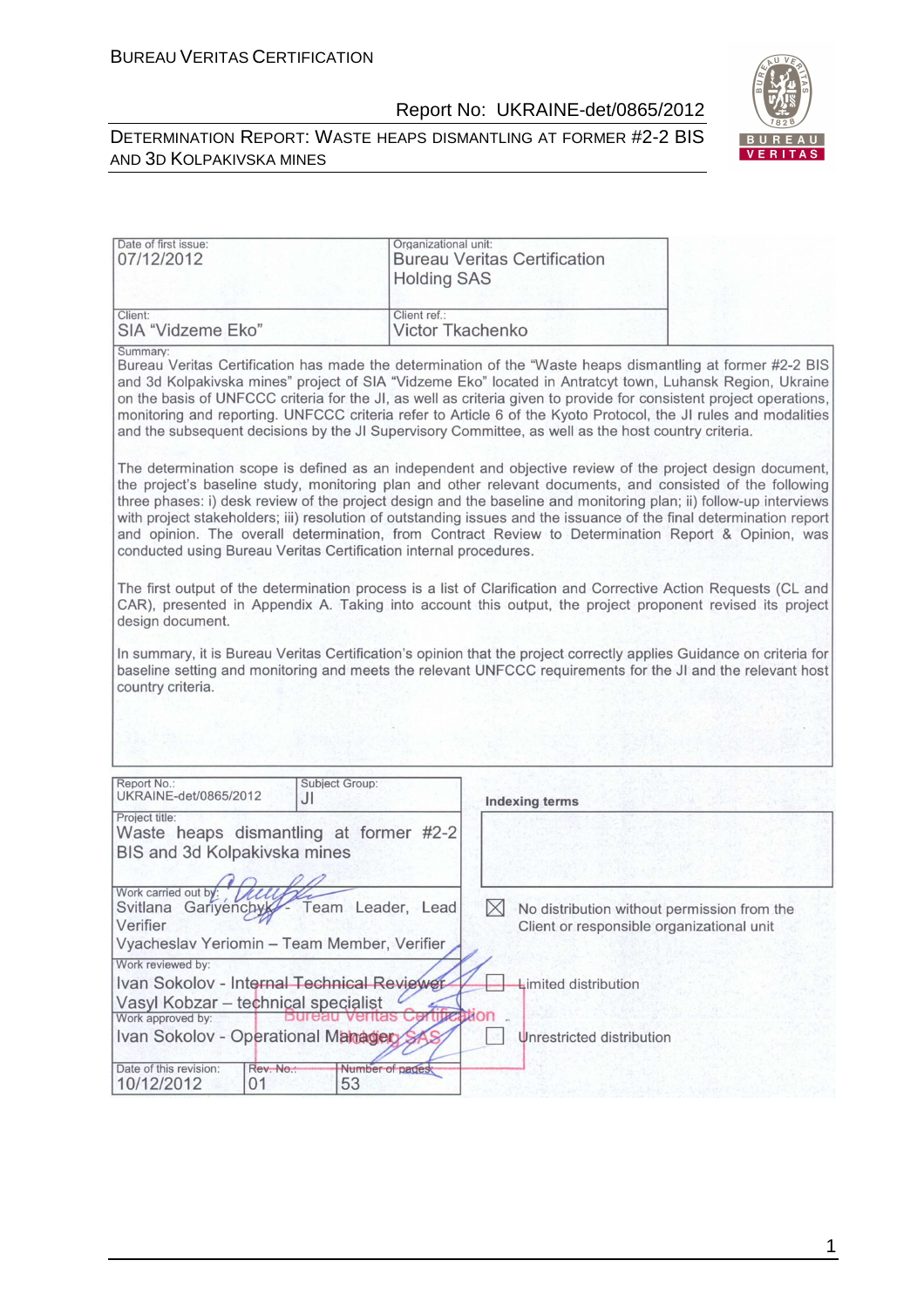DETERMINATION REPORT: WASTE HEAPS DISMANTLING AT FORMER #2-2 BIS AND 3D KOLPAKIVSKA MINES

# **Table of Contents Page 2014**

| $\mathbf{1}$   |                                                                                     |                |
|----------------|-------------------------------------------------------------------------------------|----------------|
| 1.1            | Objective                                                                           | 3              |
| 1.2            | Scope                                                                               | 3              |
| 1.3            | Determination team                                                                  | 3              |
| 2              |                                                                                     |                |
| 2.1            | <b>Review of Documents</b>                                                          | $\overline{4}$ |
| 2.2            | Follow-up Interviews                                                                | 5              |
| 2.3            | <b>Resolution of Clarification and Corrective Action Requests</b>                   | 5              |
| 3              |                                                                                     |                |
| $\overline{4}$ |                                                                                     |                |
| 4.1            | Project approvals by Parties involved (19-20)                                       | 8              |
| 4.2            | Authorization of project participants by Parties involved (21)                      | 8              |
| 4.3            | Baseline setting (22-26)                                                            | 8              |
| 4.4            | Additionality (27-31)                                                               | 13             |
| 4.5            | Project boundary (32-33)                                                            | 13             |
| 4.6            | Crediting period (34)                                                               | 14             |
| 4.7            | Monitoring plan (35-39)                                                             | 16             |
| 4.8            | Leakage (40-41)                                                                     | 20             |
| 4.9            | Estimation of emission reductions or enhancements of net removals<br>$(42-47)$      | 21             |
| 4.10           | Environmental impacts (48)                                                          | 23             |
| 4.11           | Stakeholder consultation (49)                                                       | 23             |
| 4.12           | Determination regarding small scale projects (50-57)                                | 24             |
| 4.13           | Determination regarding land use, land-use change and forestry                      |                |
|                | (LULUCF) projects (58-64)                                                           | 24             |
| 4.14           | Determination regarding programmes of activities (65-73)                            | 24             |
| 5              | SUMMARY AND REPORT OF HOW DUE ACCOUNT WAS<br>TAKEN OF COMMENTS RECEIVED PURSUANT TO |                |
| 6              |                                                                                     |                |
| $\overline{7}$ |                                                                                     |                |
|                |                                                                                     |                |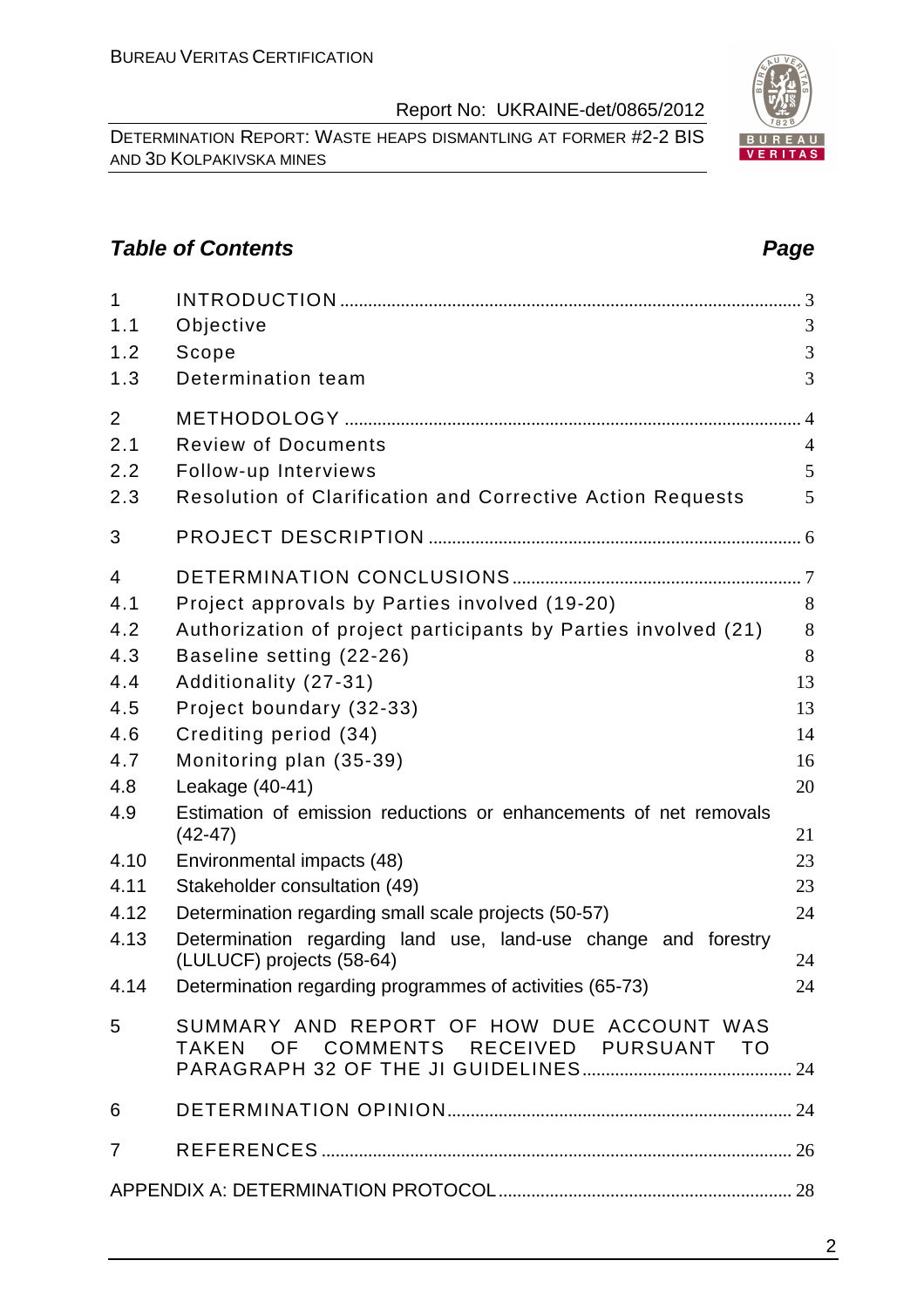DETERMINATION REPORT: WASTE HEAPS DISMANTLING AT FORMER #2-2 BIS AND 3D KOLPAKIVSKA MINES



# **1 INTRODUCTION**

SIA "Vidzeme Eko" has commissioned Bureau Veritas Certification to determine its JI project "Waste heaps dismantling at former #2-2 BIS and 3d Kolpakivska mines" (hereafter called "the project") at Antratsyt town, Luhansk Region, Ukraine.

This report summarizes the findings of the determination of the project, performed on the basis of UNFCCC criteria, as well as criteria given to provide for consistent project operations, monitoring and reporting.

# **1.1 Objective**

The determination serves as project design verification and is a requirement of all projects. The determination is an independent third party assessment of the project design. In particular, the project's baseline, the monitoring plan (MP), and the project's compliance with relevant UNFCCC and host country criteria are determined in order to confirm that the project design, as documented, is sound and reasonable, and meets the stated requirements and identified criteria. Determination is a requirement for all JI projects and is seen as necessary to provide assurance to stakeholders of the quality of the project and its intended generation of emission reduction units (ERUs).

UNFCCC criteria refer to Article 6 of the Kyoto Protocol, the JI rules and modalities and the subsequent decisions by the JI Supervisory Committee, as well as the host country criteria.

# **1.2 Scope**

The determination scope is defined as an independent and objective review of the project design document, the project's baseline study and monitoring plan and other relevant documents. The information in these documents is reviewed against Kyoto Protocol requirements, UNFCCC rules and associated interpretations.

The determination is not meant to provide any consulting towards the Client. However, stated requests for clarifications and/or corrective actions may provide input for improvement of the project design.

# **1.3 Determination team**

The determination team consists of the following personnel:

Svitlana Gariyenchyk

Bureau Veritas Certification Team Leader, Climate Change Verifier

Vyacheslav Yeriomin

Bureau Veritas Certification Climate Change Verifier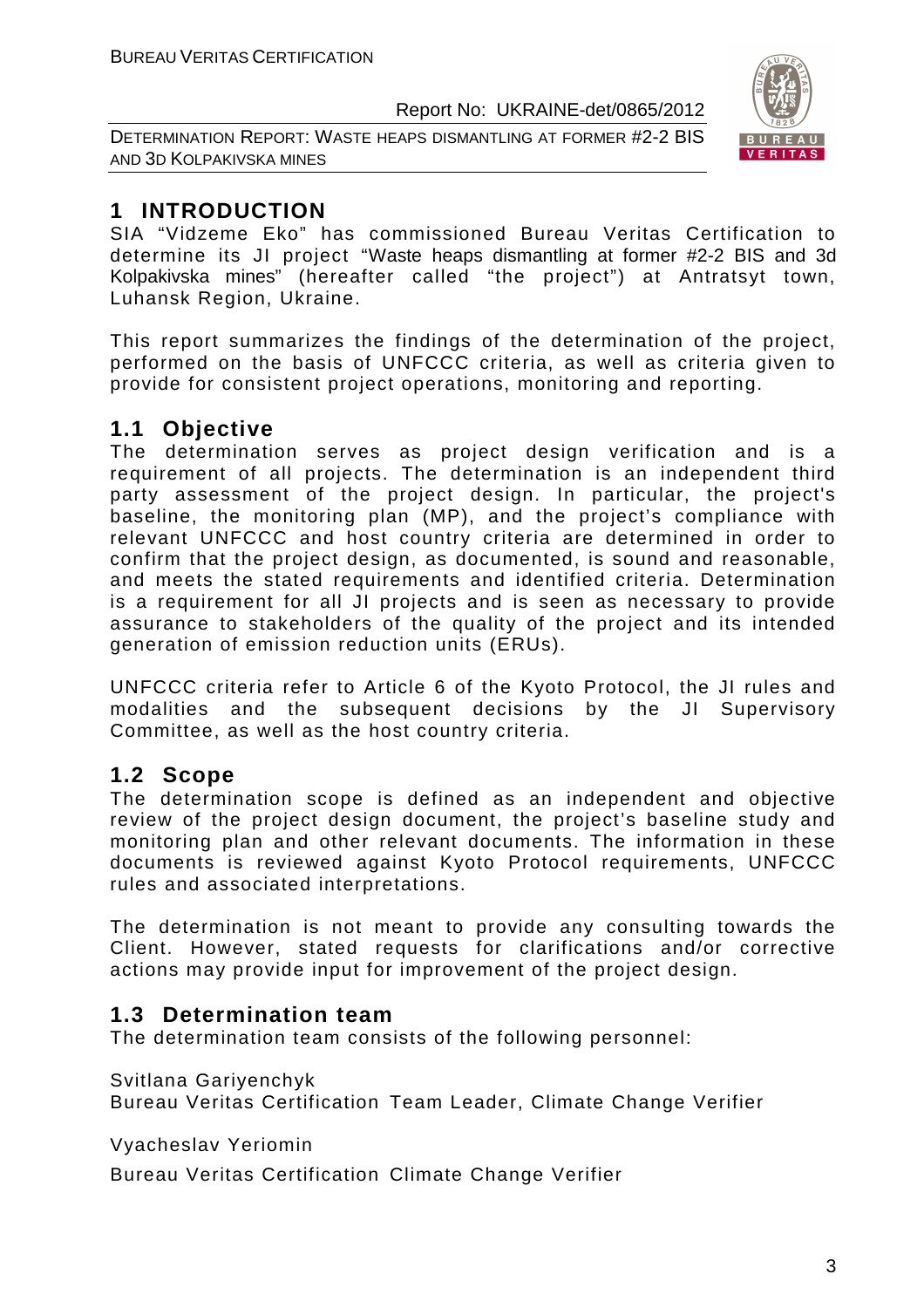DETERMINATION REPORT: WASTE HEAPS DISMANTLING AT FORMER #2-2 BIS AND 3D KOLPAKIVSKA MINES



This determination report was reviewed by:

Ivan Sokolov Bureau Veritas Certification, Internal reviewer

Vasyl Kobzar

Bureau Veritas Certification, Technical Specialist

# **2 METHODOLOGY**

The overall determination, from Contract Review to Determination Report & Opinion, was conducted using Bureau Veritas Certification internal procedures.

In order to ensure transparency, a determination protocol was customized for the project, according to the version 01 of the Joint Implementation Determination and Verification Manual, issued by the Joint Implementation Supervisory Committee at its 19 meeting on 04/12/2009. The protocol shows, in a transparent manner, criteria (requirements), means of determination and the results from determining the identified criteria. The determination protocol serves the following purposes:

- It organizes, details and clarifies the requirements a JI project is expected to meet;
- It ensures a transparent determination process where the determiner will document how a particular requirement has been determined and the result of the determination.

The completed determination protocol is enclosed in Appendix A to this report.

# **2.1 Review of Documents**

The Project Design Document (PDD) submitted by SIA "Vidzeme Eko" and additional background documents related to the project design and baseline, i.e. country Law, Guidelines for users of the joint implementation project design document form, Approved CDM methodology and/or Guidance on criteria for baseline setting and monitoring, Kyoto Protocol, Clarifications on Determination Requirements to be Checked by an Accredited Independent Entity were reviewed.

To address Bureau Veritas Certification corrective action and clarification requests, SIA "Vidzeme Eko" revised the PDD and resubmitted it on 10/12/2012.

The determination findings presented in this report relate to the project as described in the PDD version(s) 2.0.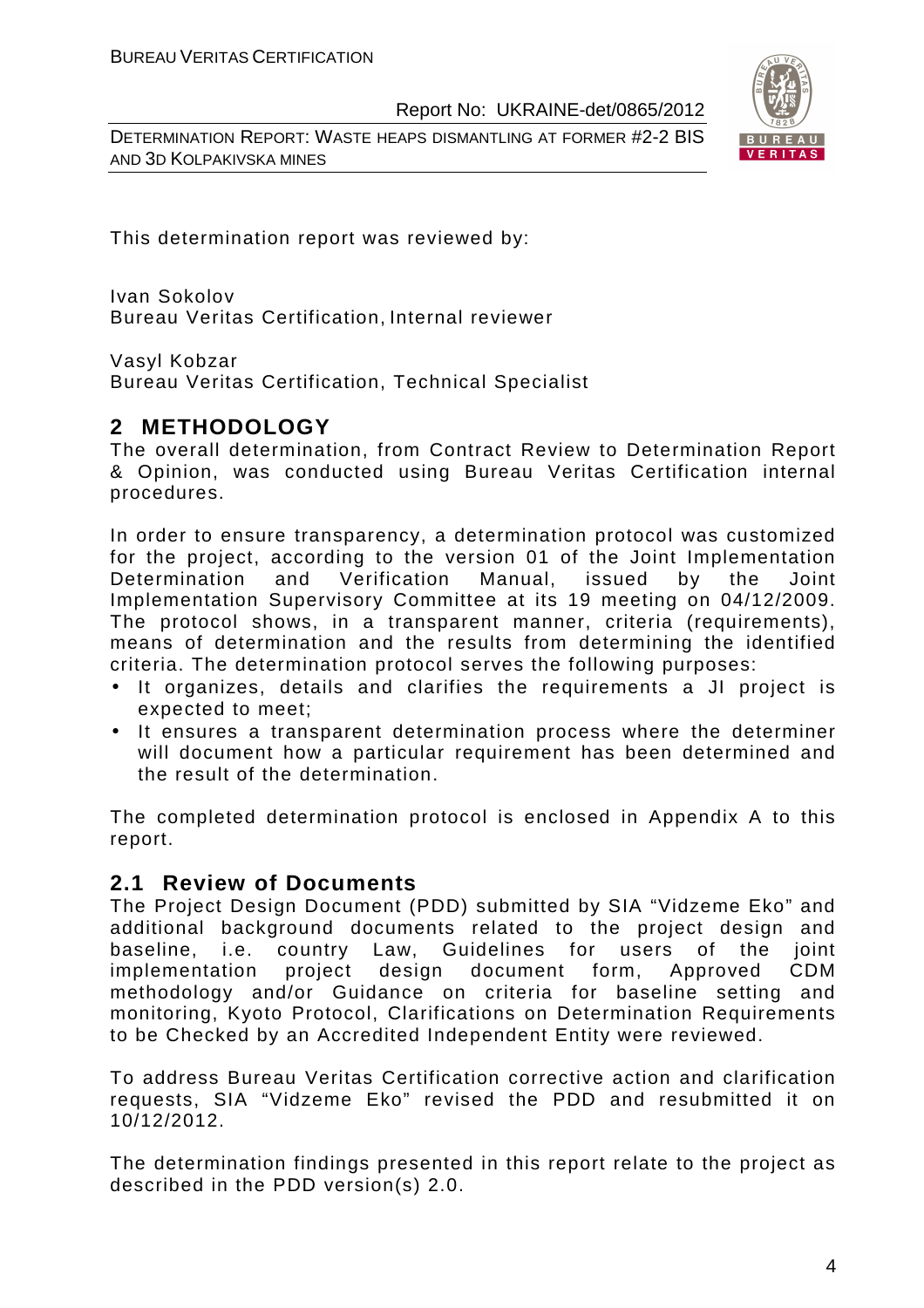DETERMINATION REPORT: WASTE HEAPS DISMANTLING AT FORMER #2-2 BIS AND 3D KOLPAKIVSKA MINES



# **2.2 Follow-up Interviews**

On 01/12/2012 Bureau Veritas Certification performed on-site interviews with project stakeholders to confirm selected information and to resolve issues identified in the document review. Representatives of "CE 'GOSPODAR" Ltd and SIA "Vidzeme Eko" were interviewed (see References). The main topics of the interviews are summarized in Table 1.

#### **Table 1 Interview topics**

| <b>Interviewed</b>                                | <b>Interview topics</b>                                                |
|---------------------------------------------------|------------------------------------------------------------------------|
| organization                                      |                                                                        |
| "CE 'GOSPODAR" Ltd.                               | <b>Project History</b><br>➤                                            |
|                                                   | $\triangleright$ Project Approach                                      |
|                                                   | $\triangleright$ Project boundary                                      |
|                                                   | $\triangleright$ Implementation Schedule                               |
| $\triangleright$ Organization structure           |                                                                        |
| $\triangleright$ Authorities and responsibilities |                                                                        |
|                                                   | $\triangleright$ Training of personnel                                 |
| Quality management procedures and technologies    |                                                                        |
|                                                   | $\triangleright$ Records on rehabilitation/implementation of equipment |
|                                                   | $\triangleright$ Metering equipment control                            |
|                                                   | $\triangleright$ Metering record keeping system, database              |
|                                                   | $\triangleright$ Technical documentation                               |
|                                                   | $\triangleright$ Monitoring plan and procedures                        |
|                                                   | <b>Permits and licenses</b>                                            |
| <b>CONSULTANT</b>                                 | $\triangleright$ Baseline methodology                                  |
| SIA "Vidzeme Eko"                                 | Monitoring plan<br>➤                                                   |
|                                                   | <b>Additionality proofs</b><br>$\blacktriangleright$                   |
|                                                   | Calculation of emission reductions                                     |

# **2.3 Resolution of Clarification and Corrective Action Requests**

The objective of this phase of the determination is to raise the requests for corrective actions and clarification and any other outstanding issues that needed to be clarified for Bureau Veritas Certification positive conclusion on the project design.

If the determination team, in assessing the PDD and supporting documents, identifies issues that need to be corrected, clarified or improved with regard to JI project requirements, it will raise these issues and inform the project participants of these issues in the form of:

(a) Corrective action request (CAR), requesting the project participants to correct a mistake in the published PDD that is not in accordance with the (technical) process used for the project or relevant JI project requirement or that shows any other logical flaw;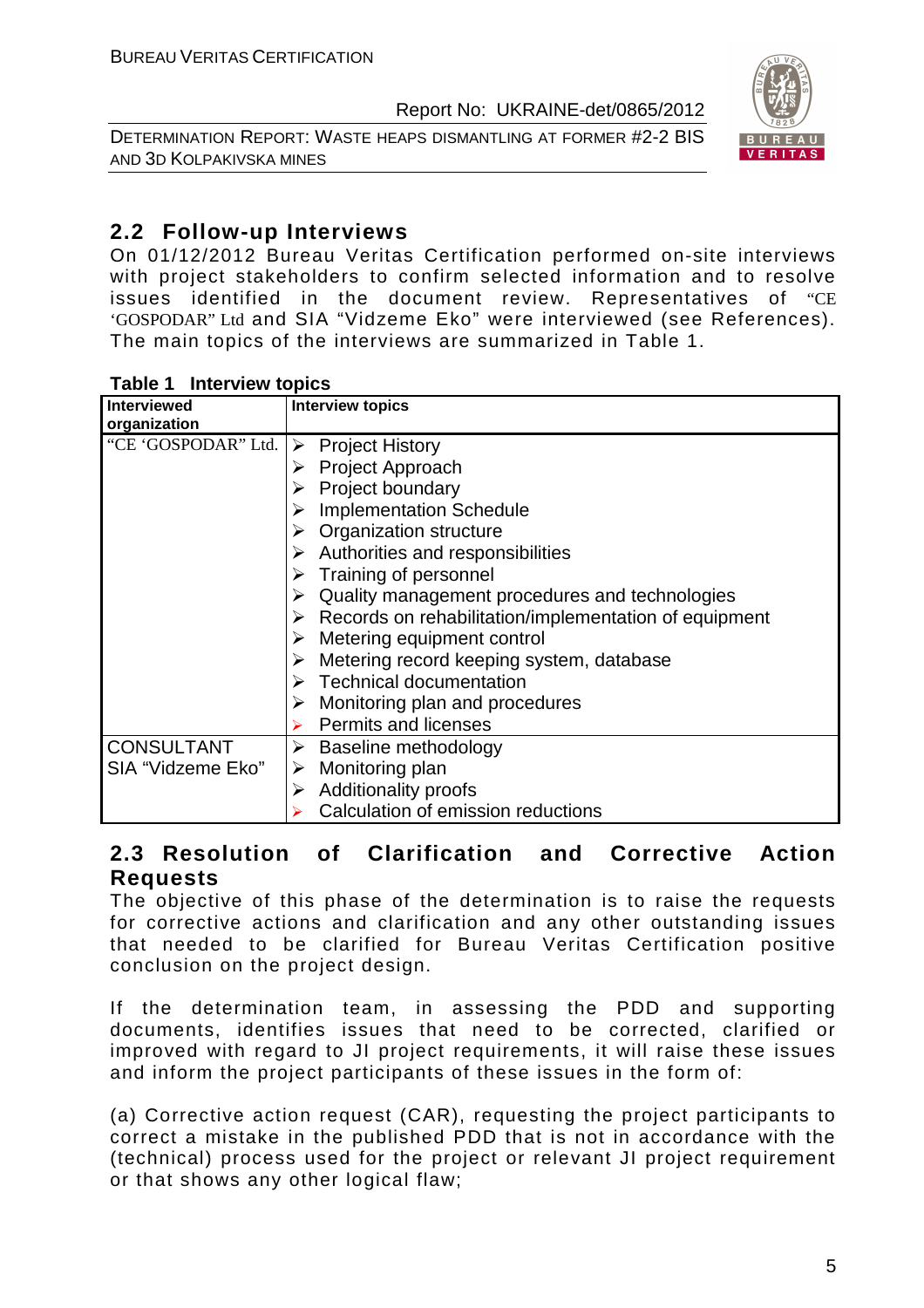DETERMINATION REPORT: WASTE HEAPS DISMANTLING AT FORMER #2-2 BIS AND 3D KOLPAKIVSKA MINES



(b) Clarification request (CL), requesting the project participants to provide additional information for the determination team to assess compliance with the JI project requirement in question;

(c) Forward action request (FAR), informing the project participants of an issue, relating to project implementation but not project design, that needs to be reviewed during the first verification of the project.

The determination team will make an objective assessment as to whether the actions taken by the project participants, if any, satisfactorily resolve the issues raised, if any, and should conclude its findings of the determination.

To guarantee the transparency of the verification process, the concerns raised are documented in more detail in the determination protocol in Appendix A.

# **3 PROJECT DESCRIPTION**

Proposed project provides complete dismantling of the waste heaps of former #2-2 BIS and 3d Kolpakivska mines with further reclamation of the area by restoring its fertile layer. During dismantling of the dump, the rocks will be divided into fractions, which will be used for blending with steam coal and subsequently supplied to heat power plants and boiler houses for burning as fuel. After sorting, the large fractions will be used for building and repairing of roads. As the result, rock mass of the dump will be fully utilized, and the received coal will replace coal, which otherwise would have had to be mined. As the result of the project, the opportunity of selfignition of heap will be eliminated. An important component of the project is its second phase – complex reclamation of the area by restoring its fertile layer and full restoration of natural ecological community. This part of the project is required, but totally expensive, due to this mechanism of joint implementation was one of the prominent factors of the project from the beginning, and financial benefits as part of this mechanism considered one of the reasons of the project implementation.

The project provides the assemblage and installation of sorting rock mass complex of abovementioned dumps consisting of:

- Point of loading rock mass on Conveyor SP-202MS;
- Point of sorting rock mass in classes 0-30 mm and 30 mm (vibrating inertial sifter GIL-52);
- Point of storage class 0-30 mm (sheds).

Class +30 mm is expected (as required under discharging tray of sifter) to be loaded in transports and delivered to customers for building and repairing of category 4-5 roads. Class 0-30 mm is expected to be loaded in transports, undergoes a mandatory procedure of weighting and is sent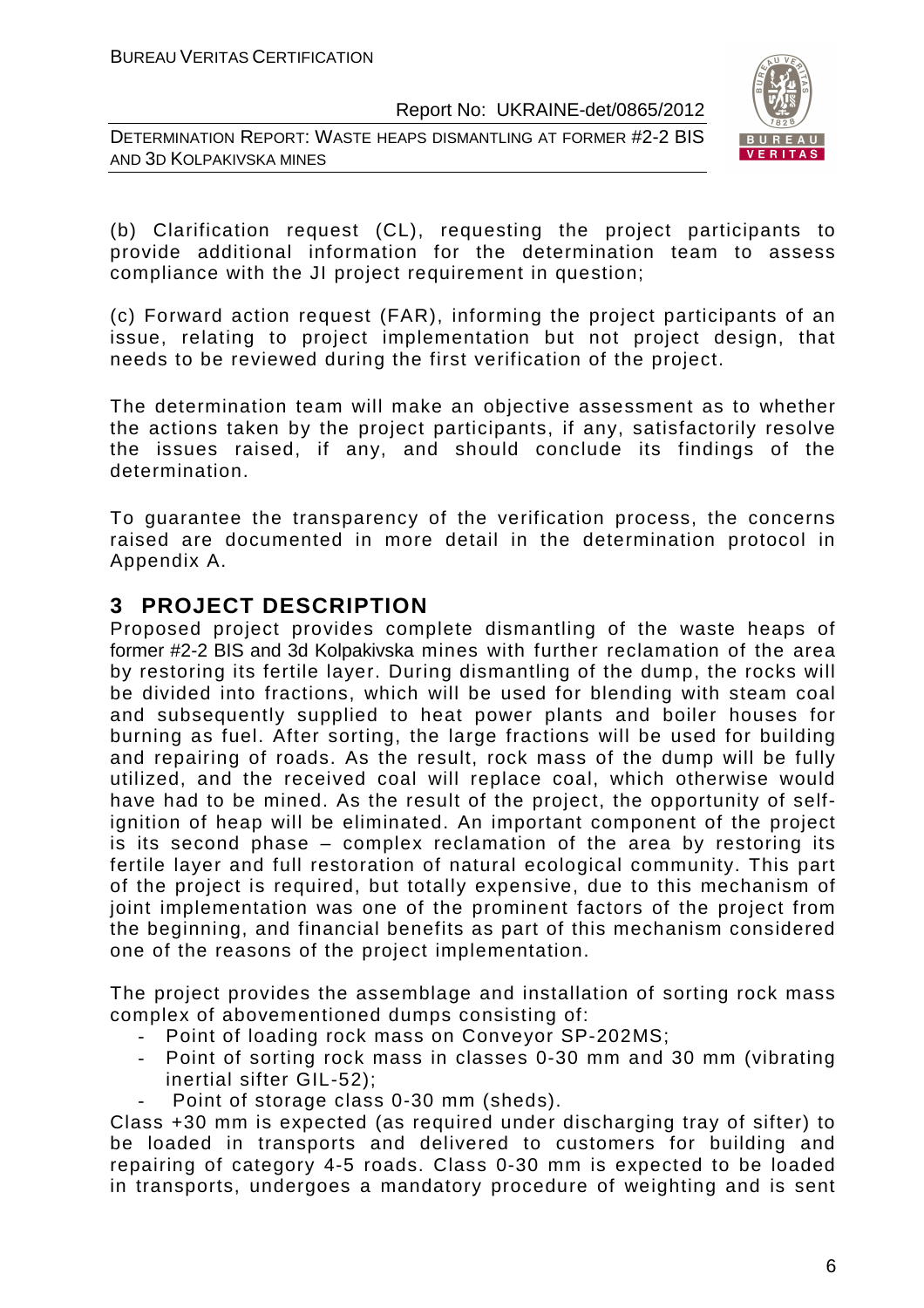DETERMINATION REPORT: WASTE HEAPS DISMANTLING AT FORMER #2-2 BIS AND 3D KOLPAKIVSKA MINES



to the consumer for blending and subsequent combustion in the thermal power plants or boiler houses. Blending of fraction (0- 30) with a steam coal allows to realize the fine finishing of quality the energy coal to the requirements of Standard 4083-2002, without compromising the quality of fuel on the one hand, but resulting in saving valuable energy coal on the other hand

Technological scheme of the complex is described as follows:

The rock mass, after been dismantled bulldozers is delivered to the feeding conveyor by frontal loader. Before the delivery of rock mass on the belt conveyor, the moisture is applied (humidity of raw materials does not exceed 8%) with sprinklers.

After bulldozers, layer by layer, get to the height, where the entrance road can be made- the combined method is used for the dump dismantling; further dismantling is made by excavator with the direct rock loading on the conveyor, or on the intermediate site, where, with the help of the loader, the rock is delivered to the scraper conveyor.

Product of sorting class 0-30 through handling unit of sifter supplied on belt conveyor. From the belt conveyor rock mass of class 0-30 mm through the handling unit of conveyor with built-in nozzles for humidification, emptied on the intermediate platform without significant accumulation, where loader loads it in trucks or on a platform (warehouse) for storage. Warehouse is used if necessary without long-term storage. From storage the rock mass 0-30 mm by loader is loaded into trucks.

More detailed data on coal sorting equipment is provided in the section A of the PDD.

The proposed project is aimed at reducing anthropogenic emissions. Emission reductions created by:

- Elimination of greenhouse gases sources associated with waste heaps burning, by extracting coal from the rock dumps;

- Reduction of uncontrolled methane emissions due to replacement of coal that would have been extracted through mining;

- Reduction of electricity consumption at waste heap dismantling in comparison to electricity consumption at coal mine.

Identified problem areas for project descriptions, project participants' responses and conclusions of Bureau Veritas Certification are described in Annex A (refer to CAR01-CAR04)

# **4 DETERMINATION CONCLUSIONS**

In the following sections, the conclusions of the determination are stated.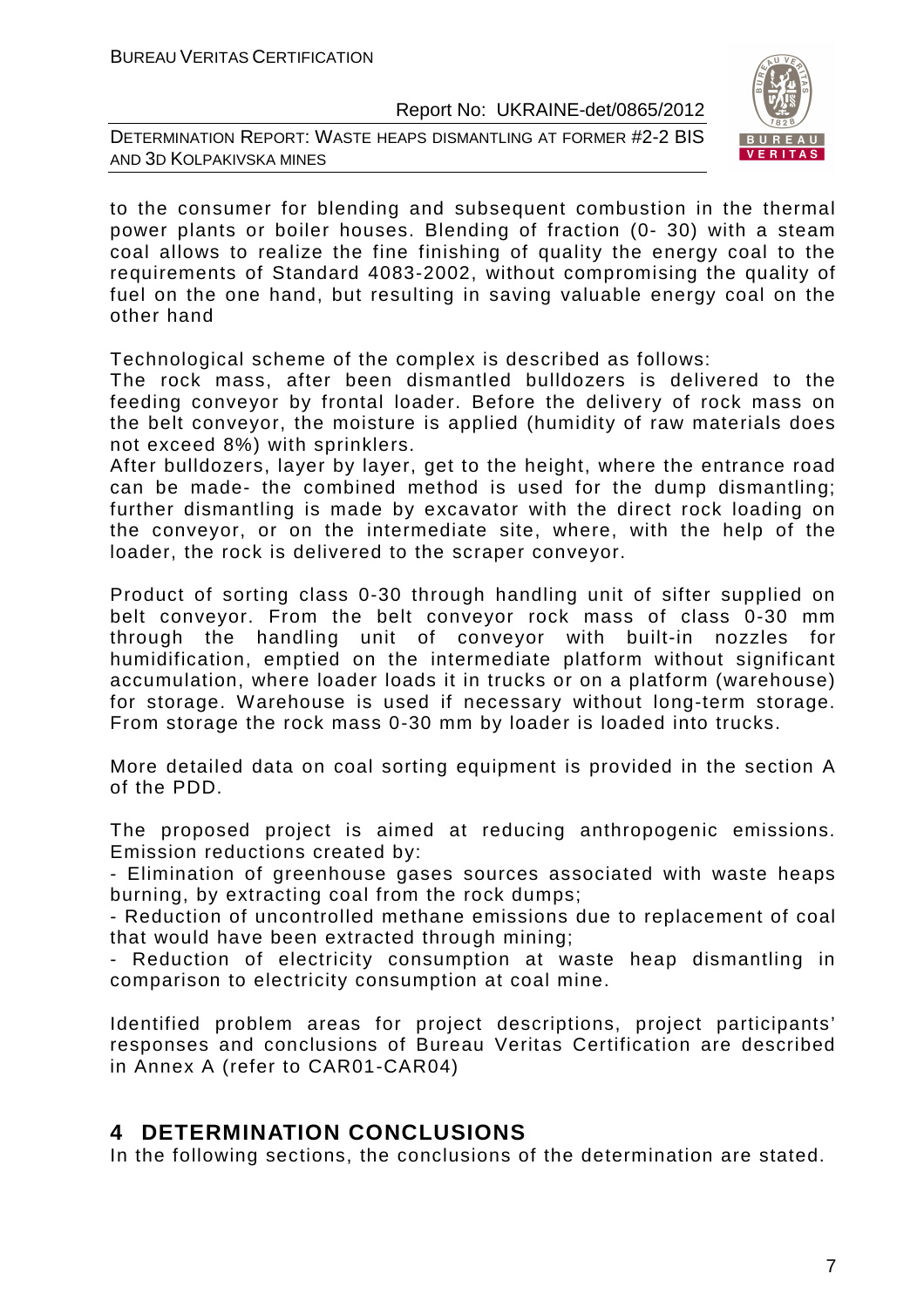DETERMINATION REPORT: WASTE HEAPS DISMANTLING AT FORMER #2-2 BIS AND 3D KOLPAKIVSKA MINES



The findings from the desk review of the original project design documents and the findings from interviews during the follow up visit are described in the Determination Protocol in Appendix A.

The Clarification and Corrective Action Requests are stated, where applicable, in the following sections and are further documented in the Determination Protocol in Appendix A. The determination of the Project resulted in 13 Corrective Action Requests and 0 Clarification Requests.

The number between brackets at the end of each section corresponds to the DVM paragraph

# **4.1 Project approvals by Parties involved (19-20)**

The project has already received Letter of Endorsement #3779/23/7 dated 07/12/2012 issued by State Environmental Investment Agency.

The Bureau Veritas Certification obtained Letter of Endorsement from SIA "Vidzeme-Eko" and doesn't doubt in its authenticity.

As for this time no written project approvals of the project from the Parties Involved are available (see CAR06 pending till the Host Party LoA received). After receiving Determination Report from the Accredited Independent Entity (AIE) project documentation will be submitted to the Ukrainian Designated Focal Point (DFP) which is State Environment Investment Agency for receiving the Letter of Approval.

The written approvals from the other Party will be obtained later on.

Identified problem areas for written project approvals, project participants' responses and conclusions of Bureau Veritas Certification are described in Annex A (refer to CAR05, CAR06).

# **4.2 Authorization of project participants by Parties involved (21)**

In accordance with paragraph 21 of the DVM the assessment of this area focuses on whether each of the legal entities listed as project participants in the PDD is authorized by a Party involved, which is also listed in the PDD.

Authorisation of the project participants by Parties involved is expected through a written project approval, see CAR06 that is pending

# **4.3 Baseline setting (22-26)**

The PDD explicitly indicates that using a methodology for baseline setting and monitoring developed in accordance with appendix B of the JI guidelines (hereinafter referred to as JI specific approach) was the selected approach for identifying the baseline.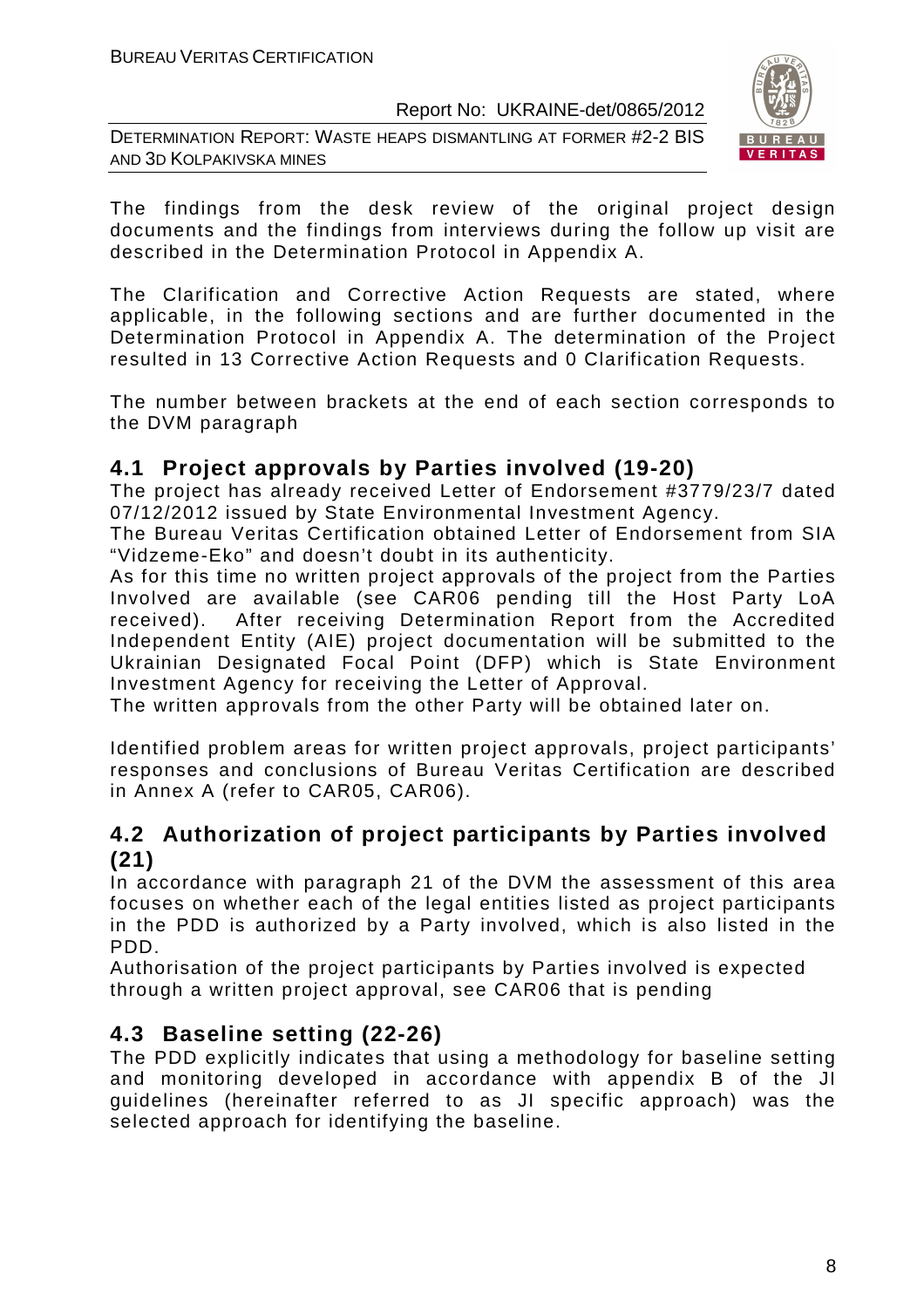DETERMINATION REPORT: WASTE HEAPS DISMANTLING AT FORMER #2-2 BIS AND 3D KOLPAKIVSKA MINES



The PDD provides a detailed theoretical description in a complete and transparent manner, as well as justification, that the baseline is established:

(a) By listing and describing the following plausible future scenarios on the basis of conservative assumptions and selecting the most plausible one:

#### Scenario 1. Continuation of existing situation

This scenario does not anticipate any activities and therefore does not face any barriers.

#### Scenario 2. Direct energy production from the heat energy of burning waste heap

#### Technological barrier:

This scenario is based on the highly experimental technology, which has not been implemented even in a pilot project. It is also not suitable for all waste heaps as the project owner will have to balance the energy resource availability (i.e. waste heap location) and the location of the energy user. On-site generation of electricity addresses this problem but requires additional interconnection engineering. In general this technology has yet to prove its viability. In addition it does not allow the control and management of the emitted gases. This technology can be applied only in the presence of dumps with developed combustion centre. Even if the probability of burning rock dump is very high, it is currently impossible to predict the time of its outbreak and therefore predict the start of the use of thermal energy released during its combustion.

#### Investment barrier:

Investment into unproven technology carries a high risk. In case of Ukraine, which carries a high country risk, investment into such unproven energy projects are less likely to attract investors than some other opportunities in the energy sector with higher returns. The pioneering character of the project may appeal to development programmes and governmental incentives but cost of the produced energy is likely to be much higher than alternatives.

#### Scenario 3. Production of construction materials from waste heap matter Technological barrier:

This scenario is based on known technology, however, this technology is not currently available in Ukraine and there is no evidence that such projects will be implemented in the near future. It is also not suitable for all types of waste heaps as the content of waste heap has to be predictable in order for project owner to be able to produce quality materials. High contents of sulphur and moisture can reduce the suitability of the waste heap for processing. A large scale deep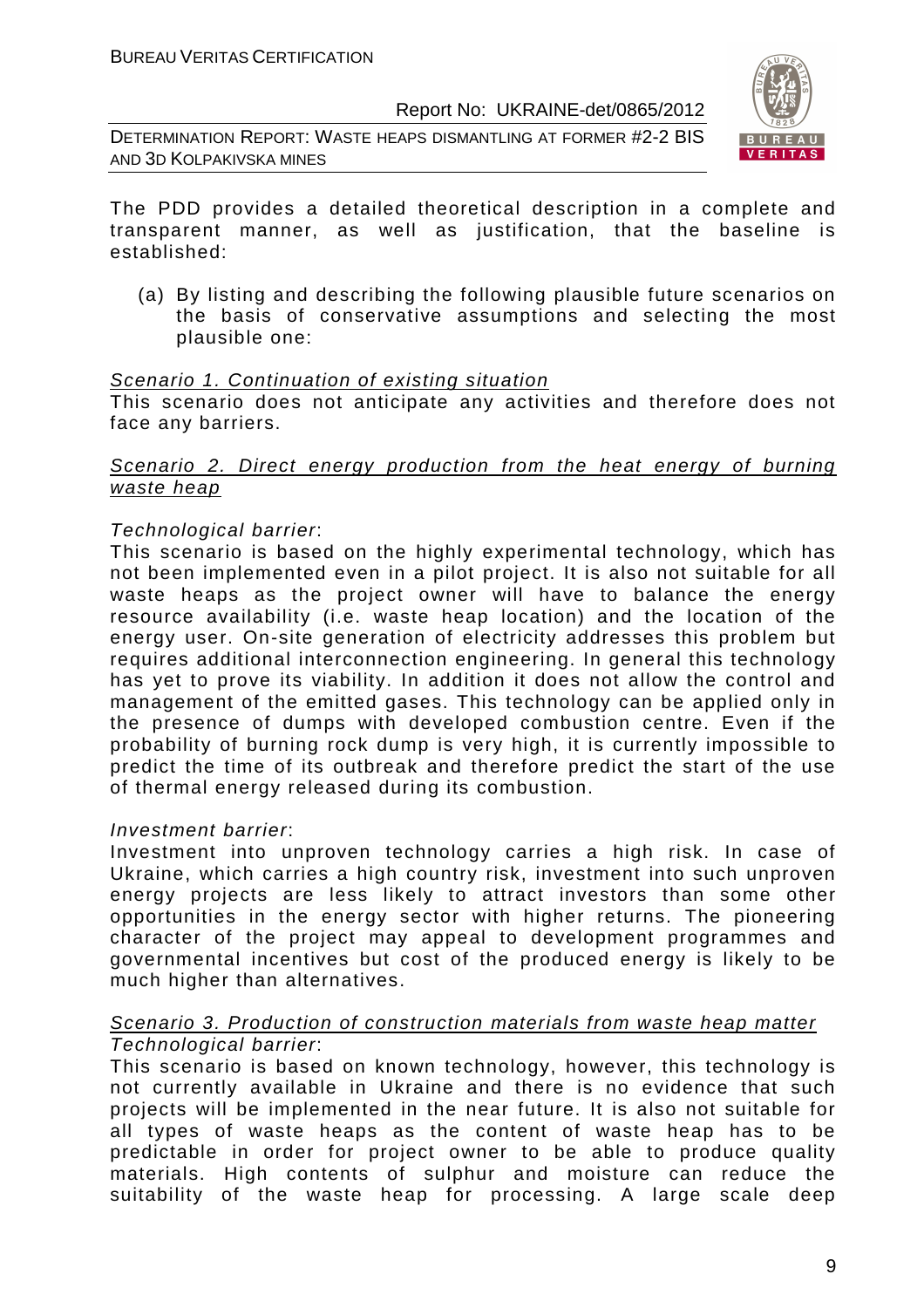DETERMINATION REPORT: WASTE HEAPS DISMANTLING AT FORMER #2-2 BIS AND 3D KOLPAKIVSKA MINES



exploration of the waste heap has to be performed before the project can start.

#### Scenario 4. Coal extraction from waste heaps without JI incentives

Investment barrier: This scenario is financially unattractive and faces barriers. Detailed description of proposed scenario barriers is provided in the section B.2 of the PDD version 2.0.

#### Scenario 5. Systematic monitoring of waste heaps condition and regular fire prevention and extinguishing measures

Investment barrier: This scenario does not represent any revenues but anticipates additional costs for waste heaps owners. Monitoring of the waste heap status is not done systematically and in general actions are left to the discretion of the individual owners. Waste heaps are mostly owned by mines or regional coal mining associations. Coal mines in Ukraine suffer from limited investment resulting often in safety problems due to complicated mining conditions and financial constraints, with miners' salaries often being delayed by few months. Waste heaps in this situation are considered as additional burdens and mines often do not even perform minimum required maintenance. Exact data are not always available. From a commercial view point the fines that are usually levied by the authorities are considerably lower than costs of all the measures outlined by this scenario.

- (b) Taking into account relevant national and/or sectoral policies and circumstances, such as sectoral reform initiatives, local fuel availability, power sector expansion plans, and the economic situation in the project sector. In this context, the following key factors that affect a baseline are taken into account:
- (c) Taking into account relevant national and/or sectoral policies and circumstances, such as sectoral reform initiatives, local fuel availability, power sector expansion plans, and the economic situation in the project sector. In this context, the following key factors that affect a baseline are taken into account:
	- A comprehensive analysis and an in-depth description of the reform policies and legislation concerning the development and reforming of the Ukrainian coal industry. At this time effective united complex state program for prevention of waste heaps burning and reclamation with extraction of coal is absent. Fines paid by pollution costs much less than money spent on measures to prevent ignition or burning For this time 78 % of Luhansk Region waste heaps burned or burning.
	- Describing economic situation. Inner coal market in Ukraine is significantly controlled by Ukrainian government, which is owner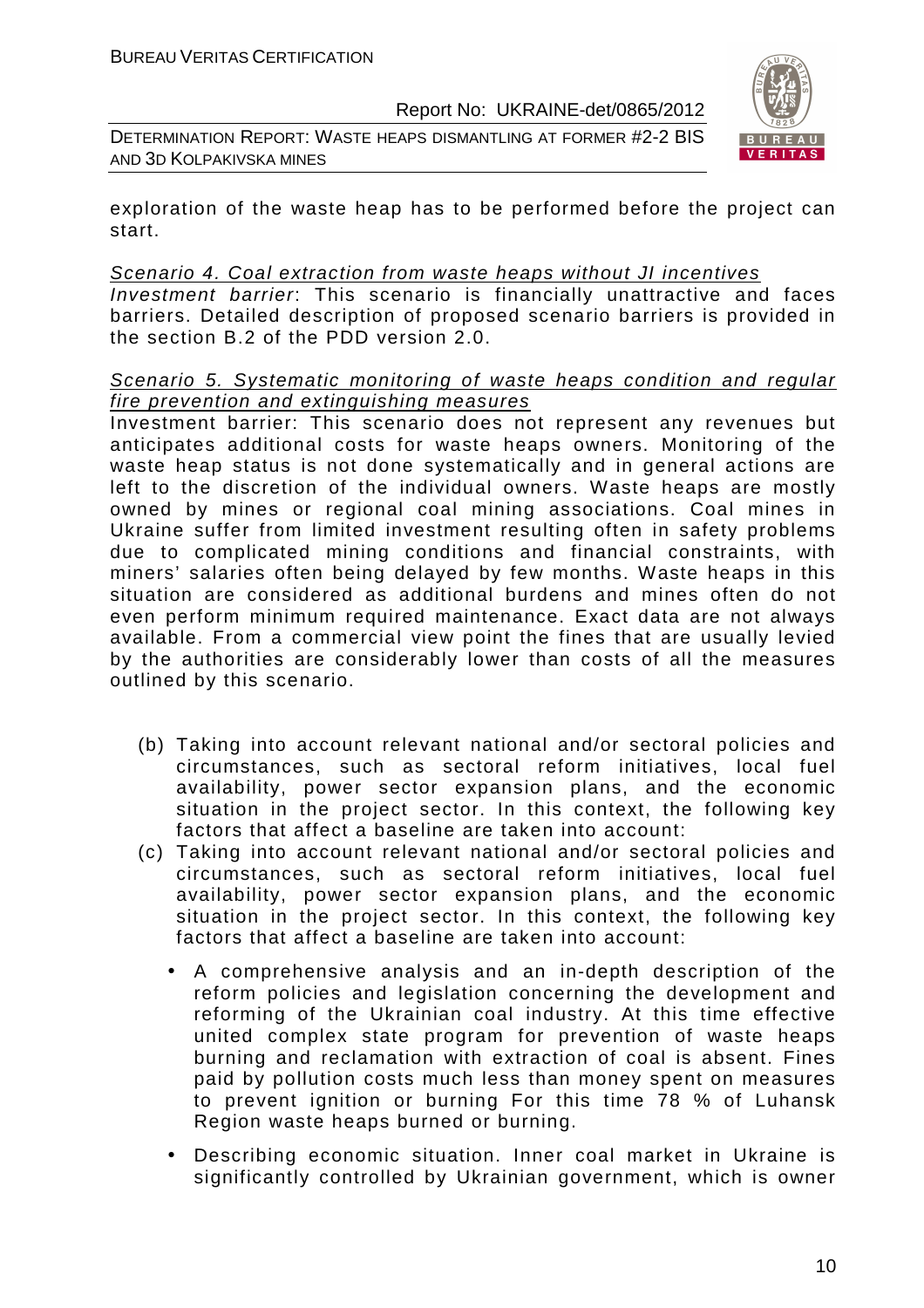DETERMINATION REPORT: WASTE HEAPS DISMANTLING AT FORMER #2-2 BIS AND 3D KOLPAKIVSKA MINES



of number of mines and significantly influencing on coal costs. Level of coal content in waste heap is difficultly predicted, and "CE 'GOSPODAR" Ltd is a small company which cannot supply coal in big quantities in long range time.

- As far as availability of capital there is a summary of key indicators of business practices in Ukraine as well as a comparison country risk premiums for Ukraine, and Russia are provided by the PP's vividly demonstrating that Ukraine has been always considered a high-risk country for investments and doing business, which extremely limits the opportunities of the project as for its access to financial resources at the international level.
- It is stated by the project participants that modern technologies and best practices existing in the developed countries are unavailable due to their high cost and necessity of the knowledgeable personnel able to introduce and operate the equipment.
- As far as the fuel prices and its availability, the PDD states that electricity and diesel fuel are widely used in Ukrainian industry. Prices for diesel fuel that is mostly imported from the Russian Federation are regulated by Ukrainian Government. Electric energy in Ukraine is produced at the thermal and nuclear power stations mainly by use of fossil fuel. Wholesale Electricity Market of Ukraine is managed by the state enterprise "Energorynok"; the level of prices for electric energy ranges greatly for different types of consumers.

 (c) In such a way that emission reduction units (ERUs) cannot be earned for decreases in activity levels outside the project activity or due to force majeure. According to the proposed approach emission reductions will be earned only when project activity will generate coal concentrate, so no emission reductions can be earned due to any changes outside the project activity.

(d) Taking into account uncertainties and using conservative assumptions such as the following:

- Lower range of parameters is used for calculation of baseline emissions and higher range of parameters is used for calculation of project activity emissions;
- Default values were used to the extent possible in order to reduce uncertainty and provide conservative data for emission calculations.
- The emissions of nitrous oxide have not taken into consideration for conservatism

For more details, please, refer to Section B.1. of the PDD.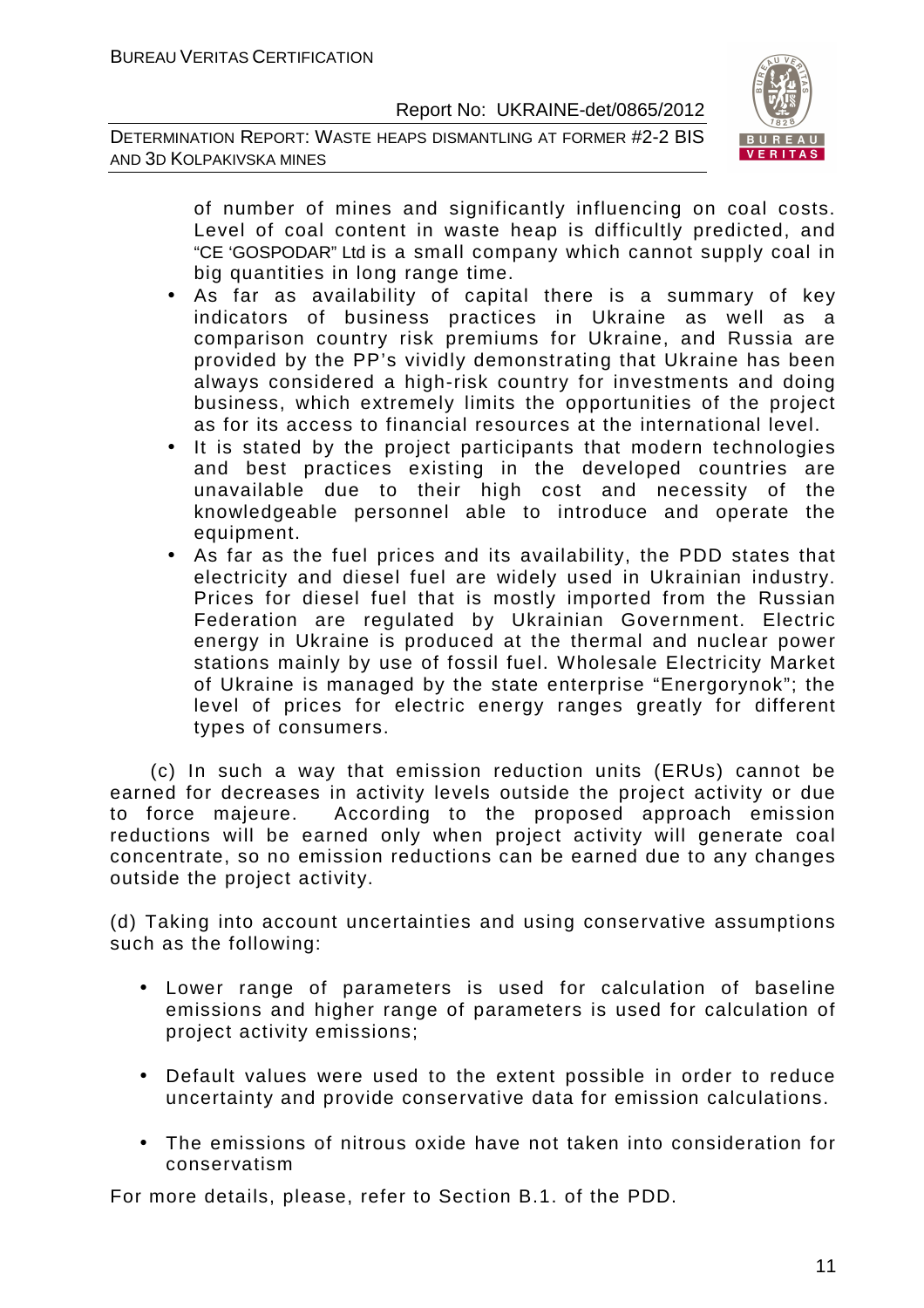DETERMINATION REPORT: WASTE HEAPS DISMANTLING AT FORMER #2-2 BIS AND 3D KOLPAKIVSKA MINES

Emissions in the baseline scenario are calculated as follows:

 $BE_v = BE_{WHB.v}$ , (1)

Where:

 $BE<sub>WHRV</sub>$  - baseline emissions due to burning of the waste heap in the year y (tCO2 equivalent ),

Baseline emissions due to burning dumps in year y calculated by the formula:

 $BE_{WHB,y} = FC_{BE,Coal,y}/1000 \cdot \rho$  whb  $\cdot$  NCV  $_{Coal} \cdot$  OXID  $_{Coal} \cdot K_{Coal}^c \cdot 44/12$  (2) where:

 $FC_{BE, coal,v}$  - amount of coal that has been mined in the baseline scenario and combusted for energy use, equivalent to the amount of coal extracted from the waste heap because of the project activity in the year y, t;

 $\rho$  w<sub>HB</sub> - probability of waste heap burning, d/l;

 $NCV_{Coal}$  - net Calorific Value of coal, TJ/kt;

OXID  $_{Coal}$  - carbon Oxidation factor of coal, d/l;

 $K_{\text{Coal}}^c$  - carbon content of coal, tC/TJ;

1/1000 - conversion factor from tons in kilotonnes, d / l

44/12 - stoichiometric relationship between the molecular weight of carbon dioxide and carbon.

The amount of coal produced in mines in the baseline scenario is calculated by the formula:

 $FC_{BE,Coal,v} = FR_{Coal,v} (1-A_{rock,v}/100-W_{rock,v}/100) (1-A_{Coal}/100-W_{Coal}/100)$  (3)

where:

 $FR_{\text{Coal,v}}$  - amount of sorted fraction (0-30mm), which is extracted from the dumps because of the project in a year y, that came to blending with further combustion in thermal power plants, t;

 $A_{rock, v}$  - the average ash content of sorted fractions (0-30mm), which is extracted from dump in year y,%

 $W_{rock, v}$  - the average humidity of sorted fractions (0-30mm), which is extracted from dump in year y, %;

 $A_{Coal}$  - the average ash content of coal, mined in Luhansk region of Ukraine, %;

 $W_{Coal}$  - the average humidity of coal, mined in Luhansk region of Ukraine,  $\%$ :

100 - conversion factor from percent to fraction, d/l.

Net calorific value of steam coal is calculated as follow:

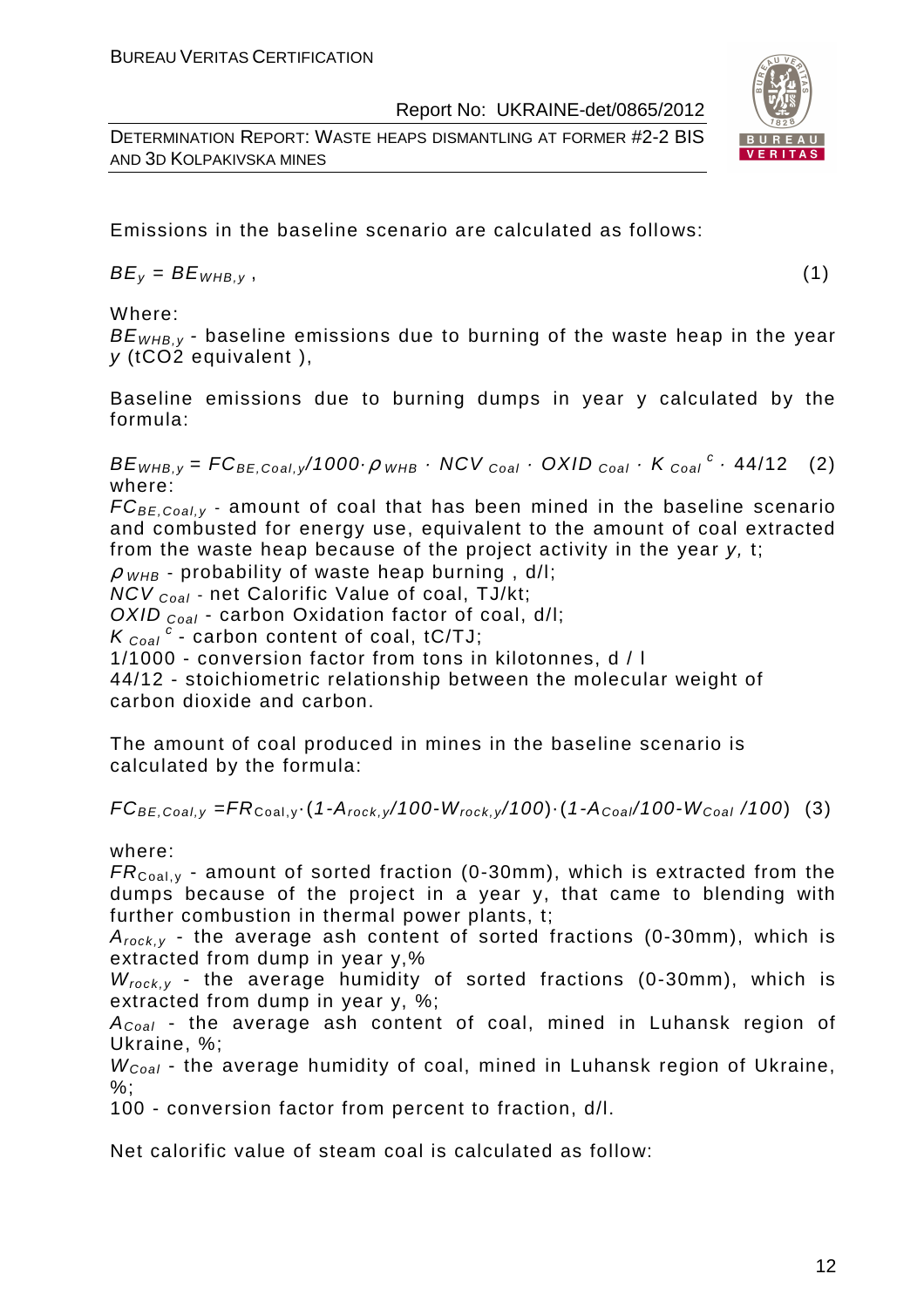DETERMINATION REPORT: WASTE HEAPS DISMANTLING AT FORMER #2-2 BIS AND 3D KOLPAKIVSKA MINES



NCV  $_{Coal}$ = (HCV  $_{Coal}$  $\times$  (1- A<sub>Coal</sub>/100) $\times$ (1- W<sub>Coal</sub>/100)-2,442 $\times$ (W<sub>Coal</sub>/100+k $\times$ (1- $A_{Coal}/100) \times (1-W_{Coal}/100)) \times 4,189/1000$  (4)

#### where:

HCV <sub>Coal</sub> - High Calorific Value of steam coal, kcal/kg

 $A_{Coal}$  - The average ash content of steam coal produced in Luhansk region of Ukraine, in year y, %

 $W_{Coal}$  - The average moisture of steam coal produced in Luhansk region of Ukraine, in year y, %

k- Hydrogen content factor of coal, d/l

100 - conversion factor from % into a fraction, d/l

4.187 - conversion factor from kilocalories to kilojoules kcal/KJ

1/1000 - - conversion factor from KJ / kg into TJ / kt.

For more detailed information please see section B of the PDD

Identified problem areas for baseline for baseline setting, project participants' responses and conclusions of Bureau Veritas Certification are described in Annex A (refer to CAR07, CAR08)

# **4.4 Additionality (27-31)**

The project "WASTE HEAPS #9, #11, #17, #25DISMANTLING OF MINES #4 AND #29 WITHTHE AIM OF DECREASING GREENHOUSE GASES EMISSIONS INTO THE ATMOSPHERE"" project ITL UA1000458 is selected as the comparable JI project. Accredited independent entity has already positively determined that it would result in a reduction of anthropogenic emissions by sources or an enhancement of net anthropogenic removals by sinks that is additional to any that would otherwise occur. This determination has already been deemed final by the JISC. Appropriate documentation such as PDD and Determination Report regarding this project is available traceably and transparently on the UNFCCC JI Website.

http://ji.unfccc.int/JIITLProject/DB/EII59E07OYN532PQ3GON9THLDADAWW/details

Additionality of the project was demonstrated adequately by demonstrating that the indicated project is implemented under comparable circumstances:

a) Both projects propose **same GHG mitigation measure:** The proposed GHG mitigation measure under both projects is coal extraction from the mine's waste heaps. This will prevent greenhouse gas emissions into the atmosphere during combustion of the heaps and will contribute an additional amount of coal, without the need for mining. Criteria is satisfied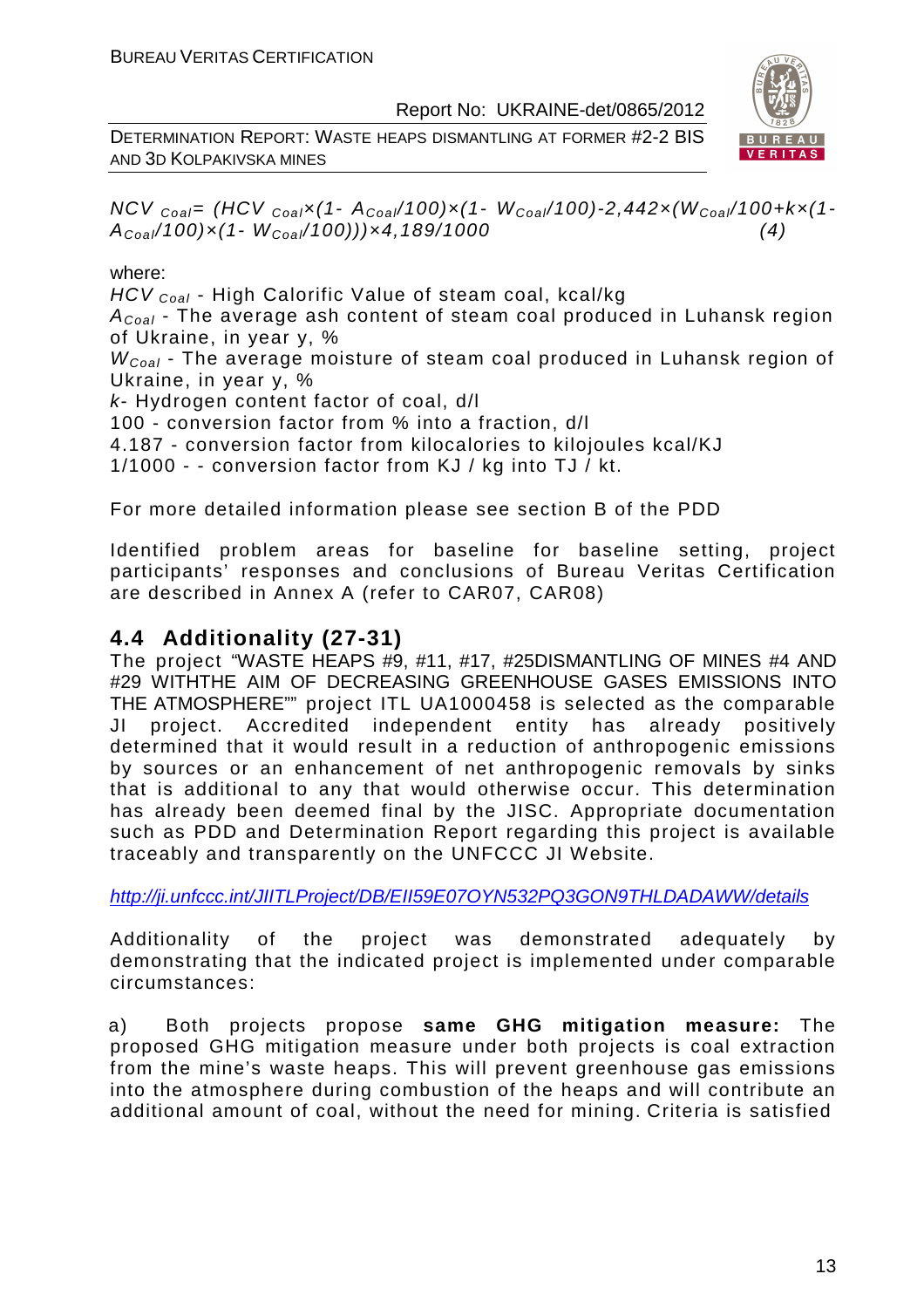DETERMINATION REPORT: WASTE HEAPS DISMANTLING AT FORMER #2-2 BIS AND 3D KOLPAKIVSKA MINES



b) Both projects are implemented within the **same country and the same time**: The proposed project and identified comparable project are both located in Ukraine, project crediting periods are similar. Criteria is satisfied

c) **Scale.** The difference between the proposed project and the other project(s) is less than 50 per cent in terms of the projects output (i.e. power output, capacity increase, etc.) or service provided.

The projects envisage production of the same product (coal concentrate). Both projects use similar technological equipment. Capacity of both projects are limited by coal contains in the waste heap and waste heaps size and is different less than 50% of annual average emission reductions for both comparing projects. Criteria is satisfied

d) There were no significant changes in **regulatory framework** between the starting dates of two projects. Criteria is satisfied.

The desk review of provided information and follow-up interviews enabled Bureau Veritas Certification Holding SAS to assess that all explanations, descriptions and analyses in the demonstration of additionality were made in accordance with criteria of "Guidance on criteria for baseline setting and monitoring" version 03 and this projects is indeed comparable project, implemented under comparable circumstances. The proposed JI activity provides the reductions in emissions by sources that are additional to any that would otherwise occur.

Identified problem areas for baseline for baseline setting, project participants' responses and conclusions of Bureau Veritas Certification are described in Annex A (refer to CAR10)

# **4.5 Project boundaries**

The details on the project boundary were provided in section B.3 of the PDD. The desk review of submitted documentation enabled Bureau Veritas Certification to assess that the project boundary defined in the PDD encompasses all anthropogenic emissions by sources of GHGs that are:

- Under the control of the project participants;
- Reasonably attributable to the project; and
- Significant.

The baseline emission sources of GHGs that are included in the project boundaries are listed below. Emissions of carbon dioxide due to:

- Waste heap burning;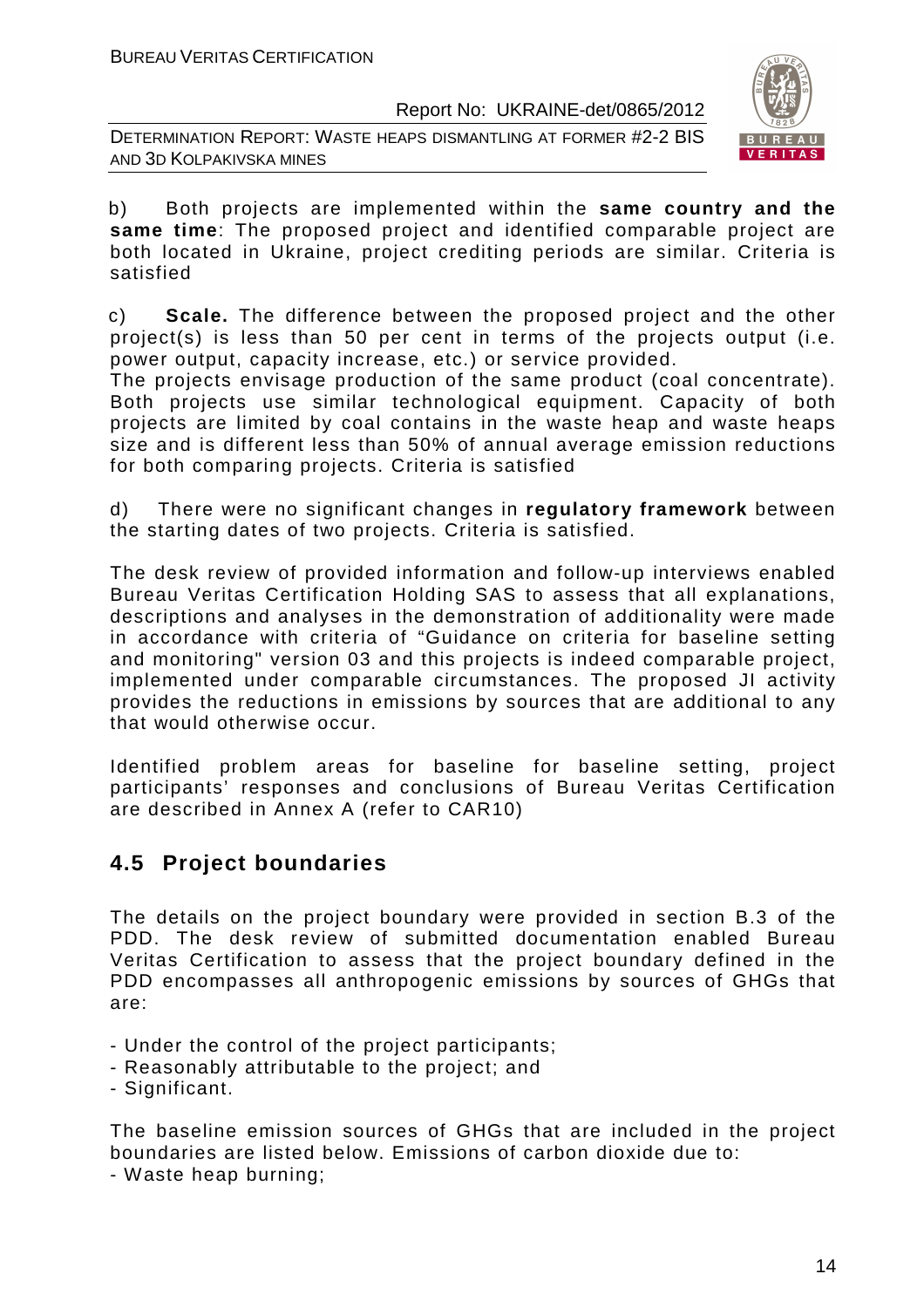DETERMINATION REPORT: WASTE HEAPS DISMANTLING AT FORMER #2-2 BIS AND 3D KOLPAKIVSKA MINES



- Consumption of coal for energy production (excluded, does not take into the consideration in calculation).

The project emission sources of GHGs that were included in the project boundaries are listed below. Emissions of carbon dioxide due to:

- Consumption of fossil fuel (diesel fuel) due to extracting coal from dump;

- Electricity consumption for coal enrichment at benefication plant

- Consumption of coal for energy production (excluded, does not take into the consideration in calculation).

Leakages:

- Fugitive emissions of methane in the mining activities;
- Consumption of electricity from a grid at coal mine.
- Use of other types of energy sources due to mining (excluded).

All gases and sources included in the project boundary were explicitly stated, and the exclusions of any sources related to the baseline or the project are appropriately justified and provided in Table 24 of the PDD.

The delineation of the project boundary and the gases and sources included are appropriately described and justified in the PDD by using Figures 6-7 in section B.3 of the PDD.

# **4.6 Crediting period (34)**

The PDD states the starting date of the project as the date on which the equipment installation for waste heap dismantling began, and the starting date is 22/01/2008, which is after the beginning of 2000.

The PDD states the expected operational lifetime of the project in years and months, which is 5 years 10 months or 70 months.

The PDD states the length of the crediting period in years and months, which is 4 years or 48 months, and its starting date is 18/02/2008, which is on the date the first emission reductions or enhancements of net removals are generated by the project.

The PDD states that the crediting period for the issuance of ERUs starts only after the beginning of 2008 and does not extend beyond the operational lifetime of the project.

The project operational lifetime and crediting period will be extended beyond the 2012 year in case of Host Party approval

Identified problem areas for project crediting period, project participants' responses and conclusions of Bureau Veritas Certification are described in Annex A (refer to CAR09)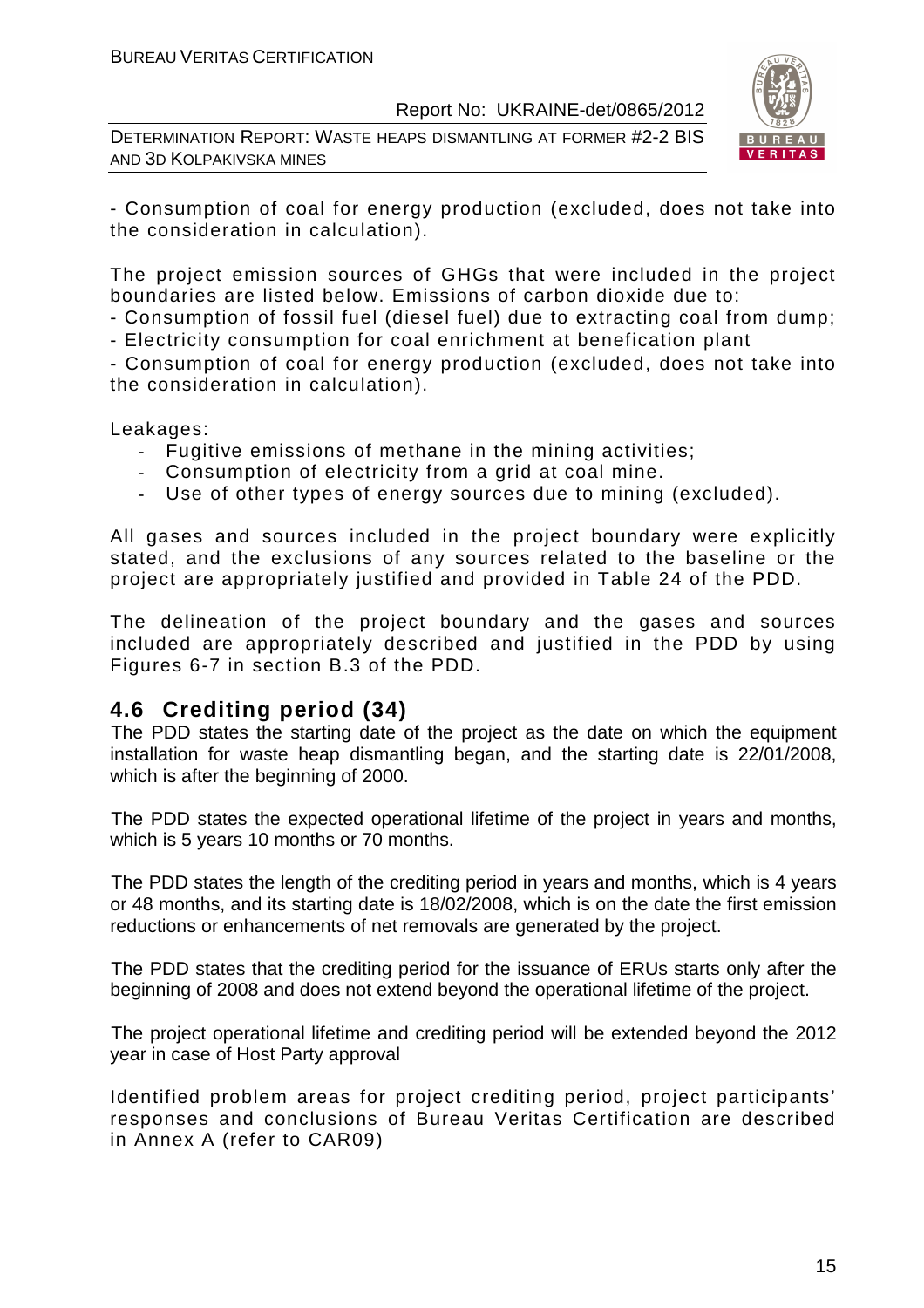DETERMINATION REPORT: WASTE HEAPS DISMANTLING AT FORMER #2-2 BIS AND 3D KOLPAKIVSKA MINES



# **4.7 Monitoring plan (35-39)**

The PDD, in its monitoring plan section, explicitly indicates that JI specific approach was the selected.

The monitoring plan describes all relevant factors and key characteristics that will be monitored, and the period in which they will be monitored, in particular also all decisive factors for the control and reporting of project performance, such as value of extracted coal, values of consumed electricity, diesel fuel.

The monitoring plan specifies the indicators, constants and variables that are reliable (i.e. provide consistent and accurate values), valid (i.e. are clearly connected with the effect to be measured), and that provide a transparent picture of the emission reductions or enhancements of net removals to be monitored such as Net Calorific Value of Coal, Net calorific value of Diesel fuel, Carbon Oxidation Factor of Coal, Carbon Oxidation Factor of Diesel Fuel, Carbon content of coal, Carbon content of diesel fuel, Emission factor for fugitive methane emissions from coal mining, Specific carbon dioxide emissions due to production of electricity at TPP and by its consumptions, The average ash content of coal produced in Luhansk region, the average moisture of coal produced in Luhansk Region, probability of waste heap burning, average electricity consumption per tonne of coal, produced in Ukraine.

The monitoring plan draws on the list of standard variables indicated in appendix B of "Guidance on criteria for baseline setting and monitoring" developed by the JISC.

The monitoring plan explicitly and clearly distinguishes:

(i) Data and parameters that are not monitored throughout the crediting period, but are determined only once (and thus remain fixed throughout the crediting period), and that are available already at the stage of determination, such as Global Warming potential of the Methane, Methane Density, Net Calorific Value of Coal, Net calorific value of Diesel fuel, Carbon Oxidation Factor of Coal, Carbon Oxidation Factor of Diesel Fuel, Carbon content of coal, Carbon content of diesel fuel, Emission factor for fugitive methane emissions from coal mining, Specific carbon dioxide emissions due to production of electricity at TPP and by its consumptions, The average ash content of coal produced in Luhansk region, the average moisture of coal produced in Donetsk Region, probability of waste heap burning, average electricity consumption per tonne of coal, produced in Ukraine

(ii) Data and parameters that are not monitored throughout the crediting period, but are determined only once (and thus remain fixed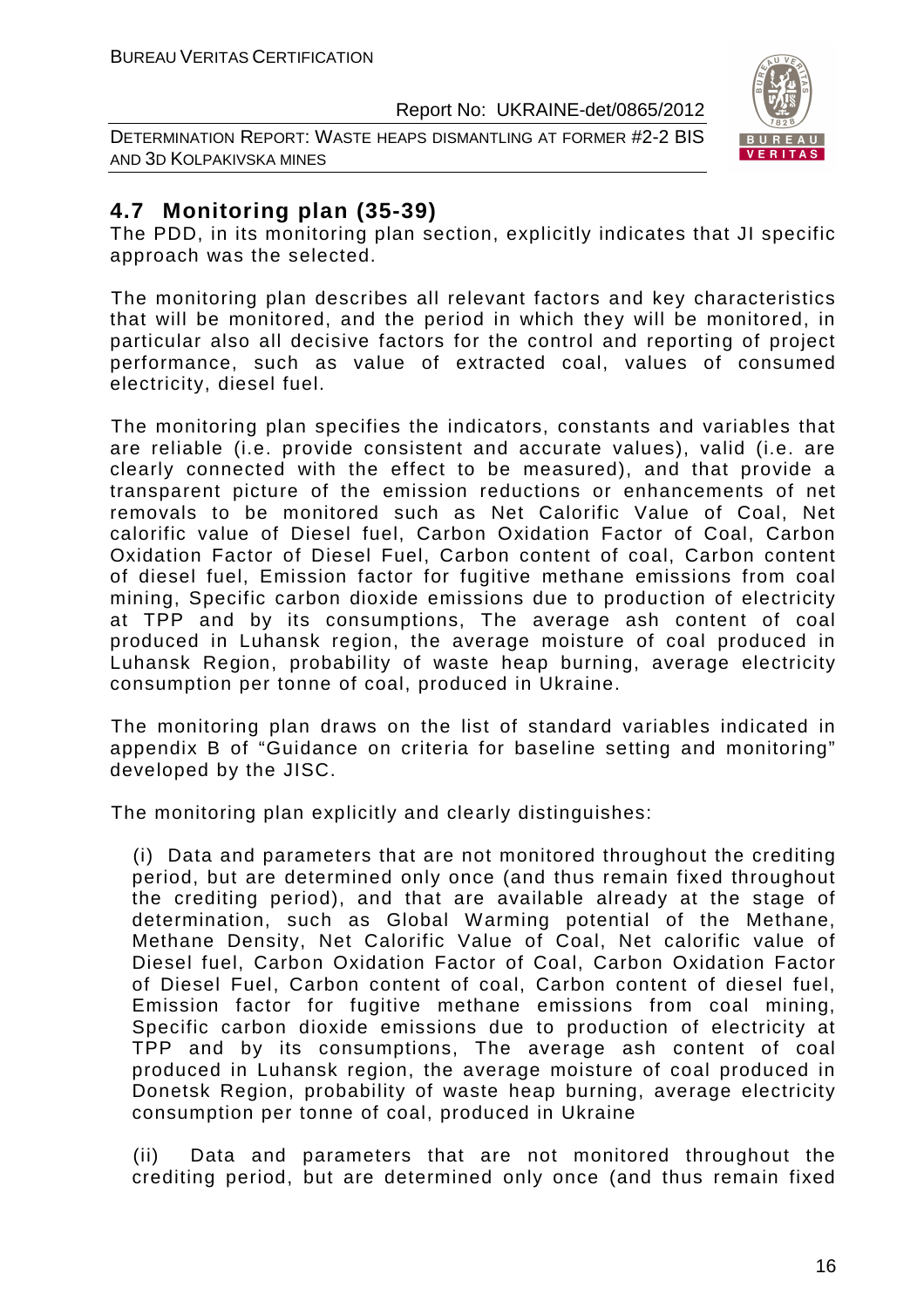DETERMINATION REPORT: WASTE HEAPS DISMANTLING AT FORMER #2-2 BIS AND 3D KOLPAKIVSKA MINES



throughout the crediting period), but that are not already available at the stage of determination, such as absent.

(iii) Data and parameters that are monitored throughout the crediting period, such as Additional amount of electricity consumed in project, amount of diesel fuel consumed in project year, value of produced coal.

The monitoring plan describes the methods employed for data monitoring (including its frequency) and recording, such as direct monitoring of electricity consumption by meters, sampling of produced coal, etc. Description of employed methods is provided in the section D.1 of the PDD.

The monitoring plan elaborates all algorithms and formulae used for the estimation/calculation of baseline emissions/removals and project emissions/removals or direct monitoring of emission reductions from the project, leakage, as appropriate, such as described below

The annual emission reductions are calculated as follows:

$$
ER_y = BE_y - PE_y - LE_y, \tag{5}
$$

where:

 $ER<sub>v</sub>$  - emissions reductions of the JI project in year y (tCO2 equivalent);  $BE<sub>y</sub>$  - baseline emission in year y (tCO2 equivalent);  $PE<sub>y</sub>$  - project emission in year y (tCO2 equivalent);

 $LE_v$  - leakages in year y, (tCO2 equivalent).

Emissions in the baseline scenario are calculated as follows:

$$
BE_y = BE_{WHB,y}, \t\t(6)
$$

Where:

 $BE_{WHRV}$  - baseline emissions due to burning of the waste heap in the year  $v$  (tCO2 equivalent),

Baseline emissions due to burning dumps in year y calculated by the formula:

 $BE_{WHB,y} = FC_{BE,Coal,y}/1000 \cdot \rho$  whe  $\cdot$  NCV  $_{Coal}$   $\cdot$  OXID  $_{Coal}$   $\cdot$  K  $_{Coal}$   $\cdot$  44/12 (7) where:

 $FC_{BE,Coal,v}$  - amount of coal that has been mined in the baseline scenario and combusted for energy use, equivalent to the amount of coal extracted from the wast heap because of the project activity in the year y, t calculated at formulae 3 in the section 4.3 of this Report;

 $\rho$  <sub>WHB</sub> - probability of waste heap burning, d/l;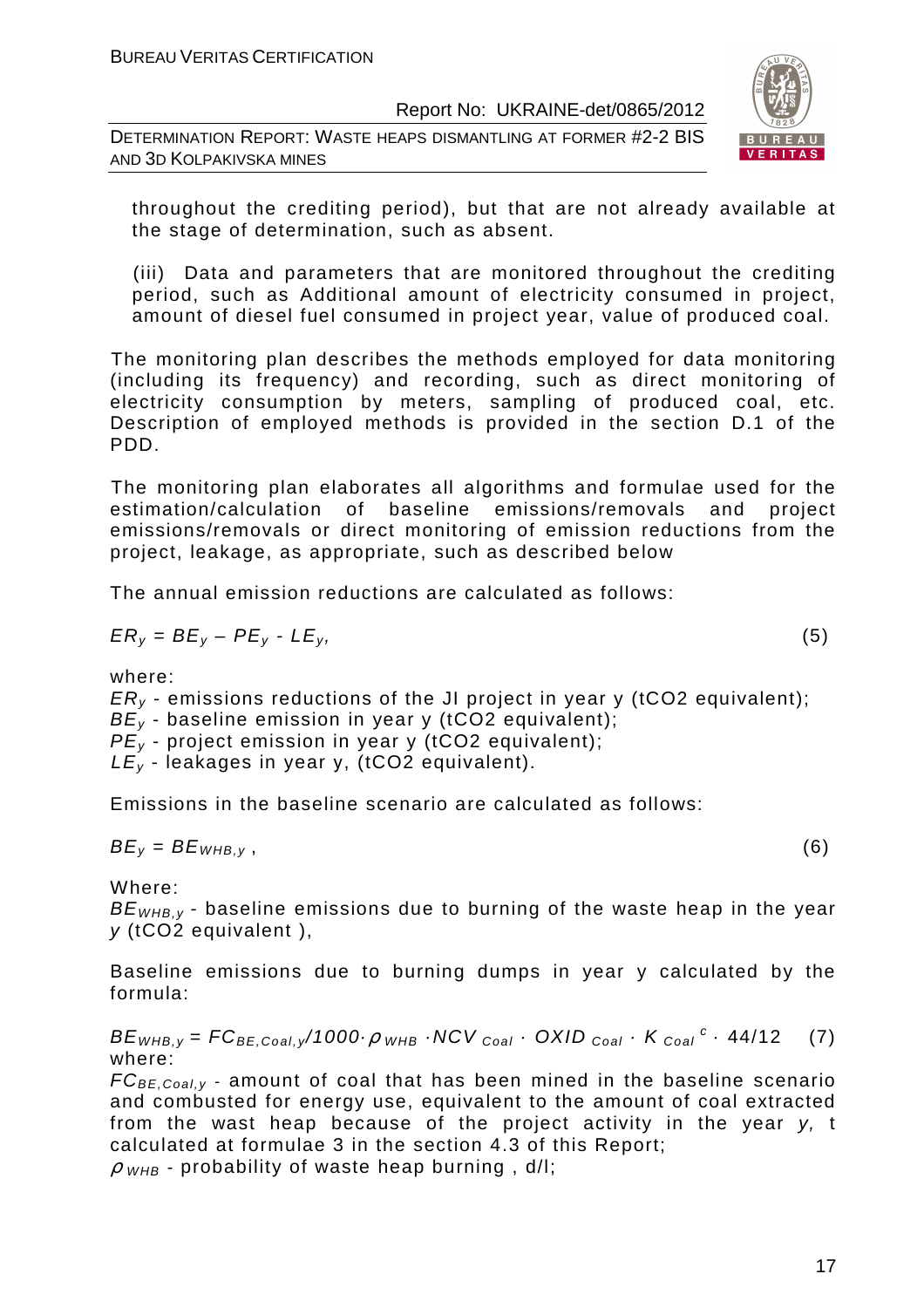DETERMINATION REPORT: WASTE HEAPS DISMANTLING AT FORMER #2-2 BIS AND 3D KOLPAKIVSKA MINES



OXID  $_{Coal}$  - carbon Oxidation factor of coal, d/l;

 $K_{\text{Coal}}^{\text{c}}$  - carbon content of coal, tC/TJ;

1/1000 - conversion factor from tons in kilotonnes, d / l

44/12 - stoichiometric relationship between the molecular weight of carbon dioxide and carbon.

Emissions from the project activity are calculated as follows:

$$
PE_y = PE_{EL,y} + PE_{Diesel,y}
$$
 (8)

where:

 $PE<sub>v</sub>$  - project emissions due to project activity in the year y (tCO2 equivalent),

PE<sub>EL,y</sub> - project emissions due to consumption of electricity from the grid by the project activity in the year y (tCO2 equivalent),

 $PE_{\text{Diesel},v}$  - project emissions due to consumption of diesel fuel by the project activity in the year y (tCO2 equivalent).

The Project emissions due to consumption of electricity from a grid in a year y are calculated as follows:

$$
PE_{EL,y} = EC_{PE,y} \cdot EF_{CO2,EL}
$$
 (9)

where:

 $EC_{PE,y}$  - additional amount of electricity, consumed in project in year y, MWh;

EF<sup>C</sup>*О*2,EL - Specific carbon dioxide emissions due to production of electricity at TPP and by its consumption, tCO2/MWh;

Project emissions due to consumption of diesel fuel by the project activity in the year y are calculated as follows:

 $PE_{\text{Diesel},y} = FC_{\text{BE},\text{Diesel},y}/1000 \cdot NCV_{\text{Diesel}} \cdot OXID_{\text{Diesel}} \cdot K_{\text{Diesel}}^c \cdot 44/12$  (10)

where:

 $FC_{BE, Diesel, y}$  - amount of diesel fuel, consumed in project in year y, t; NCV<sub>Diesel</sub> - Net Calorific Value of diesel fuel, TJ/kt;  $OXID<sub>Diesel</sub>$  - carbon Oxidation factor of diesel fuel, d/l;  $K_{Diesel}^c$  - carbon content of diesel, tC/TJ; 44/12 - stoichiometric relationship between the molecular weight of carbon dioxide and carbon. 1/1000 - conversion factor from tons in kilotonnes, d / l

Leakages in year y are calculated as follows:



$$
(\mathsf{a})
$$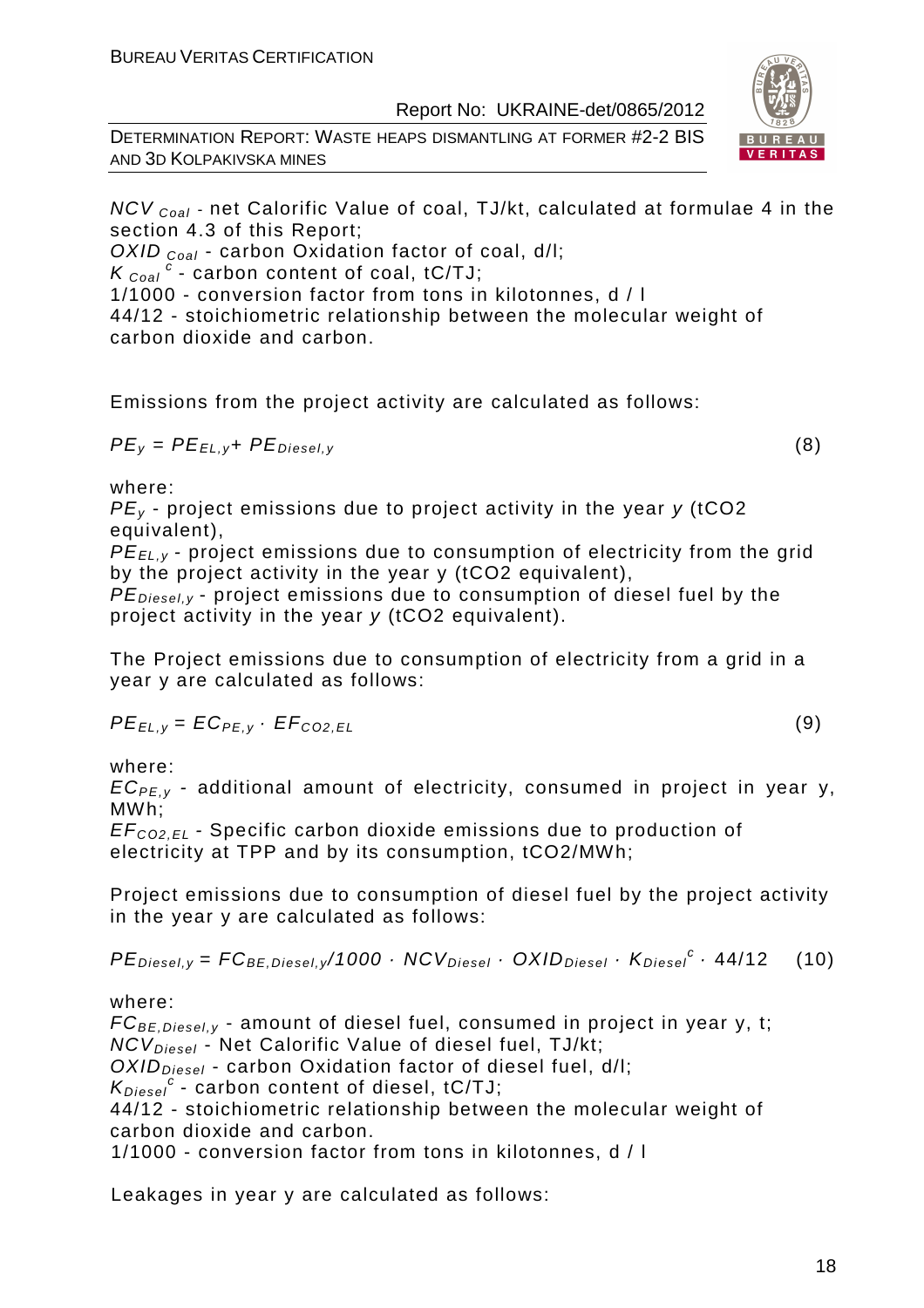DETERMINATION REPORT: WASTE HEAPS DISMANTLING AT FORMER #2-2 BIS AND 3D KOLPAKIVSKA MINES



 $LE_v = LE_{CH4,v} + LE_{EL,v}$  (11)

where::

 $LE<sub>v</sub>$  - leakages in year y, (t CO2e);

 $LE<sub>CH4V</sub>$  - leakages due to fugitive emissions of methane in the mining activities in the year y, (t СО2е);

 $LE_{EL, y}$  - leakages due to consumption of electricity from a grid at coal mine in a year y,(t СО2е);

Leakages due to fugitive emissions of methane in the mining activities in the year y are calculated as follows:

$$
LE_{\text{CH4},y} = -FC_{BE,Coal,y} \cdot EF_{CH4} \cdot \rho_{CH4} \cdot GWP_{CH4}, \qquad (12)
$$

 $FC_{BE, coal,v}$  - amount of coal that has been mined in the baseline scenario and combusted for energy use, equivalent to the amount of coal extracted from the waste heaps because of the project activity in the year y, t, calculated as (4);

 $EF<sub>CH4</sub>$  - emission factor for fugitive methane emissions from coal mining, m3/t;

 $ρ<sub>CH4</sub>$  - methane density at standard conditions t/m3;

GWPCH4 - Global Warming Potential of Methane, tСО2/ tСН4.

Leakages due to consumption of electricity from a grid at coal mine in a year y are calculated as follows:

$$
LE_{EL,y} = -FC_{BE,Coal,y} \cdot N_{Coal,y}^{E} \cdot EF_{CO2,EL,y}
$$
 (13)

#### Where

 $FC_{BE, coal,v}$  - amount of coal that has been mined in the baseline scenario and combusted for energy use, equivalent to the amount of coal extracted from the waste heaps because of the project activity in the year y, t, calculated as (2);

N<sub>Coal,y</sub><sup>E</sup> - Average electricity consumption per tonne of coal, produced in Ukraine in the year y, MWh/t;

EF<sup>C</sup>*О*2,EL, <sup>у</sup> - Specific carbon dioxide emissions due to production of electricity at TPP and by its consumption, tСО2/MWh

The monitoring plan presents the quality assurance and control procedures for the monitoring process described in the section D.2 of the PDD. This includes, as appropriate, information on calibration and on how records on data and/or method validity and accuracy are kept and made available on request.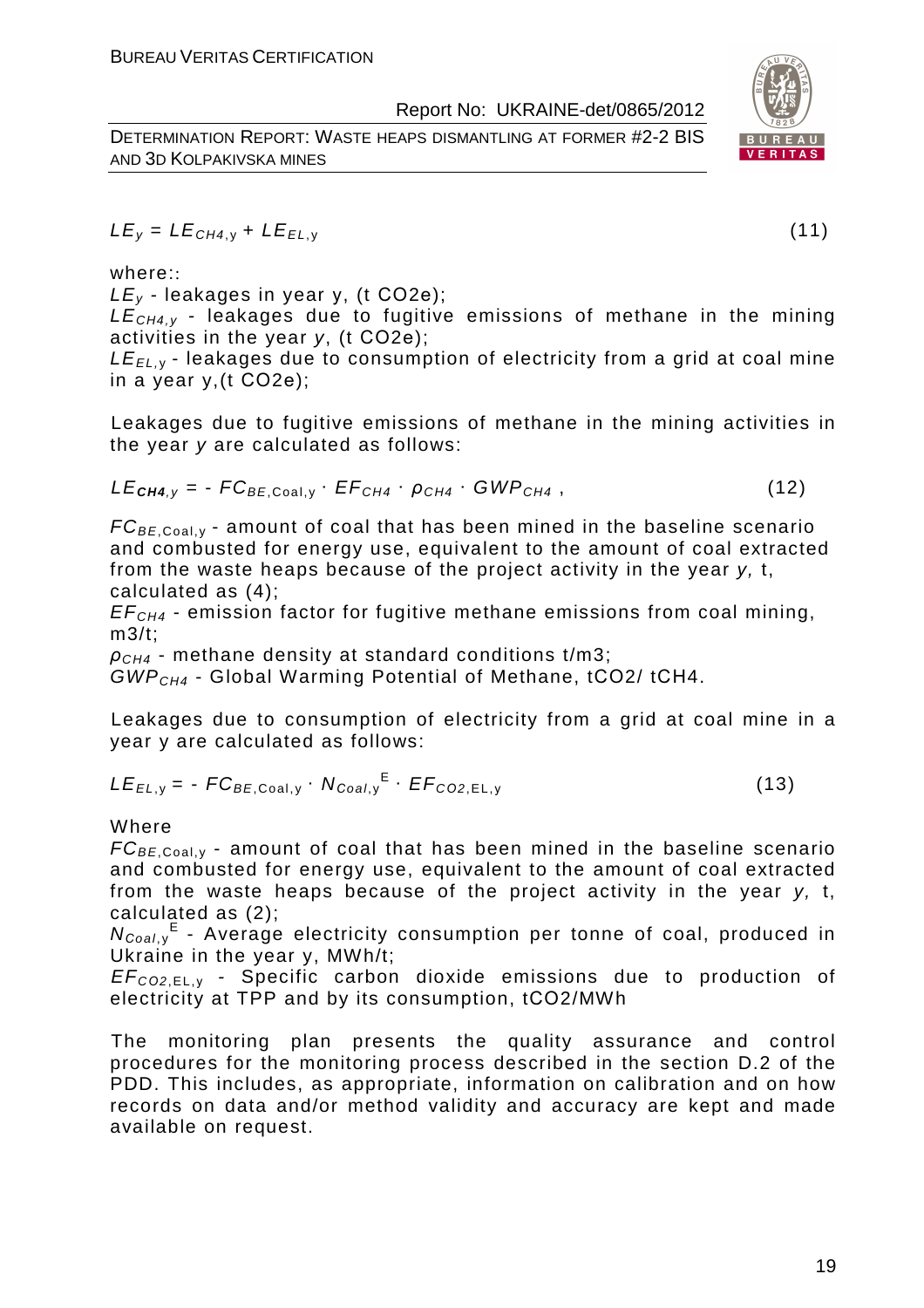DETERMINATION REPORT: WASTE HEAPS DISMANTLING AT FORMER #2-2 BIS AND 3D KOLPAKIVSKA MINES



The monitoring plan clearly identifies the responsibilities and the authority regarding the monitoring activities. Clear and transparent scheme of monitoring data flow is provided in the section D.3 of the PDD.

On the whole, the monitoring plan reflects good monitoring practices appropriate to the project type.

The monitoring plan provides, in tabular form, a complete compilation of the data that need to be collected for its application, including data that are measured or sampled and data that are collected from other sources (e.g. official statistics, expert judgment, proprietary data, IPCC, commercial and scientific literature etc.) but not including data that are calculated with equations.

The monitoring plan indicates that the data monitored and required for verification are to be kept for two years after the last transfer of ERUs for the project.

Identified problem areas for project monitoring plan, project participants' responses and conclusions of Bureau Veritas Certification are described in Annex A to the Determination Report (refer to CAR10-CAR13)

# **4.8 Leakage (40-41)**

This project will result in a net change in fugitive methane emissions due to the mining activities. As coal in the baseline scenario is only coming from mines it causes fugitive emissions of methane. These are calculated as standard country specific emission factor applied to the amount of coal that is extracted from the waste heaps in the project scenario (which is the same as the amount of coal that would have been mined in the baseline scenario. Source of the leakage are the fugitive methane emissions due to coal mining. These emissions are specific to the coal that is being mined. Coal produced by the project activity is not mined but extracted from the waste heap through the advanced beneficiation process. Therefore, coal produced by the project activity substitutes the coal would have been otherwise mined in the baseline. Coal that is mined in the baseline has fugitive methane emissions associated with it and the coal produced by the project activity does not have such emissions associated with it.

As reliable and accurate national data on fugitive CH4 emissions associated with the production of coal are available, project participants used this data to calculate the amount of fugitive CH4 emission as described below.

This leakage is measurable: through the same procedure as used in 2006 IPCC Guidelines (See Volume 2, Chapter 4, Page 4-11) and also used in CDM approved methodology ACM0009, Version 4.0.0. Activity data (in our case amount of coal extracted from the waste heap which is monitored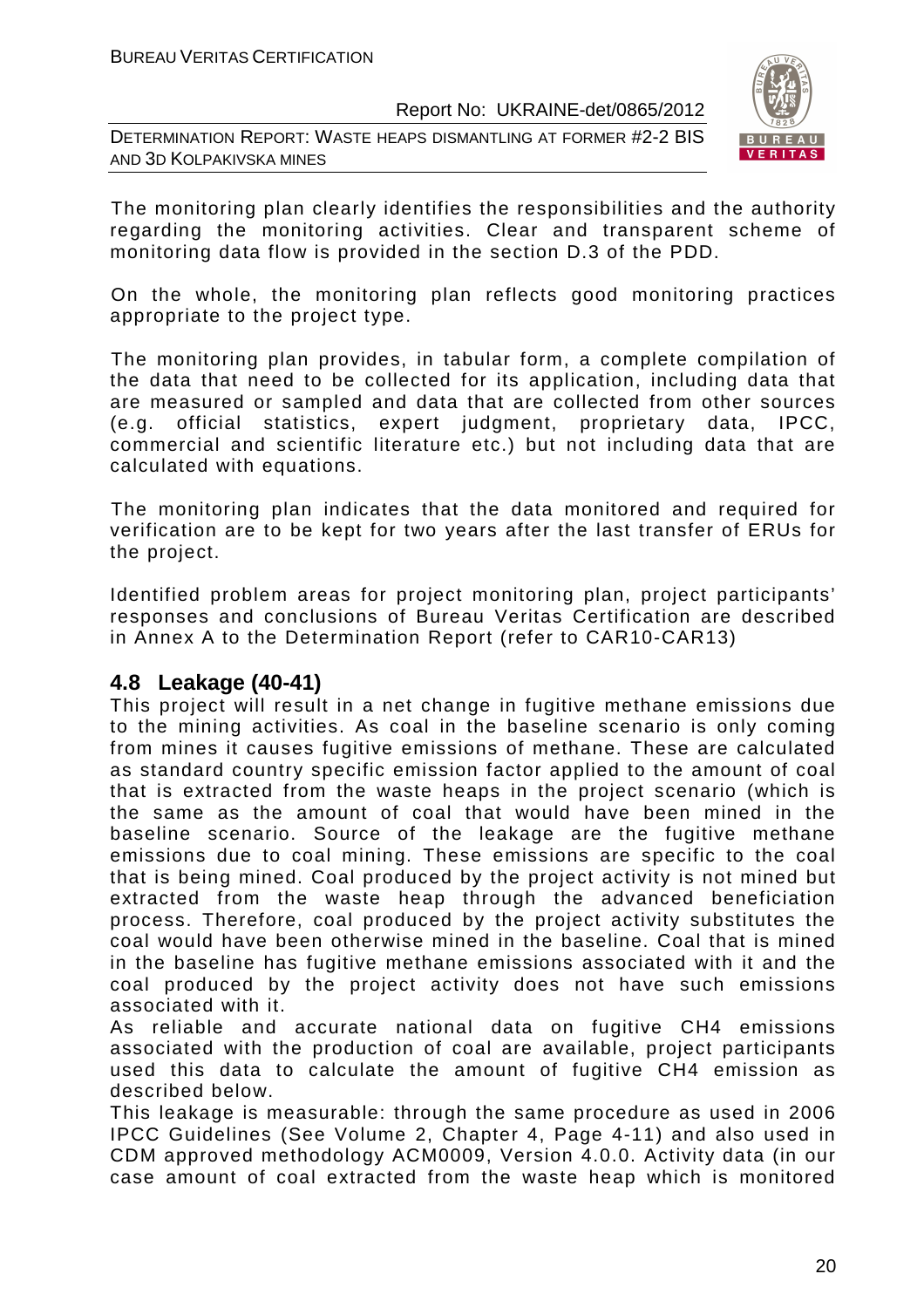DETERMINATION REPORT: WASTE HEAPS DISMANTLING AT FORMER #2-2 BIS AND 3D KOLPAKIVSKA MINES



directly) is multiplied by the emission factor (which is sourced from the relevant national study – National Inventory Report of Ukraine under the Kyoto Protocol) and any conversion coefficients.

Electricity consumption and related greenhouse gas emissions due to dismantling of waste heap to be taken into account in calculating the project emissions. Carbon dioxide emissions due to electricity consumption in the coal mine way in an amount, equivalent to the design of coal - a leakage that can be taken into account at base of the State Statistics Committee data, concerning unit costs of electricity at coal mines in Ukraine in the relevant year.

This leakage is directly attributable to the JI project activity according to the following assumption: the coal produced by the project activity from the waste heap will substitute the coal produced by underground mines of the region in the baseline scenario. This assumption is explained by the following logic: Energy coal market is demand driven as it is not feasible to produce coal without demand for it. Coal is a commodity that can be freely transported to the source of demand and coal of identical quality can substitute some other coal easily. The project activity cannot influence demand for coal on the market and supplies coal extracted from the waste heaps. In the baseline scenario demand for coal will stay the same and will be met by the traditional source – underground mines of the region. Therefore, the coal supplied by the project in the project scenario will have to substitute the coal mined in the baseline scenario. According to this approach equivalent product supplied by the project activity (with lower associated specific green-house gas emissions) will substitute the baseline product (with higher associated specific green-house gas emissions). This methodological approach is very common and is applied in all renewable energy projects (substitution of grid electricity with renewable-source electricity), projects in cement sector (e.g. JI0144 Slag usage and switch from wet to semi-dry process at JSC "Volyn-Cement", Ukraine), projects in metallurgy sector (e.g. UA1000181 Implementation of Arc Furnace Steelmaking Plant "Electrostal" at Kurakhovo, Donetsk Region) and others.

These leakages are significant and are estimated in the estimation of emissions adjustable to the project activity. Formulae on leakages calculations are provided ion the section 4.7 of this Report.

# **4.9 Estimation of emission reductions or enhancements of net removals (42-47)**

The PDD indicates assessment of emissions or net removals in the baseline scenario and in the project scenario as the approach chosen to estimate the emission reductions or enhancement of net removals generated by the project.

The PDD provides the ex-ante estimates: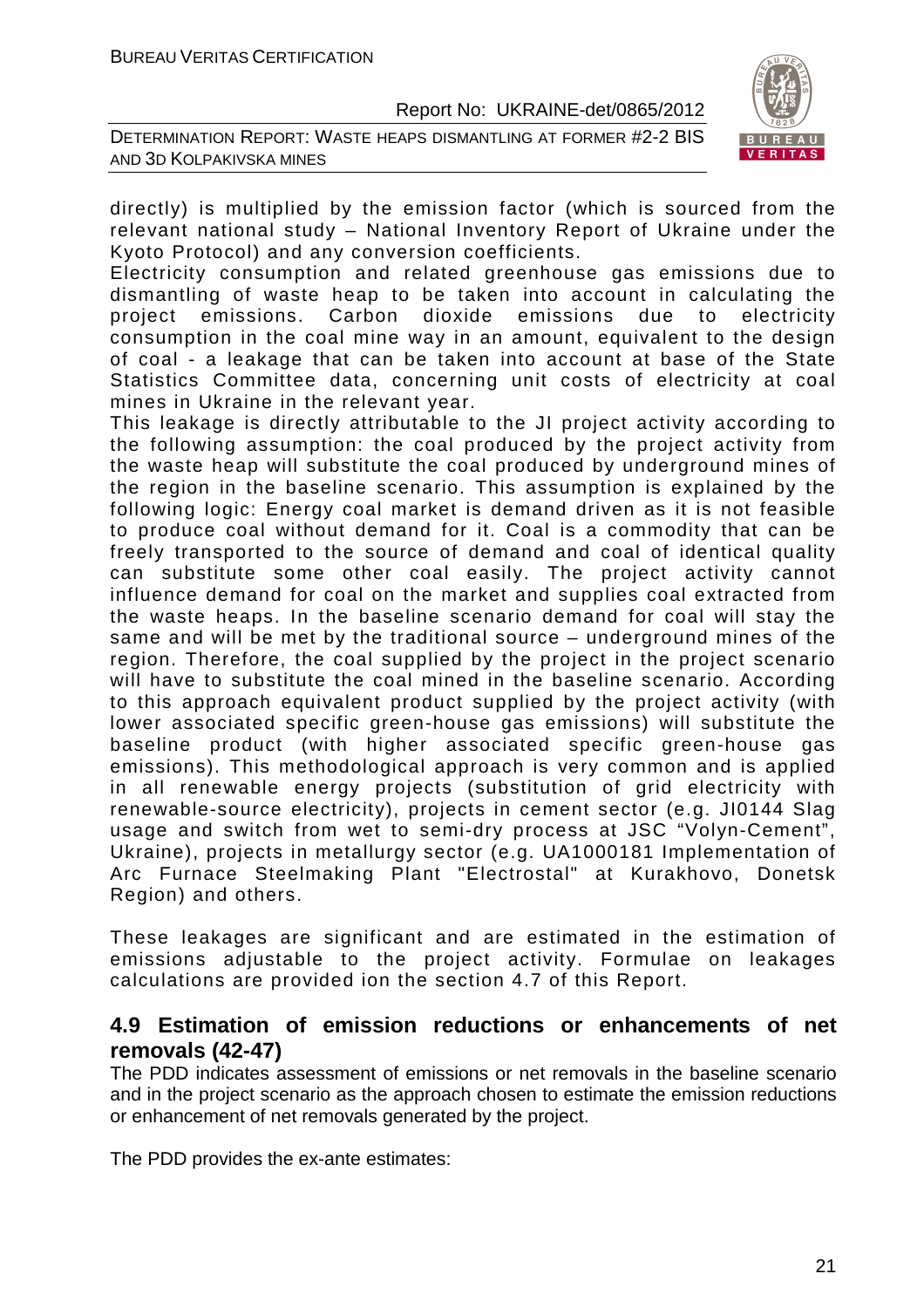DETERMINATION REPORT: WASTE HEAPS DISMANTLING AT FORMER #2-2 BIS AND 3D KOLPAKIVSKA MINES



- (a) Emissions for the project scenario within the project boundary which is 146 934 tonnes of CO2 equivalent for 18/02/2008-31/12/2012 and 30 130 tonnes of CO2 equivalent for 01/01/2013-31/12/2013
- (b) Leakages which is -1 495 847 tonnes of CO2 equivalent for 18/02/2008-31/12/2012 and -296 521 tonnes of CO2 equivalent for 01/01/2013-31/12/2013
- (c) Emissions for the baseline scenario which is 4 215 478 tonnes of CO2 equivalent for 18/02/2008-31/12/2012 and 833 598 tonnes of CO2 equivalent for 01/01/2013- 31/12/2013
- (d) Emission reductions adjusted by leakages which is 5 564 391 tonnes of CO2 equivalent for 18/02/2008-31/12/2012 and 1 099 989 tonnes of CO2 equivalent for 01/01/2013-31/12/2013

The PDD provides the ex ante estimates of:

The estimates referred to above are given:

- (a) On a yearly basis;
- (b) From 18/02/2008 to 31/12/2013, covering the whole crediting period;
- (c) On a source-by-source/sink-by-sink basis;
- (d) For each GHG gas, which is CO2, СН4

(e) In tonnes of CO2 equivalent, using global warming potentials defined by decision 2/CP.3 or as subsequently revised in accordance with Article 5 of the Kyoto Protocol;

The formula used for calculating the estimates referred above, which are described in the section 4.7 of this Determination Report, are consistent throughout the PDD.

For calculating the estimates referred to above, key factors, e.g. local prices for electricity, coal and diesel fuel, available production resources, influencing the baseline emissions or removals and the activity level of the project and the emissions or net removals as well as risks associated with the project were taken into account, as appropriate.

Data sources used for calculating the estimates referred to above, such as work and laboratory logbooks, work and laboratory monthly and yearly reports, production sailing invoices are clearly identified, reliable and transparent.

Emission factors, such as emission factor for electricity consumption, Carbon Oxidation Factor of Coal, Carbon Oxidation Factor of Diesel Fuel, etc, were selected by carefully balancing accuracy and reasonableness, and appropriately justified of the choice.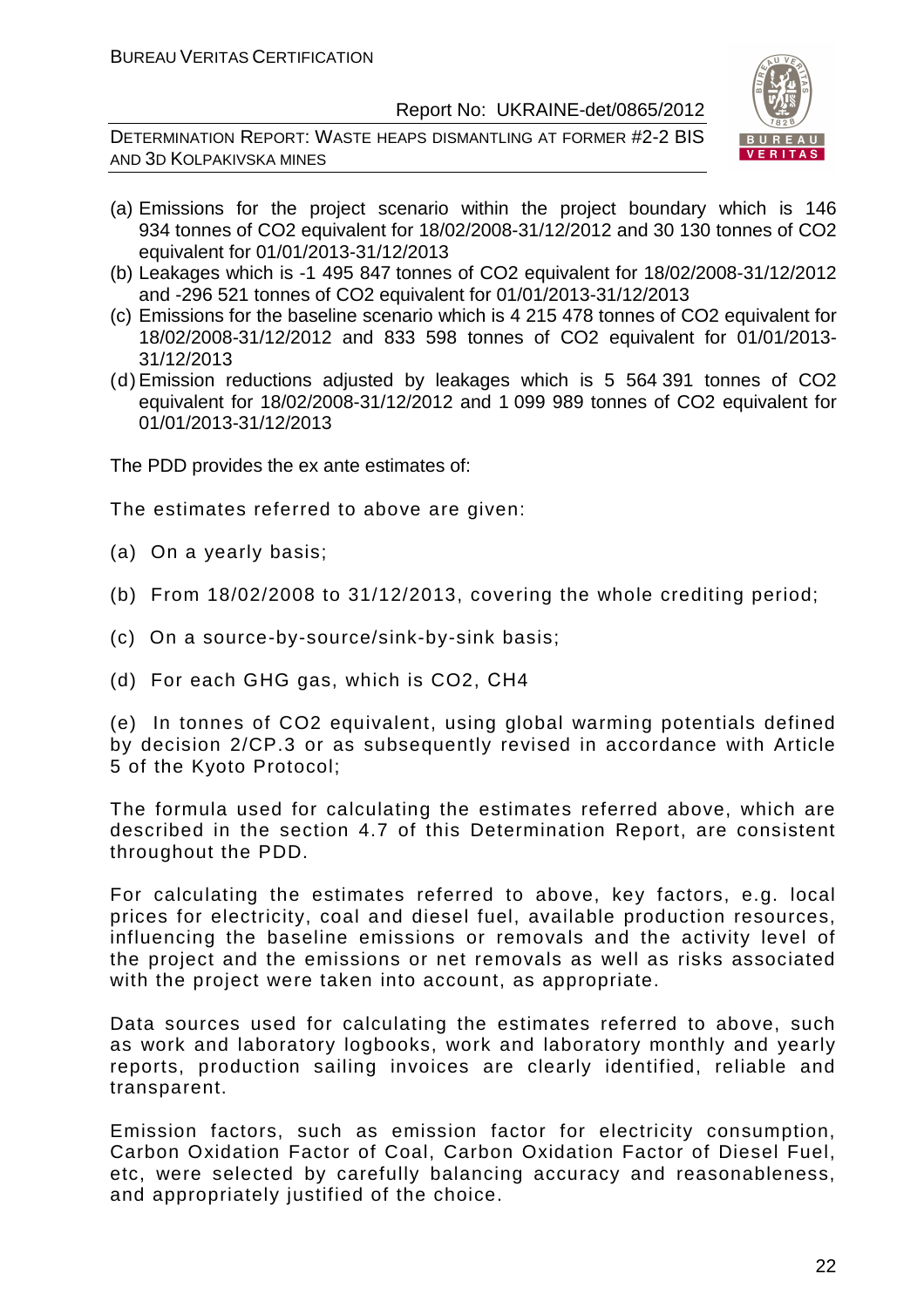DETERMINATION REPORT: WASTE HEAPS DISMANTLING AT FORMER #2-2 BIS AND 3D KOLPAKIVSKA MINES



The estimation referred to above is based on conservative assumptions and the most plausible scenarios in a transparent manner.

The estimates referred to above are consistent throughout the PDD.

The annual average of estimated emission reductions or enhancements of net removals over the crediting period is calculated by dividing the total estimated emission reductions or enhancements of net removals over the crediting period by the total months of the crediting period, and multiplying by twelve.

Identified problem areas for project estimation of emission reduction, project participants' responses and conclusions of Bureau Veritas Certification are described in Annex A to the Determination Report (refer to CAR17)

# **4.10 Environmental impacts (48)**

The PDD lists and attaches documentation on the analysis of the environmental impacts of the project, including transboundary impacts, in accordance with procedures as determined by the host Party, such as permit on pollutant by stationary sources, analysis of the environmental impacts, a part of separation fabric work project which is mentioned in the PDD.

The PDD provides conclusion and all references to supporting documentation of an environmental impact assessment undertaken in accordance with the procedures as required by the host Party, if the analysis referred to above indicates that the environmental impacts are considered significant by the project participants or the host Party.

The problem areas for environmental impacts of the project were not identified

# **4.11 Stakeholder consultation (49)**

The host Party for the project is Ukraine. The project meets the applicable standards and requirements, set forth in Ukraine. The Host Party does not put forward the requirement to consult with stakeholders to JI projects. The project was presented to the local authorities, and was approved (approval on building, etc).

Any comments from local authorities or stakeholders were not obtained.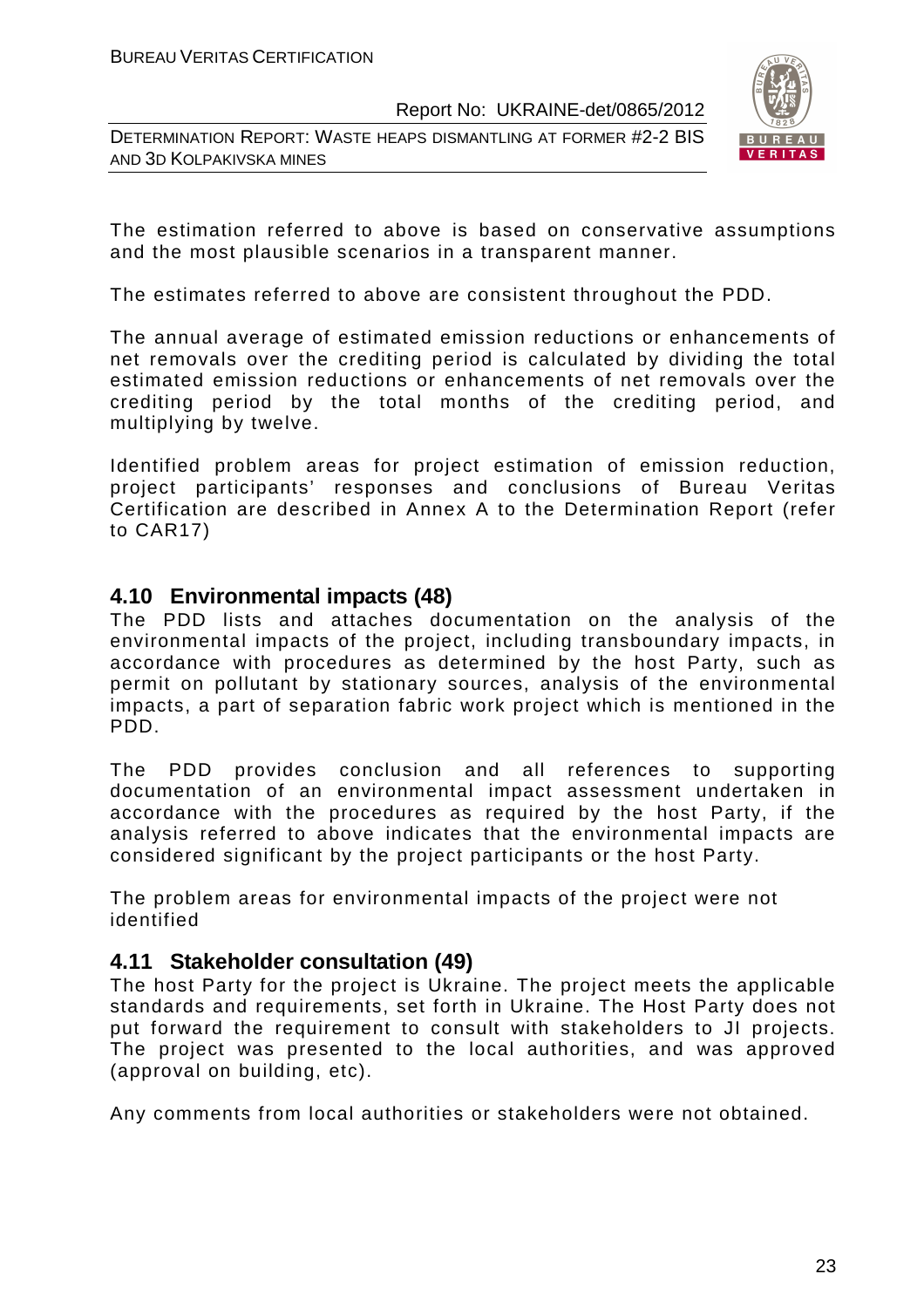DETERMINATION REPORT: WASTE HEAPS DISMANTLING AT FORMER #2-2 BIS AND 3D KOLPAKIVSKA MINES



**4.12 Determination regarding small scale projects (50-57)**  "Not applicable"

# **4.13 Determination regarding land use, land-use change and forestry (LULUCF) projects (58-64)**

"Not applicable"

**4.14 Determination regarding programmes of activities (65-73)**  "Not applicable"

# **5 SUMMARY AND REPORT OF HOW DUE ACCOUNT WAS TAKEN OF COMMENTS RECEIVED PURSUANT TO PARAGRAPH 32 OF THE JI GUIDELINES**

No comments, pursuant to paragraph 32 of the JI Guidelines, were received

# **6 DETERMINATION OPINION**

Bureau Veritas Certification has performed a determination of the "Waste heap dismantling at former #2-2 BIS and 3d Kolpakivska mine" Project in Antratsyt town, Luhansk Region, Ukraine. The determination was performed on the basis of UNFCCC criteria and host country criteria and also on the criteria given to provide for consistent project operations, monitoring and reporting.

The determination consisted of the following three phases: i) a desk review of the project design and the baseline and monitoring plan: ii) follow-up interviews with project stakeholders; iii) the resolution of outstanding issues and the issuance of the final determination report and opinion.

Project participant/s used the latest tool for demonstration of the additionality. In line with this tool, the PDD provides barrier analysis AND common practice analysis, to determine that the project activity itself is not the baseline scenario.

Emission reductions attributable to the project are hence additional to any that would occur in the absence of the project activity. Given that the project is implemented and maintained as designed, the project is likely to achieve the estimated amount of emission reductions.

The determination revealed two pending issues related to the current determination stage of the project: the issue of the written approval of the project and the authorization of the project participant by the host Party. If the written approval and the authorization by the host Party are awarded, it is our opinion that the project as described in the Project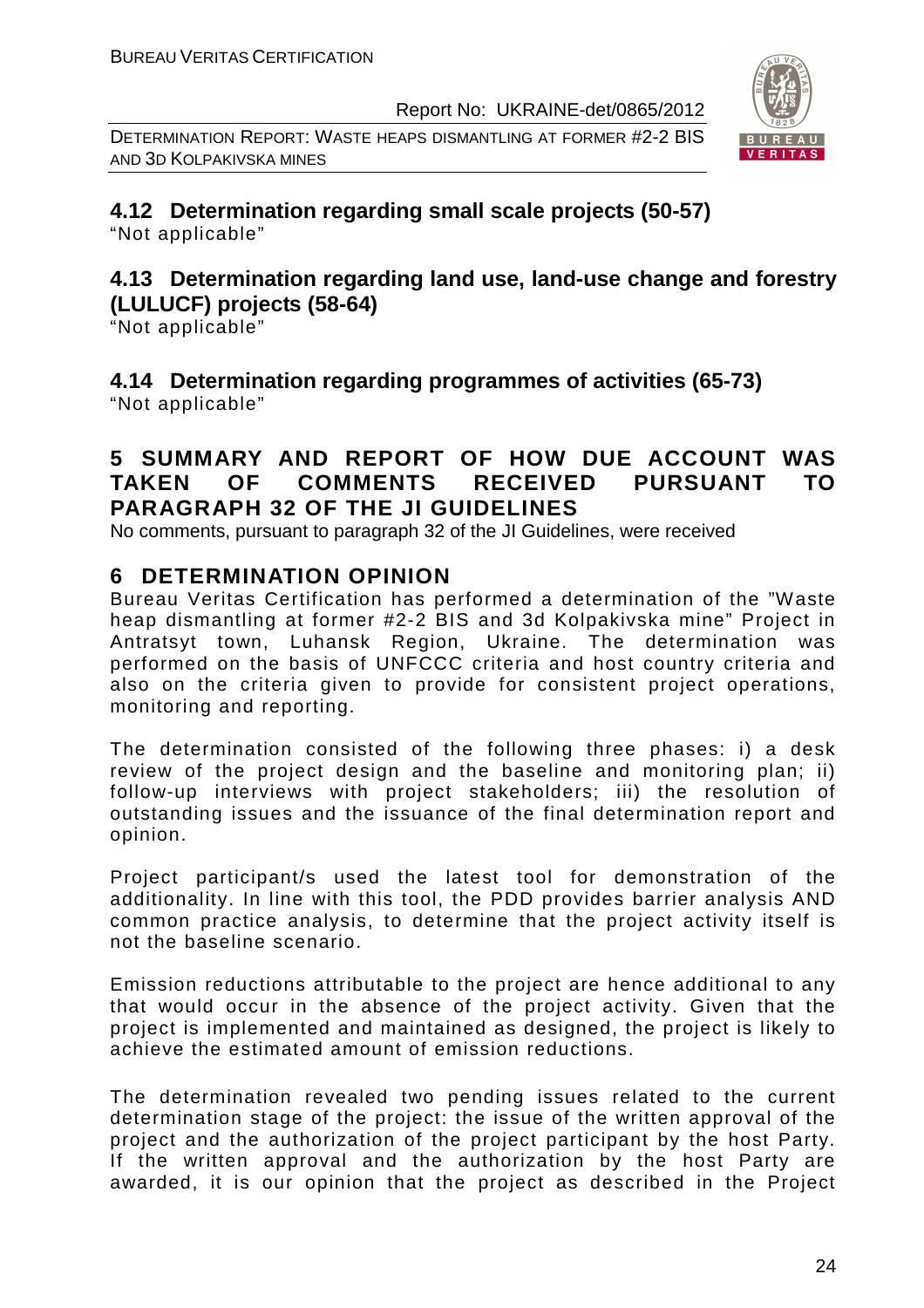DETERMINATION REPORT: WASTE HEAPS DISMANTLING AT FORMER #2-2 BIS AND 3D KOLPAKIVSKA MINES



Design Document, Version 2.0 meets all the relevant UNFCCC requirements for the determination stage and the relevant host Party criteria.

The review of the project design documentation (version 2.0) and the subsequent follow-up interviews have provided Bureau Veritas Certification with sufficient evidence to determine the fulfillment of stated criteria. In our opinion, the project correctly applies and meets the relevant UNFCCC requirements for the JI and the relevant host country criteria.

The determination is based on the information made available to us and the engagement conditions detailed in this report.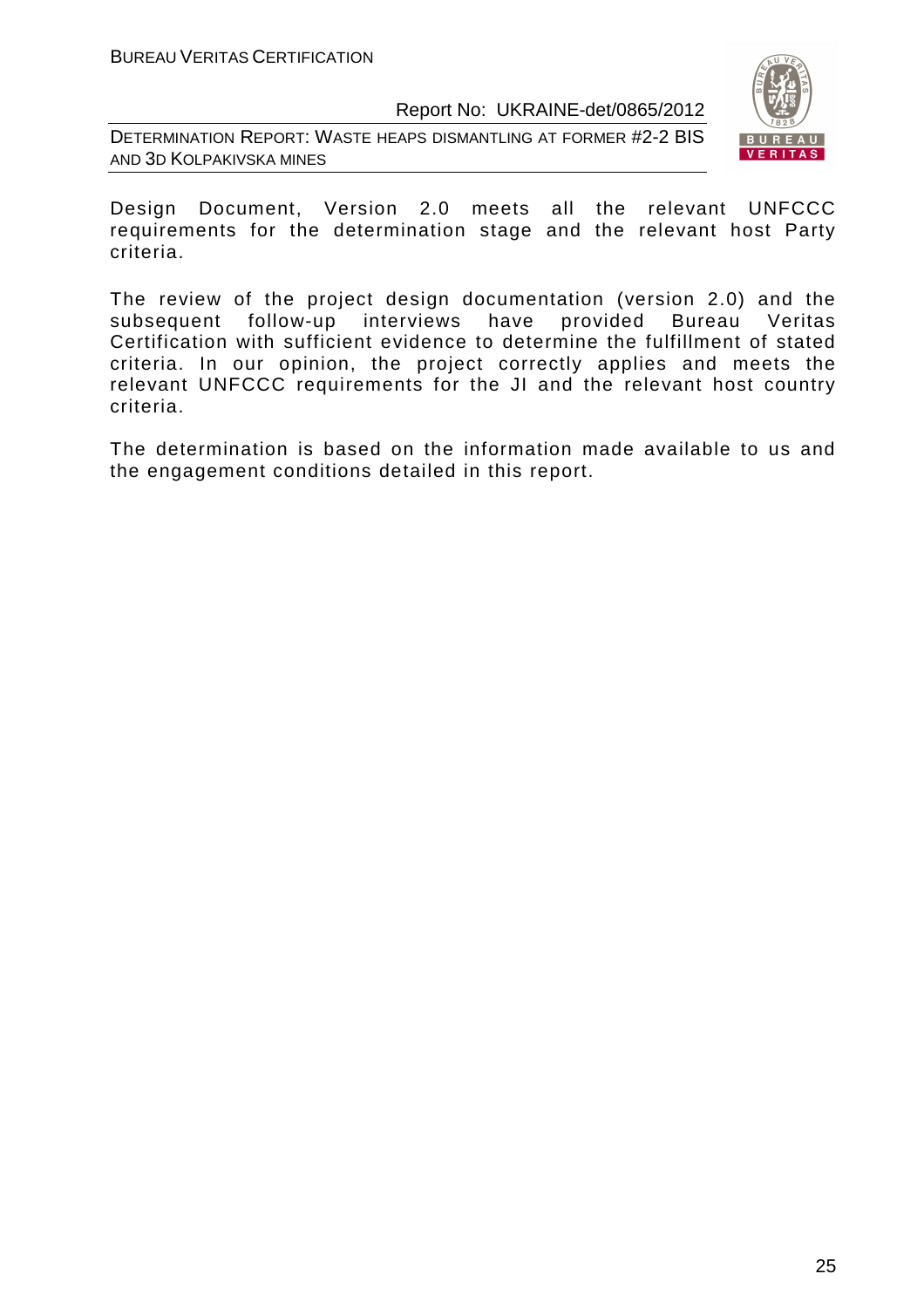DETERMINATION REPORT: WASTE HEAPS DISMANTLING AT FORMER #2-2 BIS AND 3D KOLPAKIVSKA MINES



# **7 REFERENCES**

#### **Category 1 Documents:**

Documents provided by SIA "Vidzeme Eko" that relate directly to the GHG components of the project.

- /1/ Project Design Document "Waste heap dismantling at former #2-2 BIS and 3d Kolpakivska mine" version 1.0 dated 07/12/2012
- /2/ Project Design Document "Waste heap dismantling at former #2-2 BIS and 3d Kolpakivska mine" version 2.0 dated 10/12/2012
- /3/ ERUs calculation Excel-file "Calculation\_T\_44.xls"
- /4/ Letter of Endorsement #3779/23/7 dated 07/12/2012 issued by State Environment Investment Agency of Ukraine

#### **Category 2 Documents:**

Background documents related to the design and/or methodologies employed in the design or other reference documents.

- /1/ Attestation certificate "GOF 'Almazna" Ltd. # 283 from 22/08/11 valid till 22/08/14
- /2/ Attestation certificate "GOF 'Almazna" Ltd. # 206 from 04/09/08 valid till 04/09/11
- /3/ Verification Certificate of thermocouple # 6 August 2012
- /4/ Verification Certificate of thermocouple # 7 August 2012
- /5/ Verification Certificate of thermocouple # 8 August 2012
- /6/ Verification Certificate of millivoltmeter # 0126885 June 2011
- /7/ Verification Certificate of millivoltmeter # 0055129 June 2011
- /8/ Verification Certificate of millivoltmeter # 09094303 June 2011
- /9/ Verification Certificate of weighing scales # 1144 August 2012
- /10/ Verification Certificate of measuring electronic scales VLA-200 # 456
- /11/ Verification Certificate of measuring electronic scales ADV-200 # 457
- /12/ Verification Certificate of measuring technique, set of weights G-2- 210 №459
- /13/ Verification Certificate of measuring technique, set of weights G-2- 210 №458
- /14/ Verification Certificate of measuring electronic scales ANG 200 C №2682
- /15/ Certificate of laboratory drying box # 160 SNOL -3,5.3,5.3,5/3-M2
- /16/ Certificate of laboratory drying box # 161 SNOL
- /17/ Certificate of laboratory furnace of resistance # 162 SNOL1,6.2,5.1/9-U4
- /18/ Certificate of laboratory furnace of resistance # 163 SNOL1,6.2,5.1/9-U4
- /19/ Certificate of laboratory furnace of resistance # 164 SNOL1,6.2,5.1/9-U4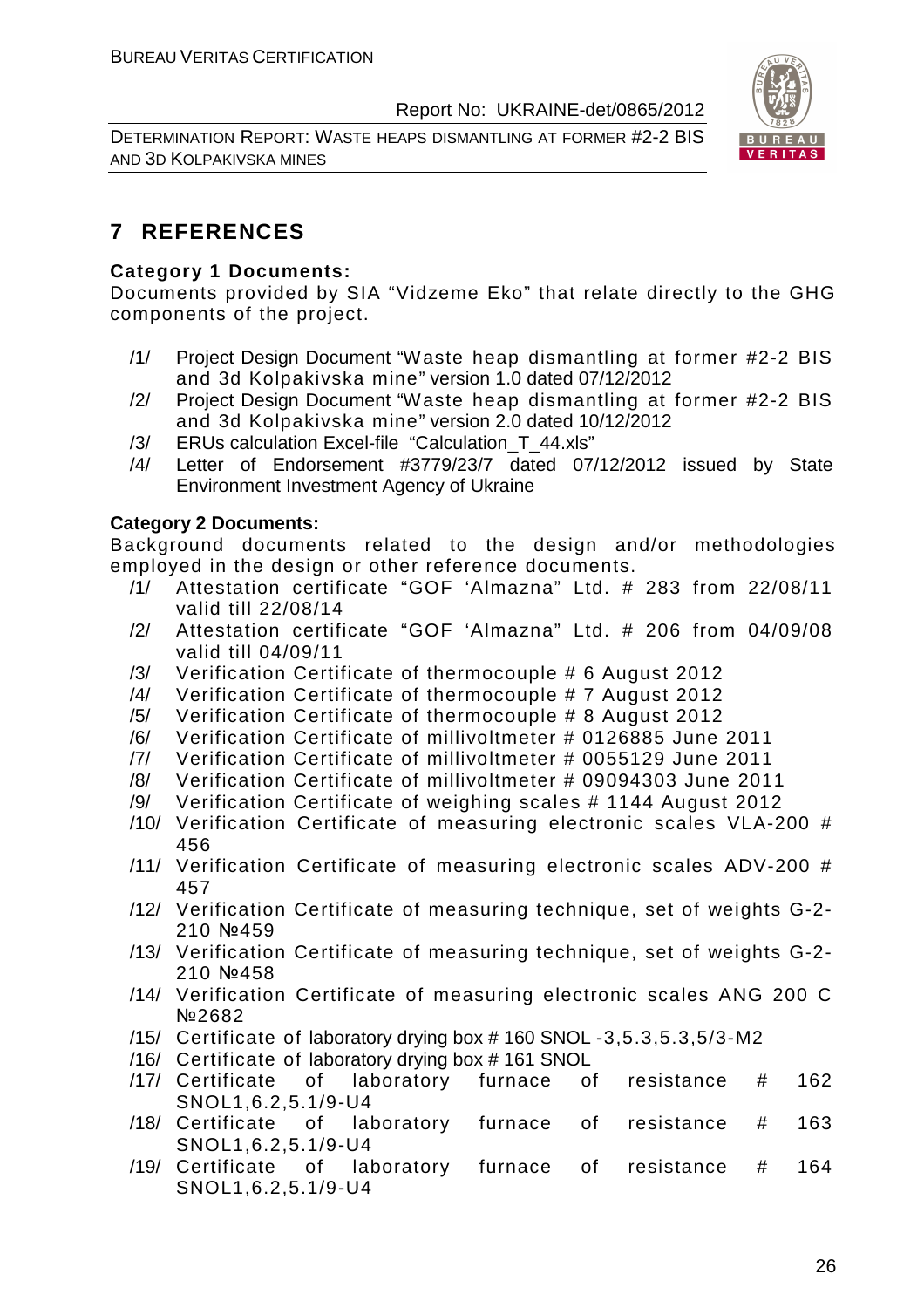DETERMINATION REPORT: WASTE HEAPS DISMANTLING AT FORMER #2-2 BIS AND 3D KOLPAKIVSKA MINES



- /20/ Certificate #125 of sieve for determination of granulometric composition
- /21/ Certificate #126 of sieve for determination of granulometric composition
- /22/ Passport of psychrometric hygrometer
- /23/ Verification Certificate of measuring technique, mechanical Stopwatch SOS pr-2b-2-000 №02/08-1098
- /24/ Agreement # 238 from 21/01/08 between "CE 'GOSPODAR" Ltd.. and "Artik-bud" Ltd for works of weighing
- /25/ Passports on dismantled waste heaps
- /26/ Monthly acts on consumed electricity, November 2008-October 2012
- /27/ Sale invoices on coal 0-30 mm, November 2008-October 2012
- /28/ Sale invoices on diesel fuel, November 2008-October 2012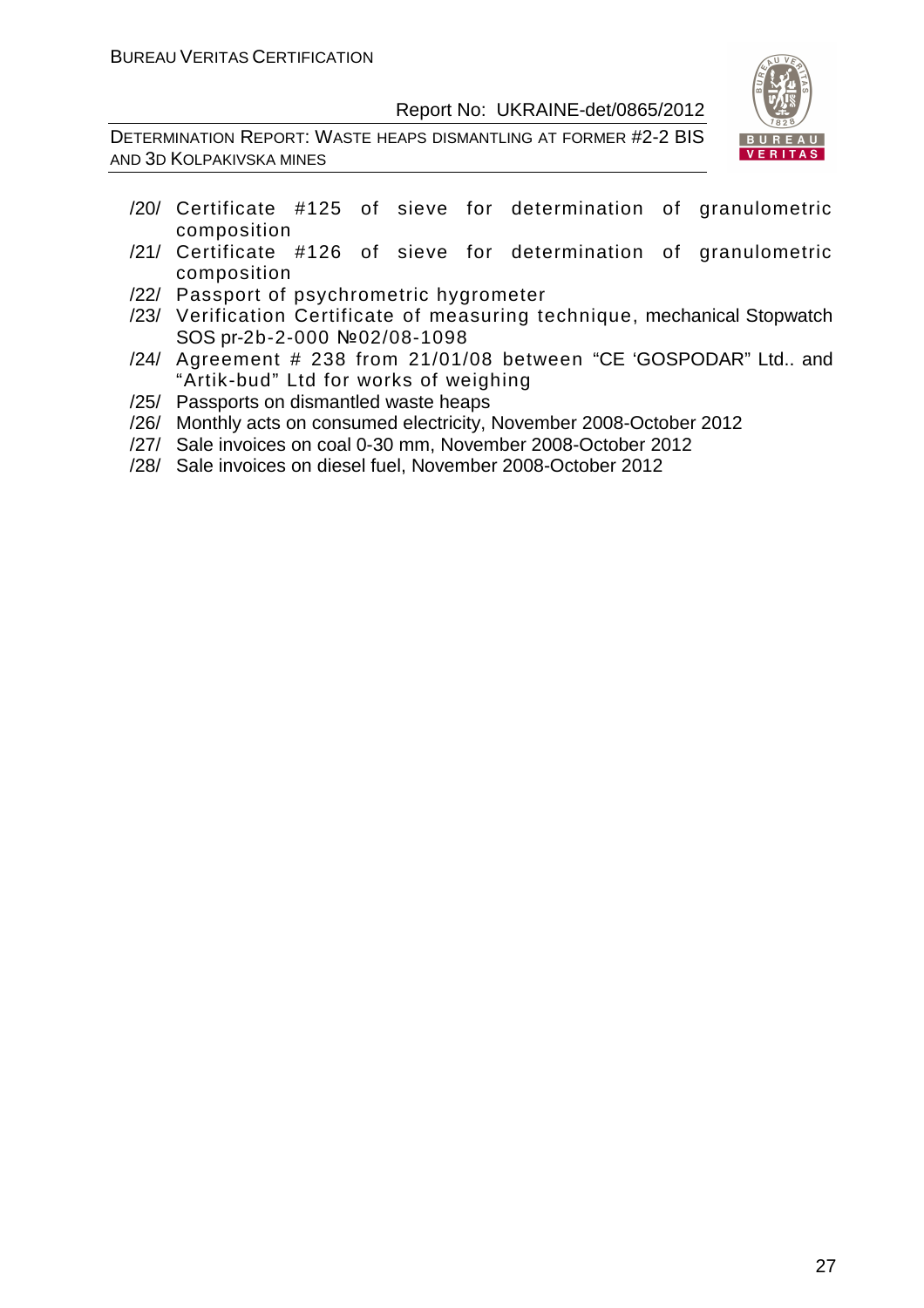DETERMINATION REPORT: WASTE HEAPS DISMANTLING AT FORMER #2-2 BIS AND 3D KOLPAKIVSKA MINES



#### **Persons interviewed:**

List persons interviewed during the determination or persons that contributed with other information that are not included in the documents listed above.

- /1/ Gints KIavinsh JI Project Manager, SIA "Vidzeme Eko"
- /2/ Stah Yuri Mykhailovych JI Consultant, SIA "Vidzeme Eko"
- /3/ Olga Mykolayivna Shpak Head of Laboratory "GOF 'Almazna" Ltd.
- /4/ Vasyl Konstantynovych Pohonyaylo manager of industrial department, "Artik-bud" Ltd.
- /5/ Andriy Romanovych Smischuk recordkeeper at automobile scales "Artik-bud" Ltd
- /6/ Tetyana Ivanivna Yevtushenko director of "CE 'GOSPODAR" Ltd

1. o0o -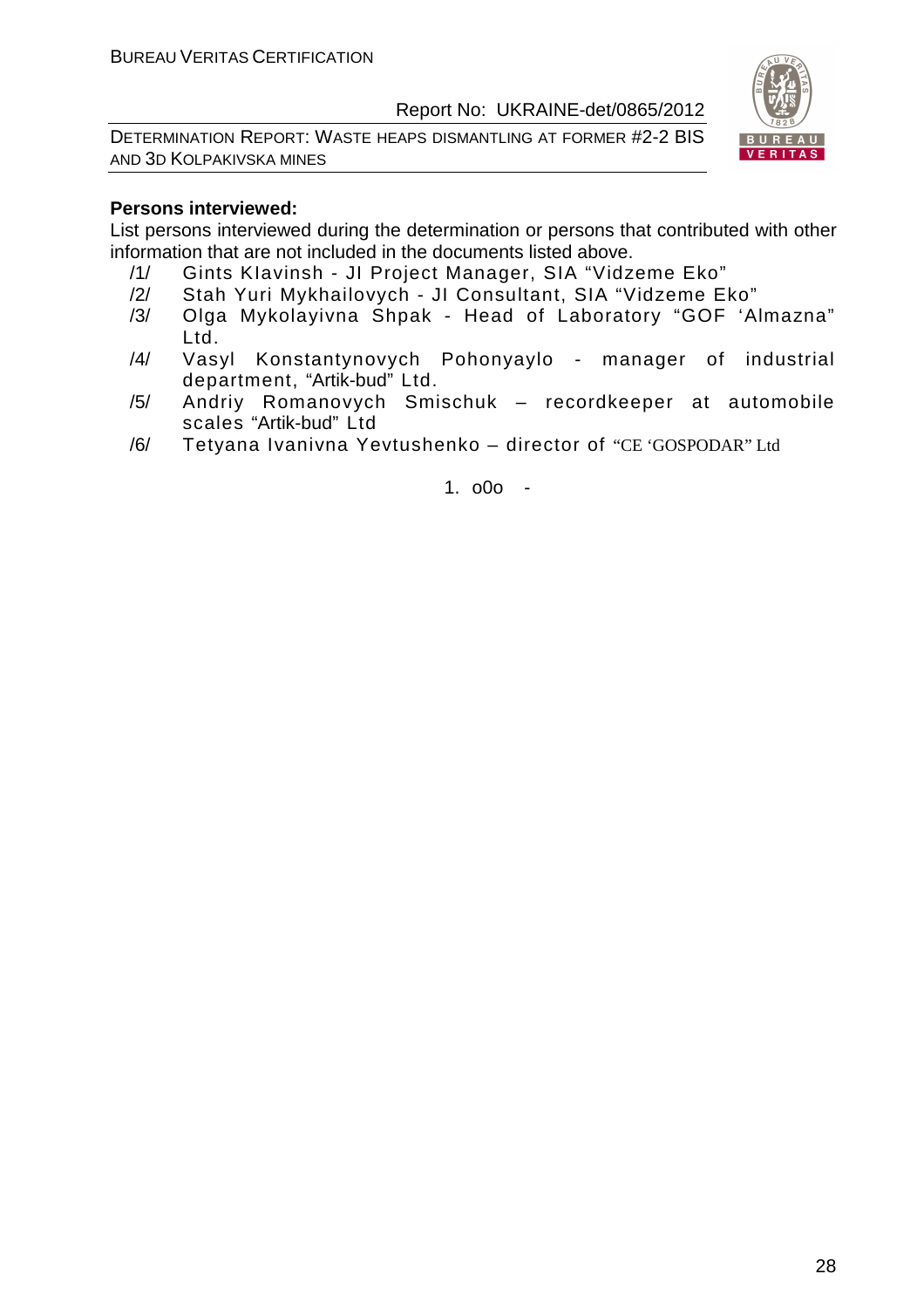



# **DETERMINATION PROTOCOL**

**Check list for determination, according JOINT IMPLEMENTATION DETERMINATION AND VERIFICATION MANUAL (Version 01)** 

#### **DETERMINATION PROTOCOL**

#### **Check list for determination, according JOINT IMPLEMENTATION DETERMINATION AND VERIFICATION MANUAL (Version 01)**

| <b>DVM</b>                 | <b>Check Item</b>                                                                                                                                                                                                                                                                               | <b>Initial finding</b>                                                                                                                                                                                                                                                                                                                                                                                                                                                                                                                                                                                                                                                                                                                                                                          |                   | <b>Final</b>      |
|----------------------------|-------------------------------------------------------------------------------------------------------------------------------------------------------------------------------------------------------------------------------------------------------------------------------------------------|-------------------------------------------------------------------------------------------------------------------------------------------------------------------------------------------------------------------------------------------------------------------------------------------------------------------------------------------------------------------------------------------------------------------------------------------------------------------------------------------------------------------------------------------------------------------------------------------------------------------------------------------------------------------------------------------------------------------------------------------------------------------------------------------------|-------------------|-------------------|
| Paragraph                  |                                                                                                                                                                                                                                                                                                 |                                                                                                                                                                                                                                                                                                                                                                                                                                                                                                                                                                                                                                                                                                                                                                                                 | <b>Conclusion</b> | <b>Conclusion</b> |
|                            | General description of the project                                                                                                                                                                                                                                                              |                                                                                                                                                                                                                                                                                                                                                                                                                                                                                                                                                                                                                                                                                                                                                                                                 |                   |                   |
| Title of the project       |                                                                                                                                                                                                                                                                                                 |                                                                                                                                                                                                                                                                                                                                                                                                                                                                                                                                                                                                                                                                                                                                                                                                 |                   |                   |
|                            | Is the title of the project presented?                                                                                                                                                                                                                                                          | The title of project is "WASTE HEAPS DISMANTLING AT<br>FORMER #2-2 BIS AND 3d KOLPAKIVSKA MINES"                                                                                                                                                                                                                                                                                                                                                                                                                                                                                                                                                                                                                                                                                                | OK                | OK                |
|                            | Is the sectoral scope to which the project pertains<br>presented?                                                                                                                                                                                                                               | The sectoral scope is 8. Mining/mineral production                                                                                                                                                                                                                                                                                                                                                                                                                                                                                                                                                                                                                                                                                                                                              | OK                | OK                |
|                            | Is the current version number of the document<br>presented?                                                                                                                                                                                                                                     | The current version number is 1.0                                                                                                                                                                                                                                                                                                                                                                                                                                                                                                                                                                                                                                                                                                                                                               | OK                | OK                |
|                            | Is the date when the document was completed<br>presented?                                                                                                                                                                                                                                       | The date when the document is completed is $07/12/2012$                                                                                                                                                                                                                                                                                                                                                                                                                                                                                                                                                                                                                                                                                                                                         | OK                | OK                |
| Description of the project |                                                                                                                                                                                                                                                                                                 |                                                                                                                                                                                                                                                                                                                                                                                                                                                                                                                                                                                                                                                                                                                                                                                                 |                   |                   |
|                            | Is the purpose of the project included with a concise,<br>summarizing explanation (max. 1-2 pages) of the:<br>a) Situation existing prior to the starting date of the<br>project;<br>b) Baseline scenario; and<br>c) Project scenario (expected outcome, including a<br>technical description)? | The situation existing prior to the starting date of the project<br>Very often it was not economically feasible to extract all 100% of<br>coal from the rock mass. Therefore, waste heaps of Luhansk region<br>contains a large amount of coal, which is self-ignited later on. All<br>the waste heaps that were self-ignited or the ones that are close to<br>self-ignition are the centre of uncontrolled pollutants and<br>greenhouse gas emissions<br>The baseline scenario assumed that the common practice will be<br>continued - heap can be spontaneously ignited with a certain<br>probability, and the process of burning will continue till all coal,<br>contained there, will be burned. The process of combustion is<br>accompanied by release the carbon dioxide into atmosphere. | CAR01<br>CAR02    | OK<br>OK          |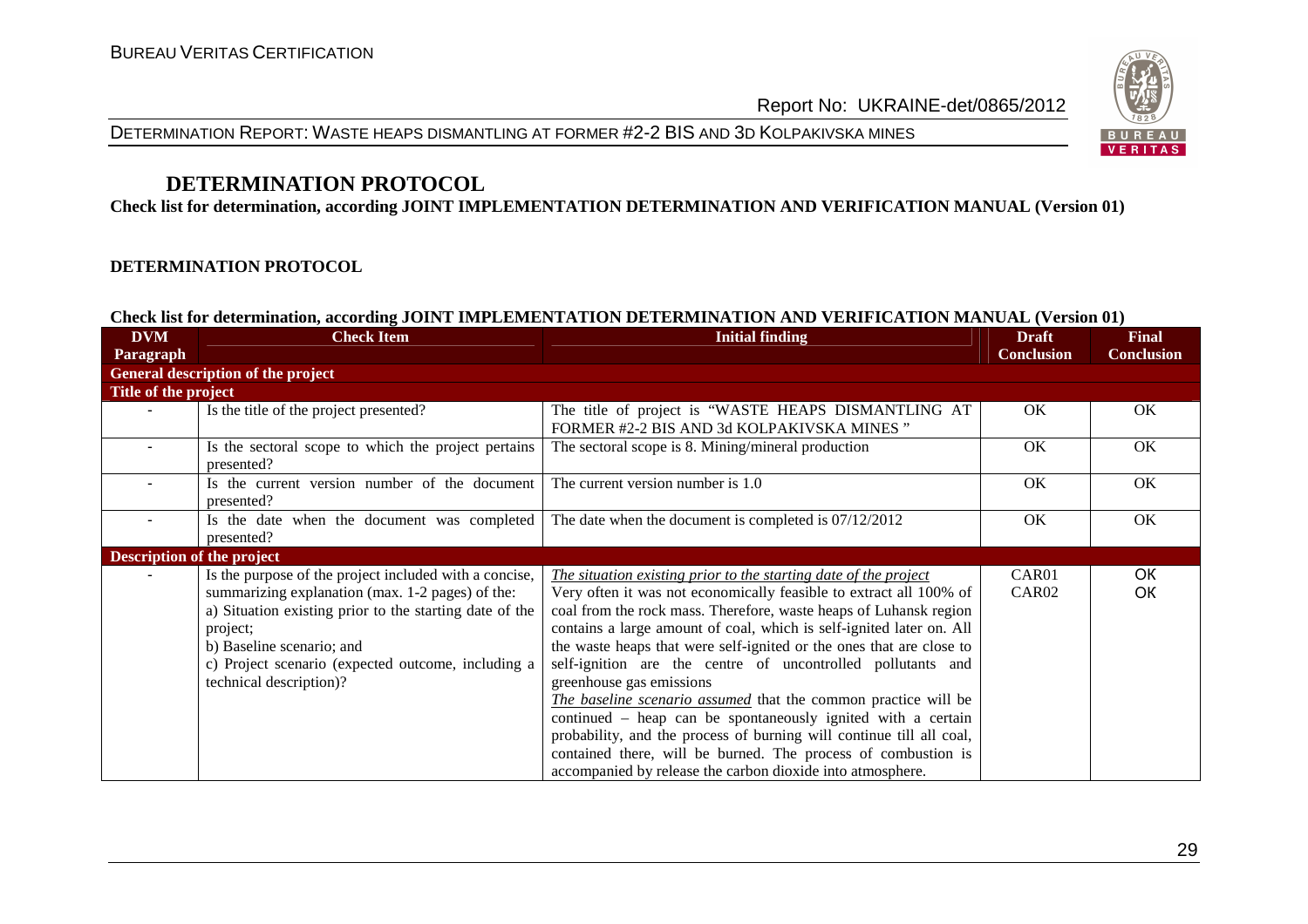

|                             |                                                                               | DETERMINATION REPORT: WASTE HEAPS DISMANTLING AT FORMER #2-2 BIS AND 3D KOLPAKIVSKA MINES                                                                                                                                                                                                                                                                                                                                                                                                                                                                                                                                                                                                                                                                                                                                                                                      |                                   | BUREAU                            |
|-----------------------------|-------------------------------------------------------------------------------|--------------------------------------------------------------------------------------------------------------------------------------------------------------------------------------------------------------------------------------------------------------------------------------------------------------------------------------------------------------------------------------------------------------------------------------------------------------------------------------------------------------------------------------------------------------------------------------------------------------------------------------------------------------------------------------------------------------------------------------------------------------------------------------------------------------------------------------------------------------------------------|-----------------------------------|-----------------------------------|
| <b>DVM</b><br>Paragraph     | <b>Check Item</b>                                                             | <b>Initial finding</b>                                                                                                                                                                                                                                                                                                                                                                                                                                                                                                                                                                                                                                                                                                                                                                                                                                                         | <b>Draft</b><br><b>Conclusion</b> | <b>Final</b><br><b>Conclusion</b> |
| $\blacksquare$              | Is the history of the project (incl. its JI component)<br>briefly summarized? | <b>Project</b> scenario-provides complete dismantling of the dump.<br>During dismantling of the dump, the rocks will be divided into<br>fractions, which will be used for blending with steam coal and<br>subsequently supplied to heat power plants and boiler houses for<br>burning as fuel. After sorting, the large fractions will be used for<br>building and repairing of roads. As the result, rock mass of the<br>dump will be fully utilized, and the received coal will replace coal,<br>which otherwise would have had to be mined. As the result of the<br>project, the opportunity of self-ignition of heap will be eliminated<br>CAR01<br>Please add data on subcontractors of "CE 'GOSPODAR" Ltd<br>involved to the project activity.<br>CAR02<br>Please check name of "CE 'GOSPODAR" Ltd<br>The history of project JI component is briefly summarized<br>CAR03 | CAR03                             |                                   |
|                             |                                                                               | Please add history of waste heaps dismantled in project frames.<br>According to "Моделювання температурного поля згасаючих<br>териконів, В.В. Попович, А.Д. Кузик, канд. фіз.-мат. наук,<br>доцент, О.О. Карабин, канд. фіз.-мат. наук, доцент, О.Ю.<br>Чмир, канд. фіз.-мат. наук (Львівський державний<br>університет безпеки життєдіяльності)" time of waste heap<br>burning is about 15-20 years after finishing of waste heap mantling                                                                                                                                                                                                                                                                                                                                                                                                                                    |                                   |                                   |
| <b>Project participants</b> |                                                                               |                                                                                                                                                                                                                                                                                                                                                                                                                                                                                                                                                                                                                                                                                                                                                                                                                                                                                |                                   |                                   |
|                             | Are project participants and Party(ies) involved in<br>the project listed?    | "CE 'GOSPODAR" Ltd and SIA "Vidzeme Eko" is indicated as<br>the project participants and Ukraine and Republic Latvia are<br>indicated as Parties involved                                                                                                                                                                                                                                                                                                                                                                                                                                                                                                                                                                                                                                                                                                                      | OK                                | OK                                |
| $\blacksquare$              | Is the data of the project participants presented in<br>tabular format?       | The data of the project participants are presented in tabular format                                                                                                                                                                                                                                                                                                                                                                                                                                                                                                                                                                                                                                                                                                                                                                                                           | OK                                | OK                                |
| $\blacksquare$              | Is contact information provided in Annex 1 of the<br>PDD?                     | The contact information on project participants are indicated in the<br>Annex 1                                                                                                                                                                                                                                                                                                                                                                                                                                                                                                                                                                                                                                                                                                                                                                                                | OK                                | OK                                |
|                             | Is it indicated, if it is the case, if the Party involved<br>is a host Party? | The Host Party Ukraine is indicated as the Party Involved                                                                                                                                                                                                                                                                                                                                                                                                                                                                                                                                                                                                                                                                                                                                                                                                                      | OK                                | OK                                |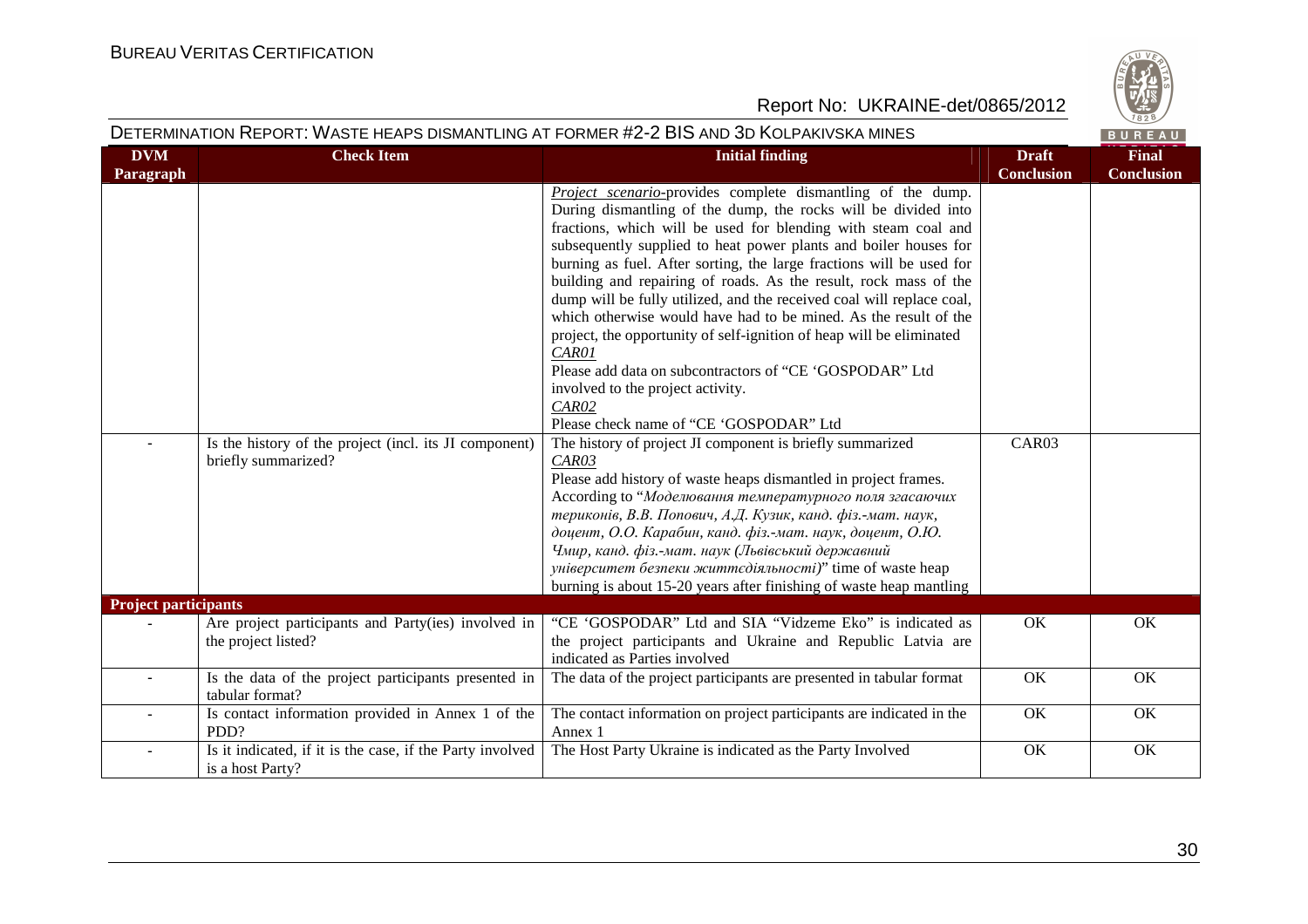

# DETERMINATION REPORT: WASTE HEAPS DISMANTLING AT FORMER #2-2 BIS AND 3D KOLPAKIVSKA MINES

| <b>DVM</b>                  | <b>Check Item</b>                                                                                | <b>Initial finding</b>                                                                                                                                       | <b>Draft</b>      | <b>Final</b>      |
|-----------------------------|--------------------------------------------------------------------------------------------------|--------------------------------------------------------------------------------------------------------------------------------------------------------------|-------------------|-------------------|
| Paragraph                   |                                                                                                  |                                                                                                                                                              | <b>Conclusion</b> | <b>Conclusion</b> |
|                             | <b>Technical description of the project</b>                                                      |                                                                                                                                                              |                   |                   |
| Location of the project     |                                                                                                  |                                                                                                                                                              |                   |                   |
| $\mathcal{L}^{\mathcal{A}}$ | Host Party(ies)                                                                                  | Ukraine                                                                                                                                                      | OK                | OK                |
| $\blacksquare$              | Region/State/Province etc.                                                                       | Luhansk Region,                                                                                                                                              | OK                | OK                |
|                             | City/Town/Community etc.                                                                         | Antratcyt town                                                                                                                                               | OK                | OK                |
| $\overline{a}$              | location,<br>Detail<br>of the physical<br>including                                              | Geographical coordinates of the waste heaps and sorting units plant                                                                                          | OK                | OK                |
|                             | information allowing the unique identification of the                                            | are provided in the section A.4.1.4                                                                                                                          |                   |                   |
|                             | project. (This section should not exceed one page)                                               |                                                                                                                                                              |                   |                   |
|                             | Technologies to be employed, or measures, operations or actions to be implemented by the project |                                                                                                                                                              |                   |                   |
|                             | Are the technology(ies) to be employed, or                                                       | Employed technology is described in the section A                                                                                                            | CAR04             | OK                |
|                             | measures, operations or actions to be implemented                                                | CAR04                                                                                                                                                        |                   |                   |
|                             | by the project, including all relevant technical data                                            | The proposed project envisages processing 800 000 m3 of                                                                                                      |                   |                   |
|                             | and the implementation schedule described?                                                       | containing rock mass from waste heap per year. Assuming that                                                                                                 |                   |                   |
|                             |                                                                                                  | average coal content is about 15%, some less than 880 thousands                                                                                              |                   |                   |
|                             |                                                                                                  | tCO2eq will be obtained per year. Please explain misamendment                                                                                                |                   |                   |
|                             |                                                                                                  | between abovementioned evaluations and table 2 of the PDD                                                                                                    |                   |                   |
|                             |                                                                                                  | Brief explanation of how the anthropogenic emissions of greenhouse gases by sources are to be reduced by the proposed JI project, including why the emission |                   |                   |
|                             |                                                                                                  | reductions would not occur in the absence of the proposed project, taking into account national and/or sectoral policies and circumstances                   |                   |                   |
|                             | Is it stated how anthropogenic GHG emission                                                      | The proposed project is aimed at reducing anthropogenic                                                                                                      | OK                | OK                |
|                             | reductions are to be achieved? (This section should                                              | emissions. Emission reductions created by:                                                                                                                   |                   |                   |
|                             | not exceed one page)                                                                             | - Elimination of greenhouse gases sources associated with                                                                                                    |                   |                   |
|                             |                                                                                                  | burning waste heaps, by extracting coal from the rock                                                                                                        |                   |                   |
|                             |                                                                                                  | dumps;                                                                                                                                                       |                   |                   |
|                             |                                                                                                  | - Reduction of uncontrolled methane emissions due to                                                                                                         |                   |                   |
|                             |                                                                                                  | replacement of coal that would have been extracted through                                                                                                   |                   |                   |
|                             |                                                                                                  | mining;                                                                                                                                                      |                   |                   |
|                             |                                                                                                  | - Reduction of electricity consumption at waste heap dismantling                                                                                             |                   |                   |
|                             |                                                                                                  | in comparison to electricity consumption at coal mine.                                                                                                       |                   |                   |
|                             | Is it provided the estimation of emission reductions                                             | The estimation of emission reduction over crediting period                                                                                                   | OK                | OK                |
|                             | over the crediting period?                                                                       | 18/02/2008-31/12/2012 is 5 564 391 tonnes of CO2 equivalent, and                                                                                             |                   |                   |
|                             |                                                                                                  | 1 099 989 tonnes of CO2 equivalent for period 01/01/2013-                                                                                                    |                   |                   |
|                             |                                                                                                  | 31/12/2013                                                                                                                                                   |                   |                   |
|                             | Is it provided the estimated annual reduction for the                                            | The estimated annual reduction for chosen crediting period is 1 151                                                                                          | OK                | OK                |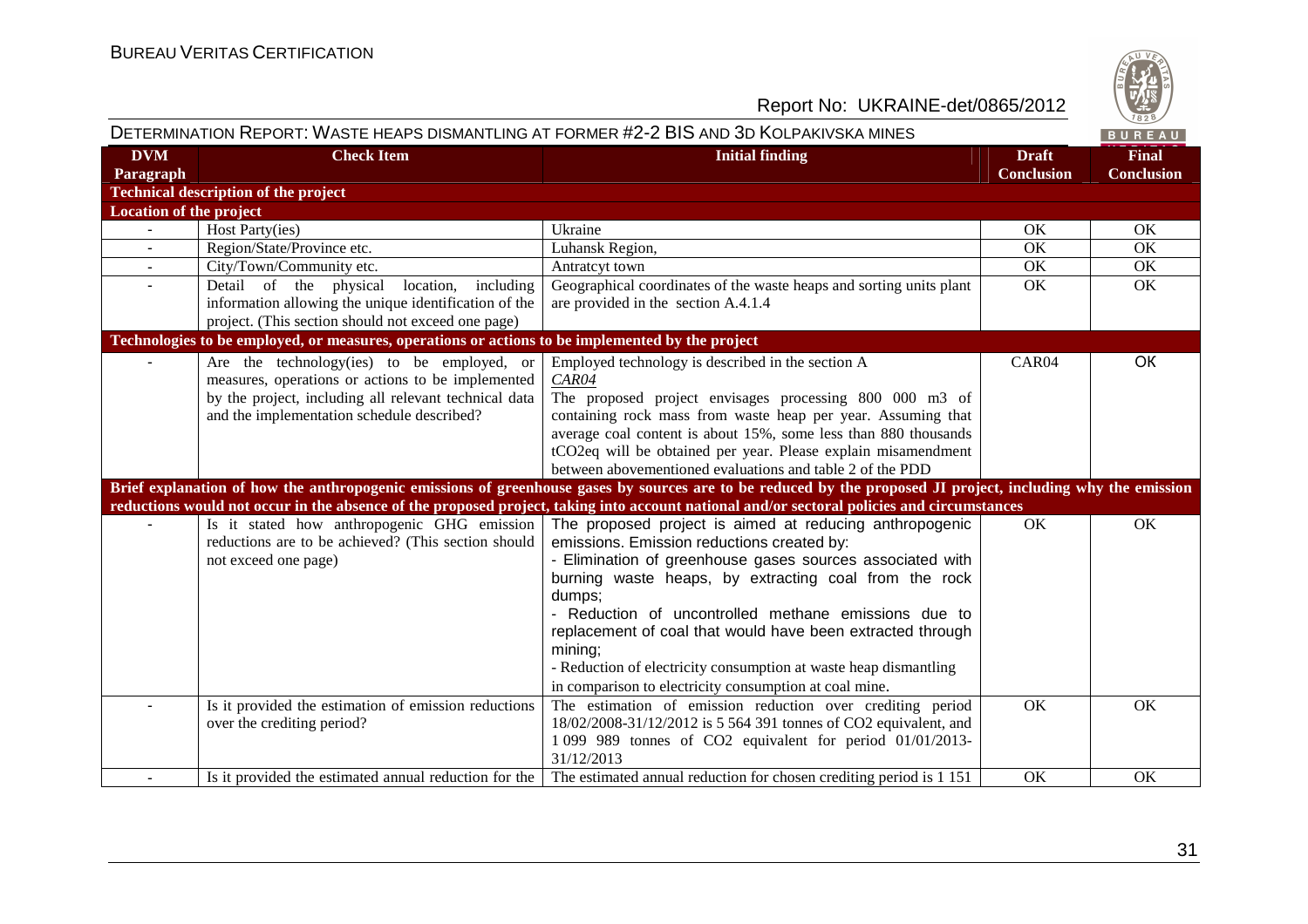

|                         |                                                                                                                                                                                                                                                                                                                                                                                                     | DETERMINATION REPORT: WASTE HEAPS DISMANTLING AT FORMER #2-2 BIS AND 3D KOLPAKIVSKA MINES                                                               |                                   | BUREAU                            |
|-------------------------|-----------------------------------------------------------------------------------------------------------------------------------------------------------------------------------------------------------------------------------------------------------------------------------------------------------------------------------------------------------------------------------------------------|---------------------------------------------------------------------------------------------------------------------------------------------------------|-----------------------------------|-----------------------------------|
| <b>DVM</b><br>Paragraph | <b>Check Item</b>                                                                                                                                                                                                                                                                                                                                                                                   | <b>Initial finding</b>                                                                                                                                  | <b>Draft</b><br><b>Conclusion</b> | <b>Final</b><br><b>Conclusion</b> |
|                         | chosen credit period in tCO2e?                                                                                                                                                                                                                                                                                                                                                                      | 253 tonnes of CO2 equivalent for first commitment period and<br>1 099 989 tonnes of CO2 equivalent for post-Kyoto period.                               |                                   |                                   |
| $\sim$                  | Are the data from questions above presented in<br>tabular format?                                                                                                                                                                                                                                                                                                                                   | The data from questions above is presented in tabular format                                                                                            | OK                                | OK                                |
|                         | Estimated amount of emission reductions over the crediting period                                                                                                                                                                                                                                                                                                                                   |                                                                                                                                                         |                                   |                                   |
|                         | Is the length of the crediting period Indicated?                                                                                                                                                                                                                                                                                                                                                    | The length of crediting period $\overline{is 4 \text{ years}}$ and 10 months from<br>18/02/2008 till 31/12/2012                                         | OK                                | OK                                |
|                         | Are estimates of total as well as annual and average<br>annual emission reductions in tonnes of CO2<br>equivalent provided?                                                                                                                                                                                                                                                                         | The estimates of total as well as annual and average annual<br>emission reductions are provided in tonnes of CO2 equivalent                             | OK                                | OK                                |
|                         | <b>Project approvals by Parties</b>                                                                                                                                                                                                                                                                                                                                                                 |                                                                                                                                                         |                                   |                                   |
| 19                      | Have the DFPs of all Parties listed as "Parties<br>involved" in the PDD provided written project<br>approvals?                                                                                                                                                                                                                                                                                      | CAR05<br>Please provide Letter of Endorsement from Ukrainian DFP<br>CAR06<br>Please provide written project approvals from the both Parties<br>Involved | CAR05<br>CAR06                    | OK                                |
| 19                      | Does the PDD identify at least the host Party as a<br>"Party involved"?                                                                                                                                                                                                                                                                                                                             | The Host party Ukraine is indicated as the Party Involved                                                                                               | OK                                | OK                                |
| 19                      | Has the DFP of the host Party issued a written<br>project approval?                                                                                                                                                                                                                                                                                                                                 | See CAR06                                                                                                                                               | Pending                           | Pending                           |
| 20                      | Are all the written project approvals by Parties<br>involved unconditional?                                                                                                                                                                                                                                                                                                                         | See CAR06                                                                                                                                               | Pending                           | Pending                           |
|                         | Authorization of project participants by Parties involved                                                                                                                                                                                                                                                                                                                                           |                                                                                                                                                         |                                   |                                   |
| 21                      | Is each of the legal entities listed as project<br>participants in the PDD authorized by a Party<br>involved, which is also listed in the PDD, through:<br>- A written project approval by a Party involved,<br>explicitly indicating the name of the legal entity? or<br>Any other form of project participant<br>authorization in writing, explicitly indicating the<br>name of the legal entity? | See CAR06                                                                                                                                               | Pending                           | Pending                           |
| <b>Baseline setting</b> |                                                                                                                                                                                                                                                                                                                                                                                                     |                                                                                                                                                         |                                   |                                   |
| 22                      | Does the PDD explicitly indicate which of the                                                                                                                                                                                                                                                                                                                                                       | The PDD explicitly indicates that JI specific approach was used for                                                                                     | OK                                | OK                                |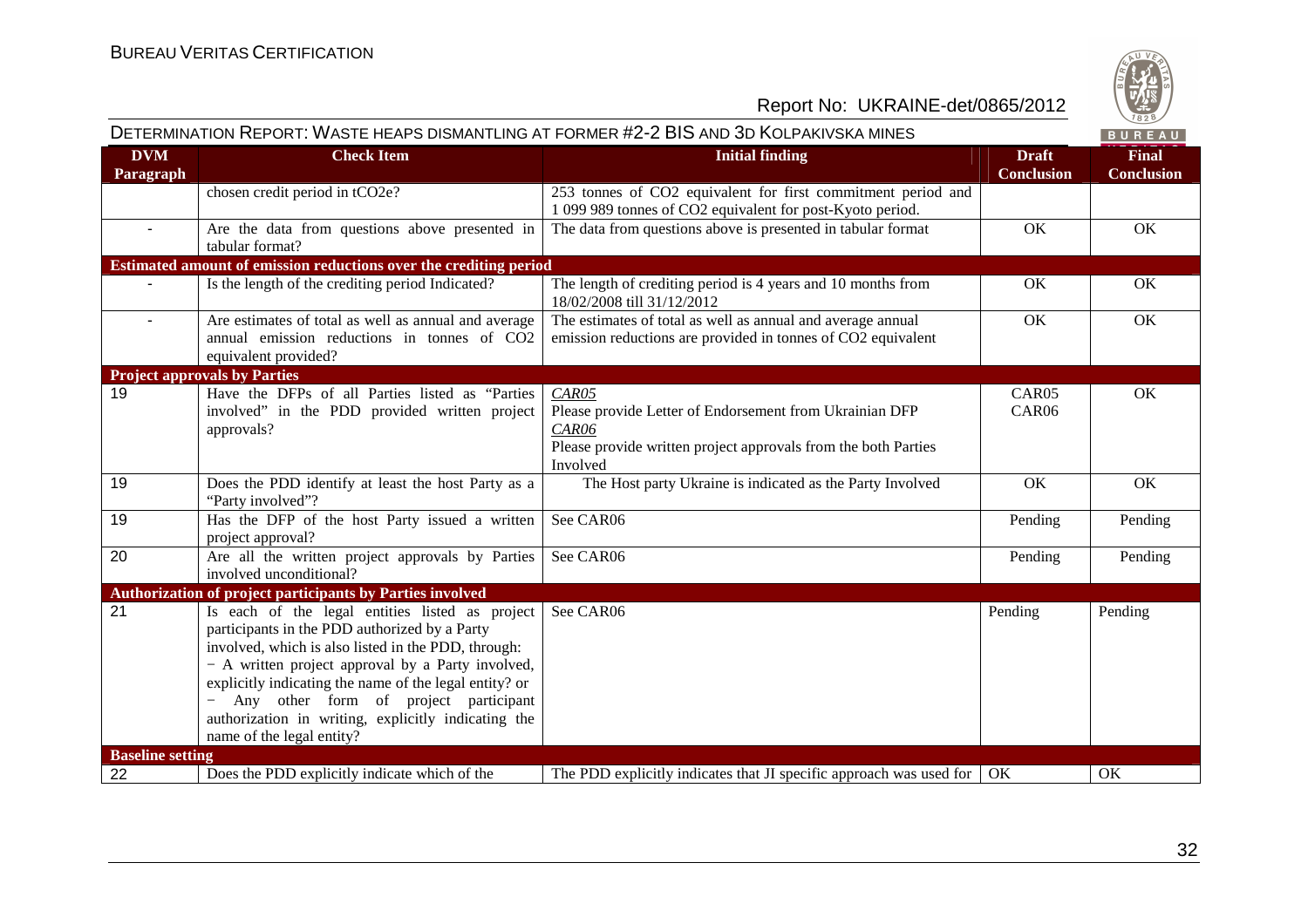

| <b>DVM</b><br><b>Check Item</b><br><b>Initial finding</b><br><b>Final</b><br><b>Draft</b><br><b>Conclusion</b><br><b>Conclusion</b><br>Paragraph<br>following approaches is used for identifying the<br>baseline establishing<br>baseline?<br>- JI specific approach<br>- Approved CDM methodology approach<br><b>JI</b> specific approach only<br>23<br>Does the PDD provide a detailed theoretical<br>The PDD contains a detailed theoretical description of proposed<br>OK<br>OK<br>description in a complete and transparent manner?<br>baseline<br>23<br>Does the PDD provide justification that the baseline<br>The PDD provides justification of baseline establishing<br>CAR07<br>OK<br>OK<br>is established:<br>(a) By listing and describing five plausible future scenarious<br>CAR08<br>(b) Taking into account national and sectoral policies.<br>(a) By listing and describing plausible future<br>scenarios on the basis of conservative assumptions<br>Ukrainian policies doesn't require or encourage waste<br>and selecting the most plausible one?<br>heaps dismantling<br>(b) Taking into account relevant national and/or<br>(c) In transparent manner, with regard to the approaches,<br>sectoral policies and circumstance?<br>methodologies, parameters, data sources and key factors<br>- Are key factors that affect a baseline taken into<br>(d) Uncertaintites and conservative assumptions are taken<br>account?<br>into account<br>(c) In a transparent manner with regard to the<br>(e) ERUs cannot be earned for decreasing in activity levels<br>choice of approaches, assumptions, methodologies,<br>outside the project, because in case of projects stop,<br>generation of emission reduction will be stopped also.<br>parameters, date sources and key factors?<br>Variables used for baseline calculations in line within<br>(d) Taking into account of uncertainties and using<br>(f)<br>conservative assumptions?<br>appendix B to "Guidance on criteria for baseline setting<br>(e) In such a way that ERUs cannot be earned for<br>and monitoring"<br>decreases in activity levels outside the project or due<br>CAR07<br>to force majeure?<br>Please provide more detailed description of barriers for scenario 3.<br>Wastes of coal production uses for concrete production in JI<br>(f) By drawing on the list of standard variables<br>contained in appendix B to "Guidance on criteria for<br>project.<br>baseline setting and monitoring", as appropriate?<br>CAR08<br>Please explain lowering of Coal NCV<br>24<br>If selected elements or combinations of approved<br>the CDM methodology ACM0009 ver. 4.0.0, was used for<br>OK<br>OK<br>CDM methodologies or methodological tools for<br>leakages estimation<br>baseline setting are used, are the selected elements<br>or combinations together with the elements |                                                     | DETERMINATION REPORT: WASTE HEAPS DISMANTLING AT FORMER #2-2 BIS AND 3D KOLPAKIVSKA MINES | BUREAU |
|------------------------------------------------------------------------------------------------------------------------------------------------------------------------------------------------------------------------------------------------------------------------------------------------------------------------------------------------------------------------------------------------------------------------------------------------------------------------------------------------------------------------------------------------------------------------------------------------------------------------------------------------------------------------------------------------------------------------------------------------------------------------------------------------------------------------------------------------------------------------------------------------------------------------------------------------------------------------------------------------------------------------------------------------------------------------------------------------------------------------------------------------------------------------------------------------------------------------------------------------------------------------------------------------------------------------------------------------------------------------------------------------------------------------------------------------------------------------------------------------------------------------------------------------------------------------------------------------------------------------------------------------------------------------------------------------------------------------------------------------------------------------------------------------------------------------------------------------------------------------------------------------------------------------------------------------------------------------------------------------------------------------------------------------------------------------------------------------------------------------------------------------------------------------------------------------------------------------------------------------------------------------------------------------------------------------------------------------------------------------------------------------------------------------------------------------------------------------------------------------------------------------------------------------------------------------------------------------------------------------------------------------------------------------------------------------------------------------------------------------------------------------------------------------------------------------------------------------------------------------|-----------------------------------------------------|-------------------------------------------------------------------------------------------|--------|
|                                                                                                                                                                                                                                                                                                                                                                                                                                                                                                                                                                                                                                                                                                                                                                                                                                                                                                                                                                                                                                                                                                                                                                                                                                                                                                                                                                                                                                                                                                                                                                                                                                                                                                                                                                                                                                                                                                                                                                                                                                                                                                                                                                                                                                                                                                                                                                                                                                                                                                                                                                                                                                                                                                                                                                                                                                                                        |                                                     |                                                                                           |        |
|                                                                                                                                                                                                                                                                                                                                                                                                                                                                                                                                                                                                                                                                                                                                                                                                                                                                                                                                                                                                                                                                                                                                                                                                                                                                                                                                                                                                                                                                                                                                                                                                                                                                                                                                                                                                                                                                                                                                                                                                                                                                                                                                                                                                                                                                                                                                                                                                                                                                                                                                                                                                                                                                                                                                                                                                                                                                        |                                                     |                                                                                           |        |
|                                                                                                                                                                                                                                                                                                                                                                                                                                                                                                                                                                                                                                                                                                                                                                                                                                                                                                                                                                                                                                                                                                                                                                                                                                                                                                                                                                                                                                                                                                                                                                                                                                                                                                                                                                                                                                                                                                                                                                                                                                                                                                                                                                                                                                                                                                                                                                                                                                                                                                                                                                                                                                                                                                                                                                                                                                                                        |                                                     |                                                                                           |        |
|                                                                                                                                                                                                                                                                                                                                                                                                                                                                                                                                                                                                                                                                                                                                                                                                                                                                                                                                                                                                                                                                                                                                                                                                                                                                                                                                                                                                                                                                                                                                                                                                                                                                                                                                                                                                                                                                                                                                                                                                                                                                                                                                                                                                                                                                                                                                                                                                                                                                                                                                                                                                                                                                                                                                                                                                                                                                        |                                                     |                                                                                           |        |
|                                                                                                                                                                                                                                                                                                                                                                                                                                                                                                                                                                                                                                                                                                                                                                                                                                                                                                                                                                                                                                                                                                                                                                                                                                                                                                                                                                                                                                                                                                                                                                                                                                                                                                                                                                                                                                                                                                                                                                                                                                                                                                                                                                                                                                                                                                                                                                                                                                                                                                                                                                                                                                                                                                                                                                                                                                                                        |                                                     |                                                                                           |        |
|                                                                                                                                                                                                                                                                                                                                                                                                                                                                                                                                                                                                                                                                                                                                                                                                                                                                                                                                                                                                                                                                                                                                                                                                                                                                                                                                                                                                                                                                                                                                                                                                                                                                                                                                                                                                                                                                                                                                                                                                                                                                                                                                                                                                                                                                                                                                                                                                                                                                                                                                                                                                                                                                                                                                                                                                                                                                        | supplementary developed by the project participants |                                                                                           |        |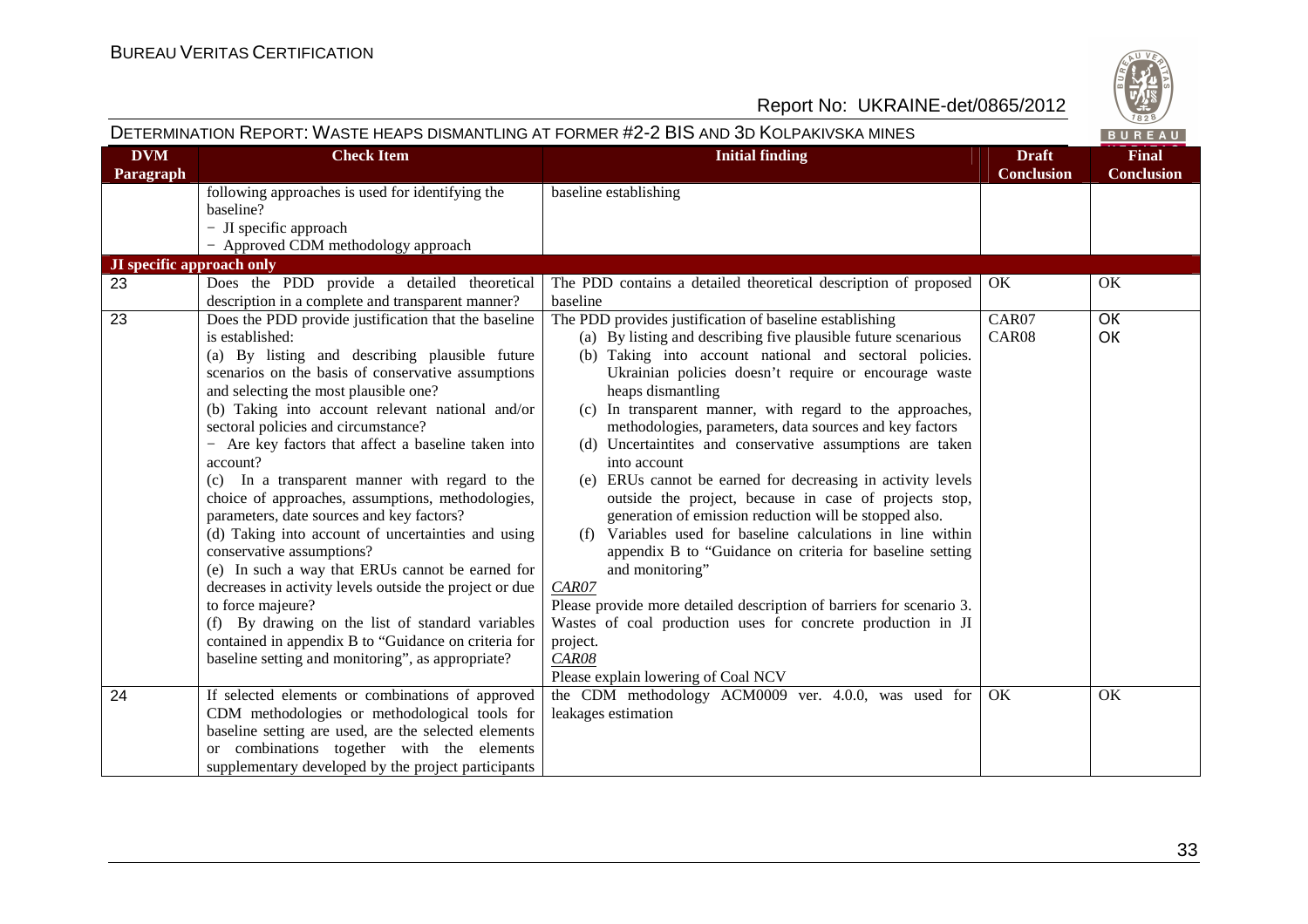

|                                  |                                                                                                                                                                                                                                                                                                                                                                                                                                                                                                                                                                                                                                                                                                                                                                                                                                                                                                             | DETERMINATION REPORT: WASTE HEAPS DISMANTLING AT FORMER #2-2 BIS AND 3D KOLPAKIVSKA MINES                                                                                                                                                                                                   |                                   | BUREAU                            |
|----------------------------------|-------------------------------------------------------------------------------------------------------------------------------------------------------------------------------------------------------------------------------------------------------------------------------------------------------------------------------------------------------------------------------------------------------------------------------------------------------------------------------------------------------------------------------------------------------------------------------------------------------------------------------------------------------------------------------------------------------------------------------------------------------------------------------------------------------------------------------------------------------------------------------------------------------------|---------------------------------------------------------------------------------------------------------------------------------------------------------------------------------------------------------------------------------------------------------------------------------------------|-----------------------------------|-----------------------------------|
| <b>DVM</b><br>Paragraph          | <b>Check Item</b>                                                                                                                                                                                                                                                                                                                                                                                                                                                                                                                                                                                                                                                                                                                                                                                                                                                                                           | <b>Initial finding</b>                                                                                                                                                                                                                                                                      | <b>Draft</b><br><b>Conclusion</b> | <b>Final</b><br><b>Conclusion</b> |
|                                  | in line with 23 above?                                                                                                                                                                                                                                                                                                                                                                                                                                                                                                                                                                                                                                                                                                                                                                                                                                                                                      |                                                                                                                                                                                                                                                                                             |                                   |                                   |
| 25                               | If a multi-project emission factor is used, does the<br>PDD provide appropriate justification?                                                                                                                                                                                                                                                                                                                                                                                                                                                                                                                                                                                                                                                                                                                                                                                                              | The multi-project emission factors used in line with National GHG<br>Inventory Report for 1990-2010 years, approved by SEIA                                                                                                                                                                 | OK                                | OK                                |
|                                  | Approved CDM methodology approach only Paragraphs $26(a) - 26(d)$ Not applicable                                                                                                                                                                                                                                                                                                                                                                                                                                                                                                                                                                                                                                                                                                                                                                                                                            |                                                                                                                                                                                                                                                                                             |                                   |                                   |
| <b>Additionality</b>             |                                                                                                                                                                                                                                                                                                                                                                                                                                                                                                                                                                                                                                                                                                                                                                                                                                                                                                             |                                                                                                                                                                                                                                                                                             |                                   |                                   |
| <b>JI</b> specific approach only |                                                                                                                                                                                                                                                                                                                                                                                                                                                                                                                                                                                                                                                                                                                                                                                                                                                                                                             |                                                                                                                                                                                                                                                                                             |                                   |                                   |
| 28                               | Does the PDD indicate which of the following<br>approaches for demonstrating additionality is used?<br>Provision of traceable and transparent<br>(a)<br>information showing the baseline was identified on<br>the basis of conservative assumptions, that the<br>project scenario is not part of the identified baseline<br>scenario and that the project will lead to emission<br>reductions or enhancements of removals;<br>(b) Provision of traceable and transparent<br>information that an AIE has already positively<br>determined that a comparable project (to be)<br>implemented under comparable circumstances has<br>additionality;<br>(c) Application of the most recent version of the<br>"Tool for the demonstration and assessment of<br>additionality. (allowing for a two-month grace<br>period) or any other method for proving<br>additionality approved by the CDM Executive<br>Board". | The PDD indicates that approach (b) Provision of traceable and<br>transparent information that an AIE has already positively<br>determined that a comparable project (to be) implemented under<br>comparable circumstances has additionality; was used for<br>demonstration of addtionality | OK                                | OK                                |
| 29(a)                            | Does the PDD provide a justification of the<br>applicability of the approach with a clear and<br>transparent description?                                                                                                                                                                                                                                                                                                                                                                                                                                                                                                                                                                                                                                                                                                                                                                                   | The justification of proposed approach applicability is provided                                                                                                                                                                                                                            | OK                                | OK                                |
| 29(b)                            | Are additionality proofs provided?                                                                                                                                                                                                                                                                                                                                                                                                                                                                                                                                                                                                                                                                                                                                                                                                                                                                          | GHG mitigation measure. The project boundary is<br>a)<br>virtually identical, the expected annual average GHG<br>emission reduction is differ about 10%. Criteria is<br>satisfied<br>b) Geography and time. Both projects is implemented in                                                 | OK                                | OK                                |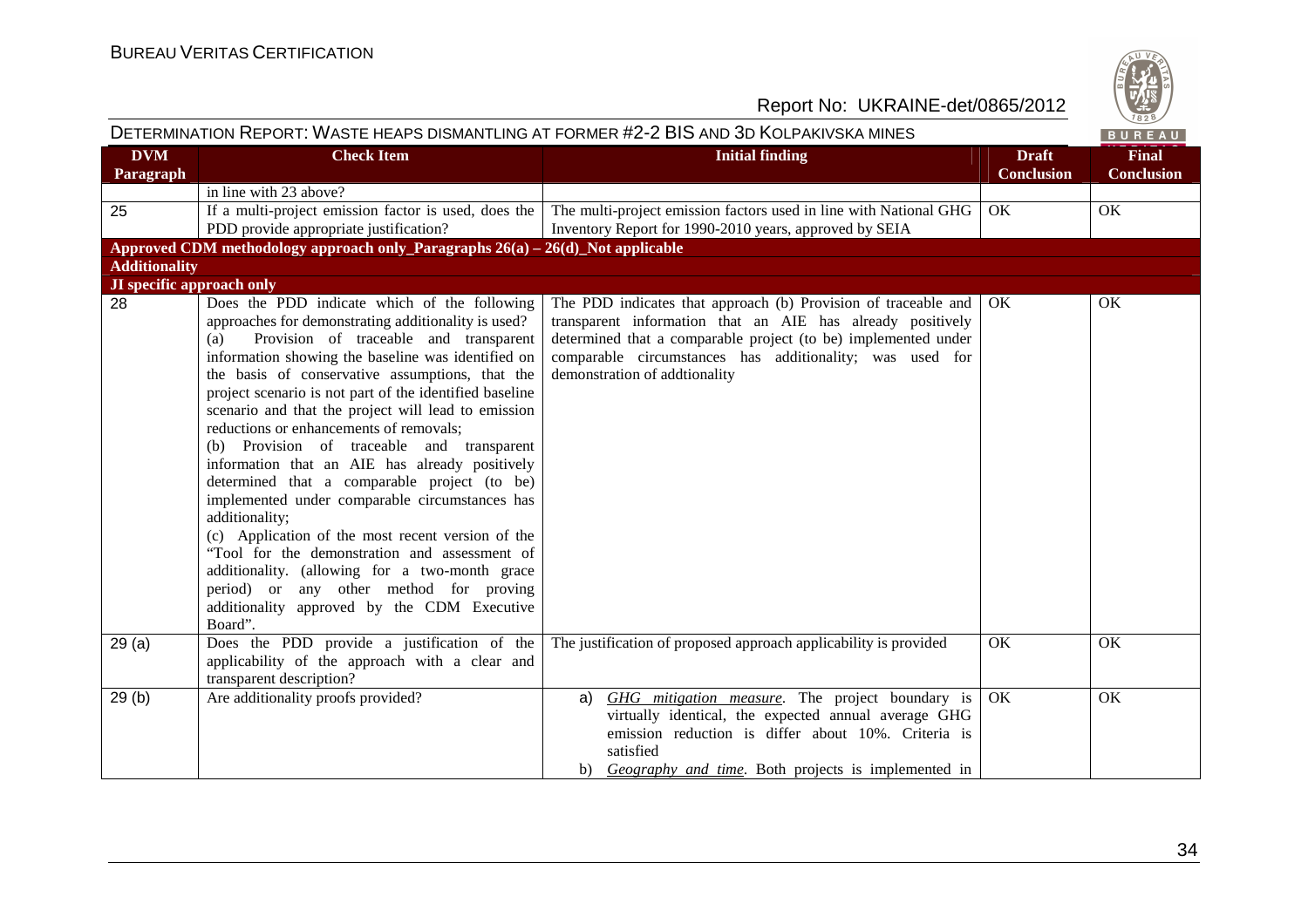

# DETERMINATION REPORT: WASTE HEAPS DISMANTLING AT FORMER #2-2 BIS AND 3D KOLPAKIVSKA MINES

BUREAU

| <b>DVM</b>                           | <b>Check Item</b>                                                                                                                                                                                                                                 | <b>Initial finding</b>                                                                                                                                                                                                                                                                                                                                                                                                                      | <b>Draft</b>                  | <b>Final</b>                   |
|--------------------------------------|---------------------------------------------------------------------------------------------------------------------------------------------------------------------------------------------------------------------------------------------------|---------------------------------------------------------------------------------------------------------------------------------------------------------------------------------------------------------------------------------------------------------------------------------------------------------------------------------------------------------------------------------------------------------------------------------------------|-------------------------------|--------------------------------|
| Paragraph<br>29 <sub>(c)</sub><br>30 | Is the additionality demonstrated appropriately as a<br>result?<br>If the approach $28$ (c) is chosen, are all<br>explanations, descriptions and analyses made in                                                                                 | Ukraine, starting date are divided by less than 1 year.<br>Criteria is satisfied<br>Scale. The projects envisage production of the same<br>$\mathbf{c}$ )<br>product (coal).<br>Regulatory framework. There were no significant changes<br>d)<br>in regulatory framework between the starting dates of two<br>projects. Criteria is satisfied.<br>The additionality is demonstrated in appropriate way<br>The Approach 28(b) was chosen     | <b>Conclusion</b><br>OK<br>OK | <b>Conclusion</b><br>OK.<br>OK |
|                                      | accordance with the selected tool or method?                                                                                                                                                                                                      |                                                                                                                                                                                                                                                                                                                                                                                                                                             |                               |                                |
|                                      | Approved CDM methodology approach only Paragraphs $31(a) - 31(e)$ Not applicable                                                                                                                                                                  |                                                                                                                                                                                                                                                                                                                                                                                                                                             |                               |                                |
|                                      | Project boundary (applicable except for JI LULUCF projects                                                                                                                                                                                        |                                                                                                                                                                                                                                                                                                                                                                                                                                             |                               |                                |
| JI specific approach only            |                                                                                                                                                                                                                                                   |                                                                                                                                                                                                                                                                                                                                                                                                                                             |                               |                                |
| 32(a)                                | Does the project boundary defined in the PDD<br>encompass all anthropogenic emissions<br>by sources of GHGs that are:<br>(i) Under the control of the project participants?<br>(ii) Reasonably attributable to the project?<br>(iii) Significant? | The project boundaries defined in the PDD encompass all<br>anthropogenic emissions by GHG sources that are<br>Under control of the project participants, such as<br>(i)<br>emissions of electricity and diesel fuel consumption<br>during waste heap dismantling<br>Reasonably attributable to the project, such as<br>(ii)<br>emissions from waste heap burning or methane<br>emissions as result of coal industry<br>Significant<br>(iii) | OК                            | OK                             |
| 32(b)                                | Is the project boundary defined on the basis of a<br>case-by-case assessment with regard to the criteria<br>referred to in 32 (a) above?                                                                                                          | The project boundary is defined on the basis of a case-by-case<br>assessment with regard to the criteria in $32(a)$ above                                                                                                                                                                                                                                                                                                                   | OK                            | OK                             |
| 32(c)                                | Are the delineation of the project boundary and the<br>gases and sources included appropriately described<br>and justified in the PDD by using a figure or flow<br>chart as appropriate?                                                          | The delineation of project boundaries and gases and sources<br>excluded is clearly described in the PDD, using flow charts.                                                                                                                                                                                                                                                                                                                 | OK                            | OK                             |
| 32(d)                                | Are all gases and sources included explicitly stated,<br>and the exclusions of any sources related to the                                                                                                                                         | All gases and sources inclusions are explicitly stated in the project<br>and baseline scenarios                                                                                                                                                                                                                                                                                                                                             | OK                            | OK                             |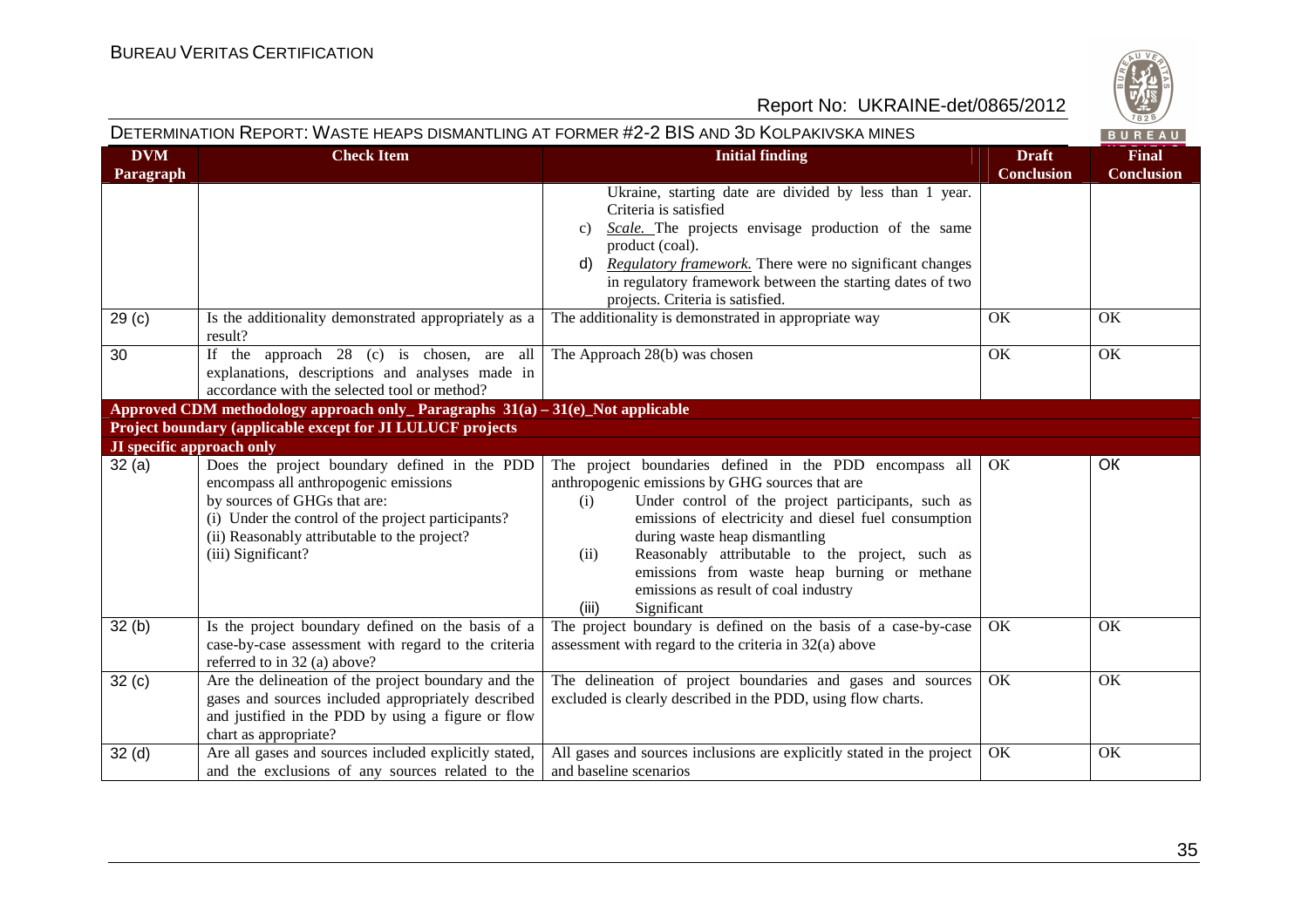

|                         |                                                                                                                                                                                                                                                                                   | DETERMINATION REPORT: WASTE HEAPS DISMANTLING AT FORMER #2-2 BIS AND 3D KOLPAKIVSKA MINES                                                                  |                                   | BUREAU                            |
|-------------------------|-----------------------------------------------------------------------------------------------------------------------------------------------------------------------------------------------------------------------------------------------------------------------------------|------------------------------------------------------------------------------------------------------------------------------------------------------------|-----------------------------------|-----------------------------------|
| <b>DVM</b><br>Paragraph | <b>Check Item</b>                                                                                                                                                                                                                                                                 | <b>Initial finding</b>                                                                                                                                     | <b>Draft</b><br><b>Conclusion</b> | <b>Final</b><br><b>Conclusion</b> |
|                         | baseline or the project are appropriately justified?                                                                                                                                                                                                                              |                                                                                                                                                            |                                   |                                   |
|                         | Approved CDM methodology approach only_Paragraph 33_Not applicable                                                                                                                                                                                                                |                                                                                                                                                            |                                   |                                   |
| <b>Crediting period</b> |                                                                                                                                                                                                                                                                                   |                                                                                                                                                            |                                   |                                   |
| 34(a)                   | Does the PDD state the starting date of the project<br>as the date on which the implementation or<br>construction or real action of the project will begin<br>or began?                                                                                                           | The project starting date is stated in $22/01/2008$ the day when the<br>project equipment installation begun.                                              | OK.                               | OK                                |
| 34(a)                   | Is the starting date after the beginning of 2000?                                                                                                                                                                                                                                 | The starting date is after beginning of 2000                                                                                                               | OK                                | OK                                |
| 34(b)                   | Does the PDD state the expected operational<br>lifetime of the project in years and months?                                                                                                                                                                                       | The project equipment expected operational lifetime is indicated in<br>5 years 10 months (70 months)<br>CAR09<br>Please correct length of crediting period | CAR09                             | OK                                |
| 34(c)                   | Does the PDD state the length of the crediting<br>period in years and months?                                                                                                                                                                                                     | The length of crediting period is identical with project operational<br>lifetime                                                                           | OK                                | OK                                |
| 34(c)                   | Is the starting date of the crediting period on or after<br>the date of the first emission reductions or<br>enhancements of net removals generated by the<br>project?                                                                                                             | The starting date of crediting period is $18/02/2008$ , the date when<br>the waste heap dismantling begun and first emission reductions<br>were generated  | OK                                | OK                                |
| 34 <sub>(d)</sub>       | Does the PDD state that the crediting period for<br>issuance of ERUs starts only after the beginning of<br>2008 and does not extend beyond the operational<br>lifetime of the project?                                                                                            | Yes, the crediting period starts after the 2008 year beginning and<br>doesn't extend the project operational lifetime.                                     | OK                                | OK                                |
| 34 <sub>(d)</sub>       | If the crediting period extends beyond 2012, does<br>the PDD state that the extension is subject to the<br>host Party approval?<br>Are the estimates of emission reductions or<br>enhancements of net removals presented separately<br>for those until 2012 and those after 2012? | The crediting period may be extended beyond 2012 in case of Host<br>Party approval                                                                         | OK.                               | OK                                |
| <b>Monitoring plan</b>  |                                                                                                                                                                                                                                                                                   |                                                                                                                                                            |                                   |                                   |
| 35                      | Does the PDD explicitly indicate which of the<br>following approaches is used?<br>- JI specific approach<br>- Approved CDM methodology approach                                                                                                                                   | The JI specific approach was used for monitoring plan<br>identification                                                                                    | OK                                | OK                                |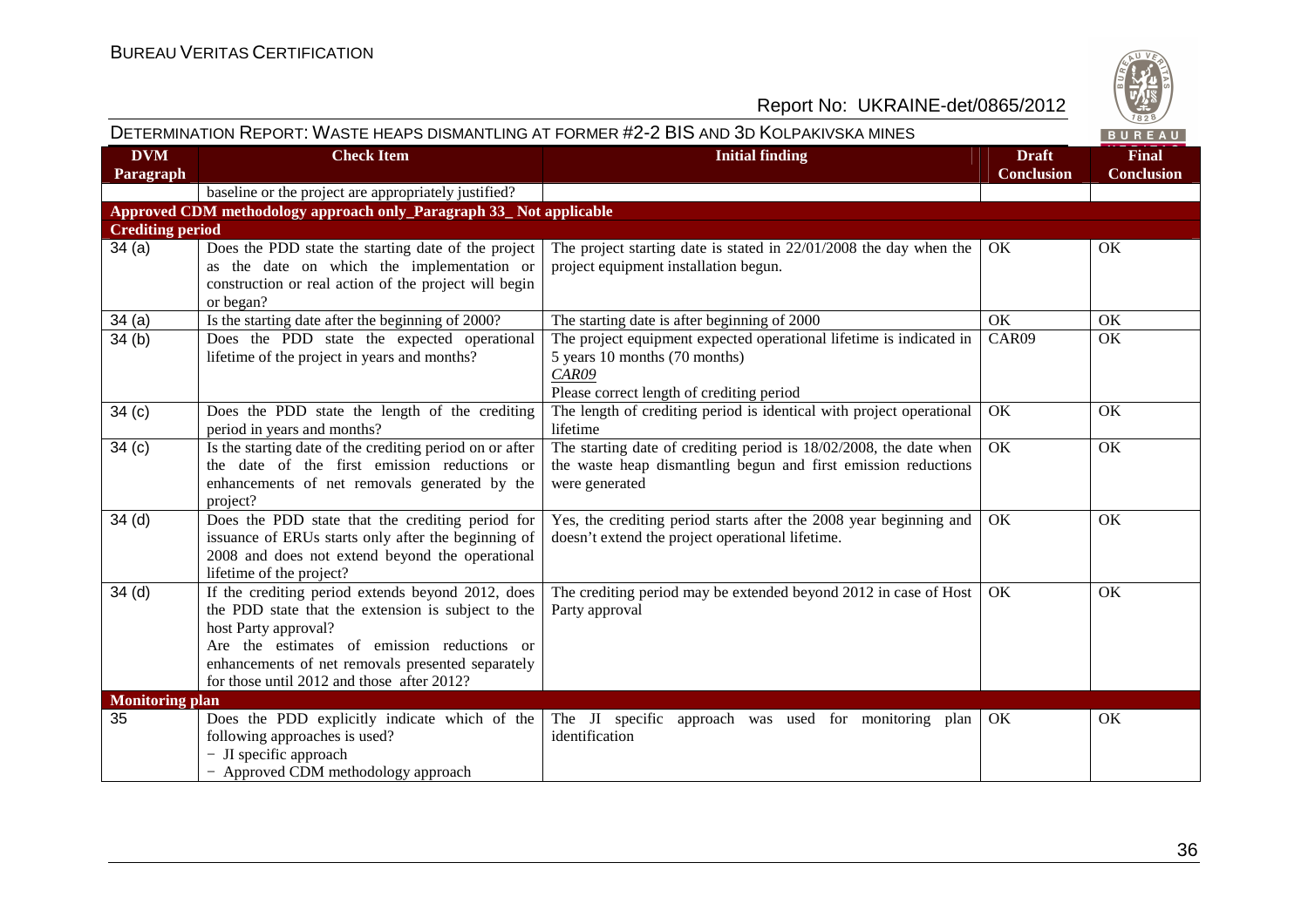

# DETERMINATION REPORT: WASTE HEAPS DISMANTLING AT FORMER #2-2 BIS AND 3D KOLPAKIVSKA MINES

| <b>DVM</b>                | <b>Check Item</b>                                                                                                                                                                                                                                                                                                                                    | <b>Initial finding</b>                                                                                                                                                                                                                                                                                                                                                                                                                                                                                                                                                                          | <b>Draft</b>      | <b>Final</b>      |
|---------------------------|------------------------------------------------------------------------------------------------------------------------------------------------------------------------------------------------------------------------------------------------------------------------------------------------------------------------------------------------------|-------------------------------------------------------------------------------------------------------------------------------------------------------------------------------------------------------------------------------------------------------------------------------------------------------------------------------------------------------------------------------------------------------------------------------------------------------------------------------------------------------------------------------------------------------------------------------------------------|-------------------|-------------------|
| Paragraph                 |                                                                                                                                                                                                                                                                                                                                                      |                                                                                                                                                                                                                                                                                                                                                                                                                                                                                                                                                                                                 | <b>Conclusion</b> | <b>Conclusion</b> |
| JI specific approach only |                                                                                                                                                                                                                                                                                                                                                      |                                                                                                                                                                                                                                                                                                                                                                                                                                                                                                                                                                                                 |                   |                   |
| 36(a)                     | Does the monitoring plan describe:<br>- All relevant factors and key characteristics that<br>will be monitored?<br>- The period in which they will be monitored?<br>- All decisive factors for the control and reporting<br>of project performance?                                                                                                  | The monitoring plan describes all relevant factors and key<br>characteristics that will be monitored, such as:<br>electricity and fuel consumed in project activity;<br>value of extracted coal concentrate, its ash content and<br>moisture.<br>The period in which they will be monitored are indicated,<br>frequency of measuring procedures is identified<br>All decisive factors for the control and reporting of project<br>performance are described                                                                                                                                     | OK                | OK                |
| 36(b)                     | Does the monitoring plan specify the indicators,<br>constants and variables used that are reliable, valid<br>and provide transparent picture of the emission<br>reductions or enhancements of net removals to be<br>monitored?                                                                                                                       | The monitoring plan specify the indicators, constants and variables<br>used, that are reliable, valid and provide transparent picture of the<br>emission reductions to be monitored<br>CAR10<br>Please provide to AIE documents, that describe project key<br>parameters, such as<br>sale invoices on consumed coal containing rock mass<br>sale invoices on delivered coal concentrate<br>invoices on consumed diesel fuel<br>monthly acts on electric energy consumptions<br>Also, Please provide documents describing calculation of specific<br>electricity consumption at enrichment plant | CAR10             | OK                |
| 36 <sub>(b)</sub>         | If default values are used:<br>Are accuracy and reasonableness carefully<br>balanced in their selection?<br>- Do the default values originate from recognized<br>sources?<br>- Are the default values supported by statistical<br>analyses providing reasonable confidence levels?<br>- Are the default values presented in a transparent<br>manner? | The default values, such as:<br>global warming potential of methane<br>methane density in standard conditions<br>carbon emission factors for electricity consumption<br>carbon oxidation factors for coal and diesel fuel<br>carbon content of diesel fuel and coal, etc<br>these default values is in line within National GHG inventory<br>Report developed and approved by Ukraine DFP(SEIA)                                                                                                                                                                                                 | OK                | OK                |
| 36 (b) (i)                | For those values that are to be provided by the<br>project participants, does the monitoring plan                                                                                                                                                                                                                                                    | For monitored data provided by the project participants monitoring<br>plan identify selection and justification                                                                                                                                                                                                                                                                                                                                                                                                                                                                                 | OK                | OK                |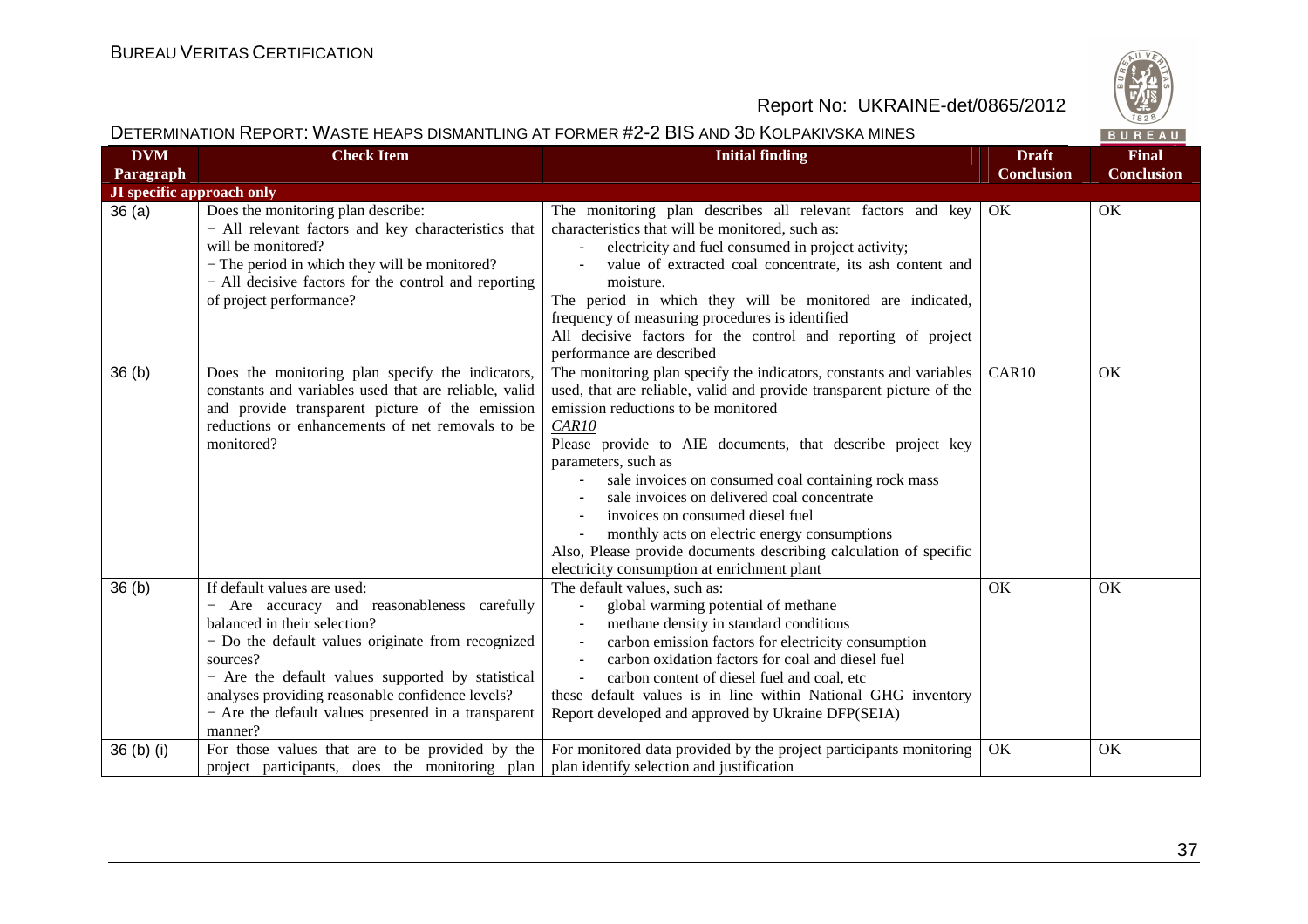

# DETERMINATION REPORT: WASTE HEAPS DISMANTLING AT FORMER #2-2 BIS AND 3D KOLPAKIVSKA MINES

BUREAU

| <b>DVM</b><br>Paragraph | <b>Check Item</b>                                                                                                                                                                                  | <b>Initial finding</b>                                                                                                                                                                                                                                                                                                                                                                                                                                                                                                   | <b>Draft</b><br><b>Conclusion</b> | <b>Final</b><br><b>Conclusion</b> |
|-------------------------|----------------------------------------------------------------------------------------------------------------------------------------------------------------------------------------------------|--------------------------------------------------------------------------------------------------------------------------------------------------------------------------------------------------------------------------------------------------------------------------------------------------------------------------------------------------------------------------------------------------------------------------------------------------------------------------------------------------------------------------|-----------------------------------|-----------------------------------|
|                         | clearly indicate how the values are to be selected<br>and justified?                                                                                                                               |                                                                                                                                                                                                                                                                                                                                                                                                                                                                                                                          |                                   |                                   |
| $36(b)$ (ii)            | For other values,<br>- Does the monitoring plan clearly indicate the<br>precise references from which these values are<br>taken?<br>- Is the conservativeness of the values provided<br>justified? | References on values obtained from sources another from indicated<br>above is provided. Conservativeness of this value is justified                                                                                                                                                                                                                                                                                                                                                                                      | OK                                | OK                                |
| 36 (b) (iii)            | For all data sources, does the monitoring plan<br>specify the procedures to be followed if expected<br>data are unavailable?                                                                       | The procedures following if expected data is unavailable are<br>described in the section D.1 of the PDD                                                                                                                                                                                                                                                                                                                                                                                                                  | OK                                | OK                                |
| 36 (b) (iv)             | Are International System Unit (SI units) used?                                                                                                                                                     | Some units from International System Unit are used                                                                                                                                                                                                                                                                                                                                                                                                                                                                       | OK                                | OK                                |
| 36(b)(v)                | Does the monitoring plan note any parameters,<br>coefficients, variables, etc. that are used to calculate<br>baseline emissions or net removals but are obtained<br>through monitoring?            | The monitoring plan clearly indicate next parameters that obtained<br>through monitoring but used for baseline calculations:<br>amount of coal that has been mined in the baseline<br>scenario and combusted for energy use, equivalent to the<br>amount of coal extracted from the waste heap because of<br>the project activity<br>net Calorific Value of coal<br>carbon Oxidation factor of coal<br>carbon content of coal<br>the average ash content of sorted fractions<br>the average humidity of sorted fractions | OK                                | OK                                |
| 36(b)(v)                | Is the use of parameters, coefficients, variables, etc.<br>consistent between the baseline and monitoring<br>plan?                                                                                 | The use of parameters, coefficients, variables is consistent between<br>the baseline and the monitoring plan                                                                                                                                                                                                                                                                                                                                                                                                             | OK                                | OK                                |
| 36 <sub>(c)</sub>       | Does the monitoring plan draw on the list of<br>standard variables contained in appendix B of<br>"Guidance on criteria for baseline setting and<br>monitoring"?                                    | The monitoring plan was drawn in accordance with the list of<br>standard variables contained in appendix B of "Guidance on<br>criteria for baseline setting and monitoring"                                                                                                                                                                                                                                                                                                                                              | OK                                | OK                                |
| 36(d)                   | Does the monitoring plan explicitly and clearly<br>distinguish:<br>(i) Data and parameters that are not monitored                                                                                  | The monitoring plan explicitly and clearly distinguish:<br>(i) Data and parameters that are not monitored throughout the<br>crediting period, but are determined only once (and thus remain                                                                                                                                                                                                                                                                                                                              | OK                                | OK                                |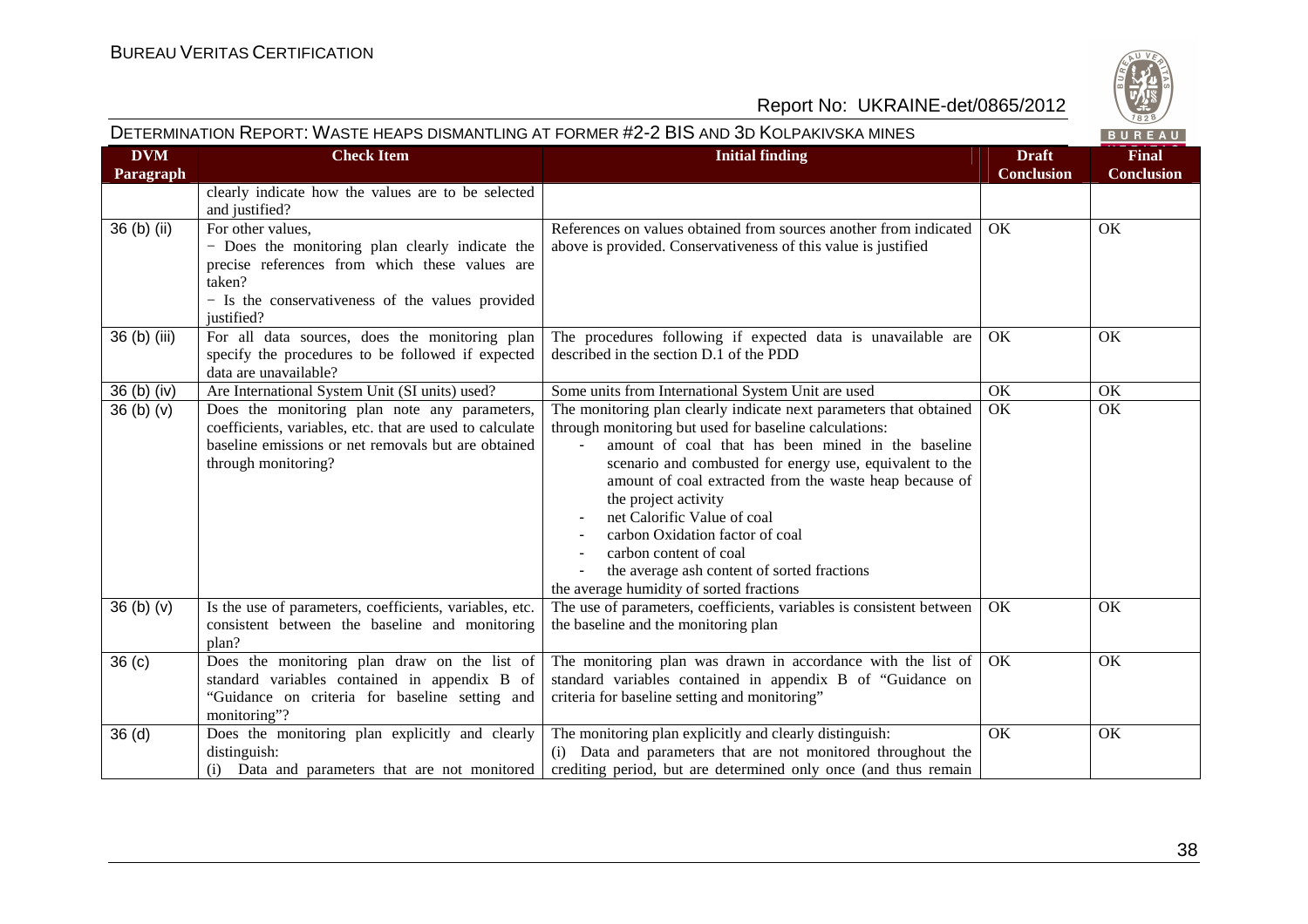

| DETERMINATION REPORT: WASTE HEAPS DISMANTLING AT FORMER #2-2 BIS AND 3D KOLPAKIVSKA MINES<br>BUREAU |                                                                                                                                                                                                                                                                                                                                                                                                                                                                                                                                           |                                                                                                                                                                                                                                                                                                                                                                                                                                                   |                                   |                                   |
|-----------------------------------------------------------------------------------------------------|-------------------------------------------------------------------------------------------------------------------------------------------------------------------------------------------------------------------------------------------------------------------------------------------------------------------------------------------------------------------------------------------------------------------------------------------------------------------------------------------------------------------------------------------|---------------------------------------------------------------------------------------------------------------------------------------------------------------------------------------------------------------------------------------------------------------------------------------------------------------------------------------------------------------------------------------------------------------------------------------------------|-----------------------------------|-----------------------------------|
| <b>DVM</b><br>Paragraph                                                                             | <b>Check Item</b>                                                                                                                                                                                                                                                                                                                                                                                                                                                                                                                         | <b>Initial finding</b>                                                                                                                                                                                                                                                                                                                                                                                                                            | <b>Draft</b><br><b>Conclusion</b> | <b>Final</b><br><b>Conclusion</b> |
|                                                                                                     | throughout the crediting period, but are determined<br>only once (and thus remain fixed throughout the<br>crediting period), and that are available already at<br>the stage of determination?<br>(ii) Data and parameters that are not monitored<br>throughout the crediting period, but are determined<br>only once (and thus remain fixed throughout the<br>crediting period), but that are not already available<br>at the stage of determination?<br>(iii) Data and parameters that are monitored<br>throughout the crediting period? | fixed throughout the crediting period), and that are available<br>already at the stage of determination?<br>(ii) Data and parameters that are not monitored throughout the<br>crediting period, but are determined only once (and thus remain<br>fixed throughout the crediting period), but that are not already<br>available at the stage of determination?<br>(iii) Data and parameters that are monitored throughout the<br>crediting period. |                                   |                                   |
| 36(e)                                                                                               | Does the monitoring plan describe the methods<br>employed for data monitoring (including its<br>frequency) and recording?                                                                                                                                                                                                                                                                                                                                                                                                                 | The monitoring plan clearly describes the methods employed for<br>data monitored, such as direct measuring with metering devices<br>and laboratory samples, account from bookkeeper invoices;<br>frequency of monitoring procedures and recording.<br>CAR11<br>Please add in the section D.1 sub-section Measuring devices<br>reference on Annex 3 contained data on project measuring<br>equipment                                               | CAR11                             | OK                                |
| 36(f)                                                                                               | Does the monitoring plan elaborate all algorithms<br>and formulae used for the estimation/calculation of<br>baseline<br>emissions/removals<br>and<br>project<br>emissions/removals or direct monitoring of emission<br>reductions from the project, leakage, as appropriate?                                                                                                                                                                                                                                                              | The monitoring plan elaborates all formulae required to baseline<br>and project emissions adjusted by leakages calculation                                                                                                                                                                                                                                                                                                                        | OK                                | OK                                |
| 36 (f) (i)                                                                                          | underlying<br>Is<br>the<br>rationale<br>for<br>the<br>algorithms/formulae explained?                                                                                                                                                                                                                                                                                                                                                                                                                                                      | The underlying rationale for the formulae is explained                                                                                                                                                                                                                                                                                                                                                                                            | OK                                | OK                                |
| 36 (f) (ii)                                                                                         | Are consistent variables,<br>equation<br>formats,<br>subscripts etc. used?                                                                                                                                                                                                                                                                                                                                                                                                                                                                | All variables, equation formats, subscripts are used in consistent<br>way                                                                                                                                                                                                                                                                                                                                                                         | OK                                | OK                                |
| 36 (f) (iii)                                                                                        | Are all equations numbered?                                                                                                                                                                                                                                                                                                                                                                                                                                                                                                               | All equations are numbered                                                                                                                                                                                                                                                                                                                                                                                                                        | OK                                | <b>OK</b>                         |
| 36 (f) (iv)                                                                                         | Are all variables, with units indicated defined?                                                                                                                                                                                                                                                                                                                                                                                                                                                                                          | All variables with units are indentified                                                                                                                                                                                                                                                                                                                                                                                                          | OK                                | OK                                |
| 36 $(f)(v)$                                                                                         | Is the conservativeness of the algorithms/procedures<br>justified?                                                                                                                                                                                                                                                                                                                                                                                                                                                                        | CAR12<br>Please add information how values of coal concentrate will be<br>crosschecked                                                                                                                                                                                                                                                                                                                                                            | CAR12                             | OK                                |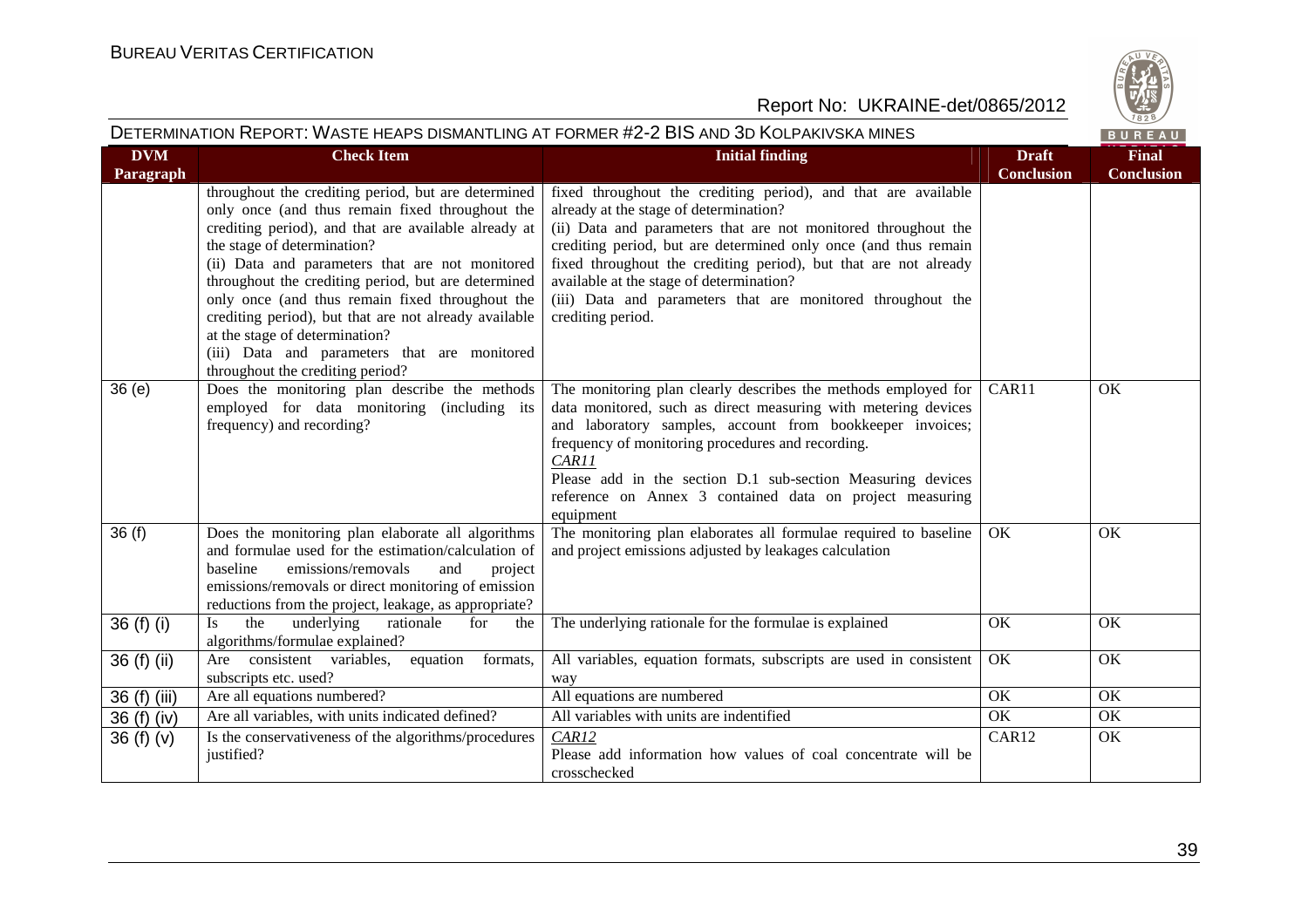

|                         |                                                                                                                                                                                                                                                                                                   | DETERMINATION REPORT: WASTE HEAPS DISMANTLING AT FORMER #2-2 BIS AND 3D KOLPAKIVSKA MINES                                                                                                                                                                                  |                                   | BUREAU                            |
|-------------------------|---------------------------------------------------------------------------------------------------------------------------------------------------------------------------------------------------------------------------------------------------------------------------------------------------|----------------------------------------------------------------------------------------------------------------------------------------------------------------------------------------------------------------------------------------------------------------------------|-----------------------------------|-----------------------------------|
| <b>DVM</b><br>Paragraph | <b>Check Item</b>                                                                                                                                                                                                                                                                                 | <b>Initial finding</b>                                                                                                                                                                                                                                                     | <b>Draft</b><br><b>Conclusion</b> | <b>Final</b><br><b>Conclusion</b> |
| 36 $(f)(v)$             | To the extent possible, are methods to quantitatively<br>account for uncertainty in key parameters included?                                                                                                                                                                                      | Uncertainty level of Key parameters is indicated as low in the<br>section D.2 of the PDD. Only uncertainty level of probability of<br>waste heap self-ignition is indicated as medium                                                                                      | OK                                | OK                                |
| 36 (f) (vi)             | Is consistency between the elaboration of the<br>baseline scenario and the procedure for calculating<br>the emissions or net removals of the baseline<br>ensured?                                                                                                                                 | the consistency between the elaboration of the baseline scenario<br>and the procedure for calculating the emissions or net removals of<br>the baseline is ensured                                                                                                          | OK                                | OK                                |
| 36 (f) (vii)            | Are any parts of the algorithms or formulae that are<br>not self-evident explained?                                                                                                                                                                                                               | The monitoring plan contains detailed explanation of each part of<br>formulae                                                                                                                                                                                              | OK                                | OK                                |
| 36 (f) (vii)            | Is it justified that the procedure is consistent with<br>standard technical procedures in the relevant sector?                                                                                                                                                                                    | The proposed monitoring plan is similar with monitoring plans of<br>JI projects implemented at SIA "Antracit", SIA "Monolit", "Temp"<br>LLC etc, determined by Global Carbon B.V.                                                                                          | OK                                | OK                                |
| 36 (f) (vii)            | Are references provided as necessary?                                                                                                                                                                                                                                                             | The references are provided in relevant points                                                                                                                                                                                                                             | OK                                | OK                                |
| 36 (f) (vii)            | Are implicit and explicit key assumptions explained<br>in a transparent manner?                                                                                                                                                                                                                   | The explicit and implicit key assumptions are explained in<br>transparent manner                                                                                                                                                                                           | OK                                | OK                                |
| 36 (f) (vii)            | Is it clearly stated which assumptions and<br>procedures have significant uncertainty associated<br>with them, and how such uncertainty is to be<br>addressed?                                                                                                                                    | The project participants describe uncertainty level of key factors as<br>low. Key project parameters monitoring equipment is<br>calibrated/verified in accordance with state rules and approved<br>methodologies of quality control and quality assurance                  | OK                                | OK                                |
| 36 (f) (vii)            | Is the uncertainty of key parameters described and,<br>where possible, is an uncertainty range at 95%<br>confidence level for key parameters for the<br>calculation of emission reductions or enhancements<br>of net removals provided?                                                           | The uncertainty level of parameters monitored is indicated in the<br>section D.2, quality control and quality assurance procedures. The<br>uncertainty level of parameters monitored is indicated as low, only<br>Probability of waste heap burning is indicated as medium | OK                                | OK                                |
| 36(9)                   | Does the monitoring plan identify a national or<br>international monitoring standard if such standard<br>has to be and/or is applied to certain aspects of the<br>project?<br>Does the monitoring plan provide a reference as to<br>where a detailed description of the standard can be<br>found? | The monitoring plan identifies next state ruling documents:<br>GOST 11022-95 and GOST 11014-2001 for sampling<br>(a)<br>analysis process<br>GOST 305-82 on diesel fuel parameters<br>(b)<br>References on detailed description of mentioned standard are<br>provided       | OK                                | OK                                |
| 36(h)                   | Does the monitoring plan document statistical<br>techniques, if used for monitoring, and that they are                                                                                                                                                                                            | The monitoring plan uses some statistical data sources such as<br>researches of waste heap self-ignition probability from Scientific                                                                                                                                       | OK                                | OK                                |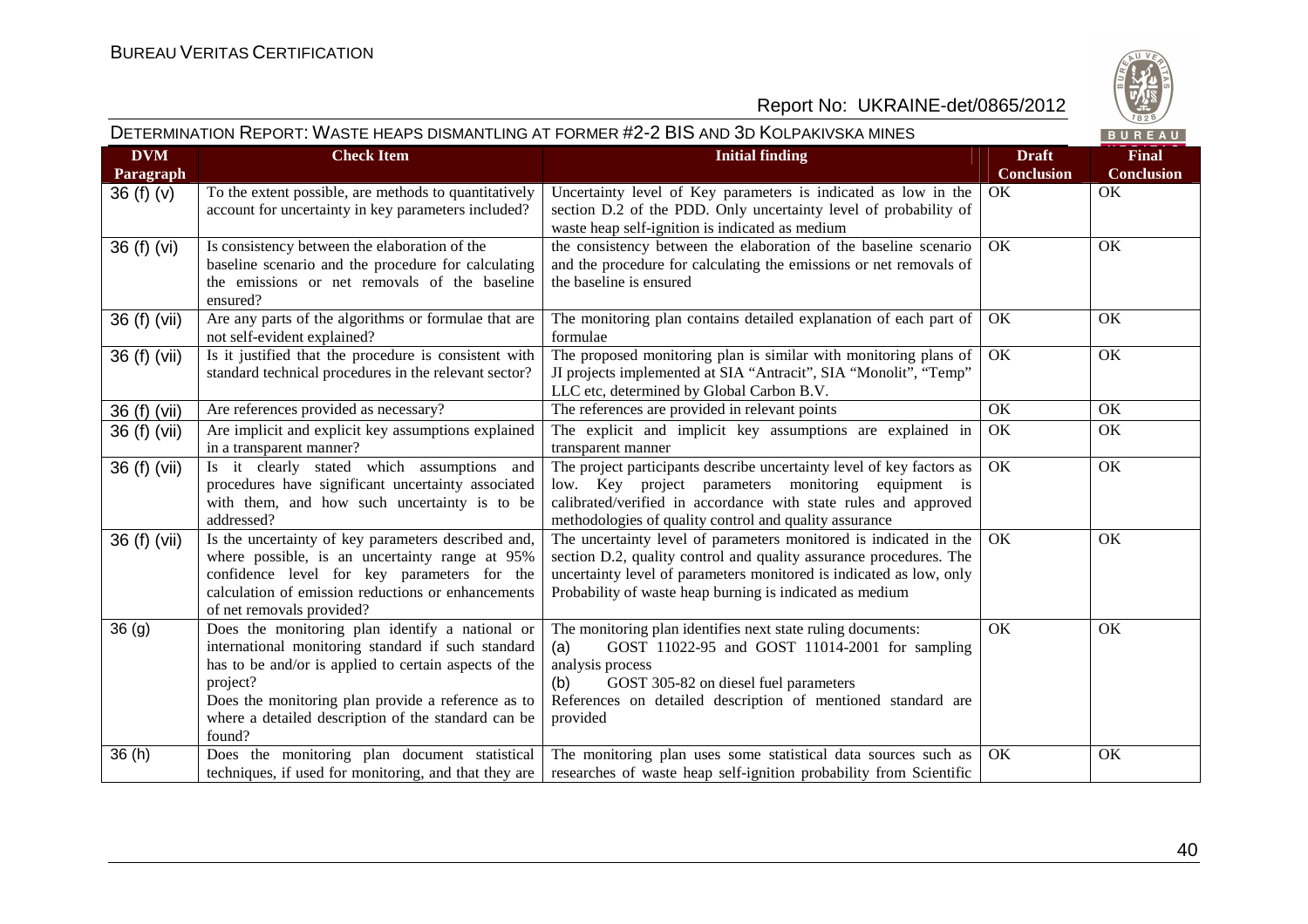

# DETERMINATION REPORT: WASTE HEAPS DISMANTLING AT FORMER #2-2 BIS AND 3D KOLPAKIVSKA MINES

BUREAU

| <b>DVM</b> | <b>Check Item</b>                                                                                                                                                                                                                                                                                         | <b>Initial finding</b>                                                                                                                                                                                                                                                                                      | <b>Draft</b>      | <b>Final</b>      |
|------------|-----------------------------------------------------------------------------------------------------------------------------------------------------------------------------------------------------------------------------------------------------------------------------------------------------------|-------------------------------------------------------------------------------------------------------------------------------------------------------------------------------------------------------------------------------------------------------------------------------------------------------------|-------------------|-------------------|
| Paragraph  |                                                                                                                                                                                                                                                                                                           |                                                                                                                                                                                                                                                                                                             | <b>Conclusion</b> | <b>Conclusion</b> |
|            | used in a conservative manner?                                                                                                                                                                                                                                                                            | Centre "Respirator", data from Ukrainian State Statistic Service                                                                                                                                                                                                                                            |                   |                   |
| 36 (i)     | Does the monitoring plan present the quality<br>assurance and control procedures for the monitoring<br>process, including, as appropriate, information on<br>calibration and on how records on data and/or<br>method validity and accuracy are kept and made<br>available upon request?                   | The quality control and quality assurance procedures of monitoring<br>process are presented. Information on project measuring devices<br>calibration is provided                                                                                                                                            | OK                | OK                |
| 36(j)      | Does the monitoring plan clearly identify the<br>responsibilities and the authority regarding the<br>monitoring activities?                                                                                                                                                                               | The monitoring plan clearly identifies the responsibilities and the<br>authorities regarding the monitoring activities, see please figure 9,<br>section D.3 of the PDD                                                                                                                                      | OK.               | OK                |
| 36(k)      | Does the monitoring plan, on the whole, reflect<br>good monitoring practices appropriate to the project<br>type?<br>If it is a JI LULUCF project, is the good practice<br>guidance developed by IPCC applied?                                                                                             | The monitoring plan is identical to monitoring plans in JI projects<br>implemented at SIA "Antracit", SIA "Monolit", "Temp" LLC etc,<br>determined by Global Carbon B.V.                                                                                                                                    | OK                | OK                |
| 36(1)      | Does the monitoring plan provide, in tabular form, a<br>complete compilation of the data that need to be<br>collected for its application, including data that are<br>measured or sampled and data that are collected<br>from other sources but not including data that are<br>calculated with equations? | The monitoring plan provides in tabular form a complete<br>compilation of the data collected and required for emission<br>reduction calculation, including data that are measured or sampled<br>and data that are collected from other sources but not including<br>data that are calculated with equations | OK                | OK                |
| 36(m)      | Does the monitoring plan indicate that the data<br>monitored and required for verification are to be<br>kept for two years after the last transfer of ERUs for<br>the project?                                                                                                                            | The monitoring plan indicates that data monitored and required for<br>ERUs calculation will be kept two years after the last ERUs<br>transfer<br>CAR13<br>Please add reference on relevant order describing data collecting<br>and keeping procedures                                                       | CAR13             |                   |
| 37         | If selected elements or combinations of approved<br>CDM methodologies or methodological tools are<br>used for establishing the monitoring plan, are the<br>selected elements or combination, together with<br>elements supplementary developed by the project<br>participants in line with 36 above?      | Selected elements of CDM methodology ACM0009, Version 4.0.0<br>was used for leakages estimations in line within the section 36<br>above                                                                                                                                                                     | OK                | OK                |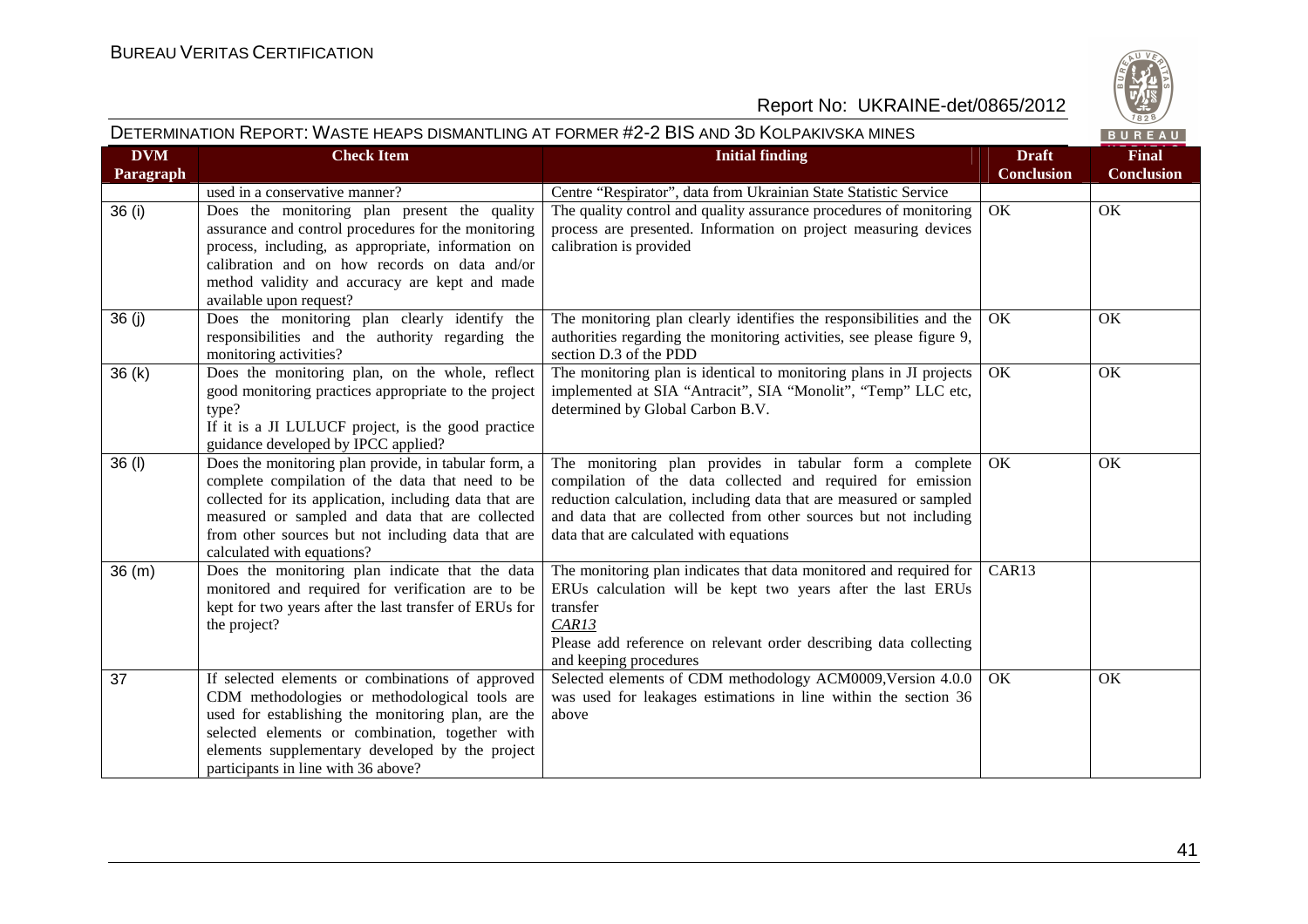

| DETERMINATION REPORT: WASTE HEAPS DISMANTLING AT FORMER #2-2 BIS AND 3D KOLPAKIVSKA MINES<br>BUREAU |                                                                                                                                                                                                                                                                                                                                                                                                 |                                                                                                                                                                                                                                                                                                                                                                                                                                                                                                                                                                                                                                                                                                                                                                                                                   |                                   |                                   |
|-----------------------------------------------------------------------------------------------------|-------------------------------------------------------------------------------------------------------------------------------------------------------------------------------------------------------------------------------------------------------------------------------------------------------------------------------------------------------------------------------------------------|-------------------------------------------------------------------------------------------------------------------------------------------------------------------------------------------------------------------------------------------------------------------------------------------------------------------------------------------------------------------------------------------------------------------------------------------------------------------------------------------------------------------------------------------------------------------------------------------------------------------------------------------------------------------------------------------------------------------------------------------------------------------------------------------------------------------|-----------------------------------|-----------------------------------|
| <b>DVM</b><br>Paragraph                                                                             | <b>Check Item</b>                                                                                                                                                                                                                                                                                                                                                                               | <b>Initial finding</b>                                                                                                                                                                                                                                                                                                                                                                                                                                                                                                                                                                                                                                                                                                                                                                                            | <b>Draft</b><br><b>Conclusion</b> | <b>Final</b><br><b>Conclusion</b> |
|                                                                                                     | Approved CDM methodology approach only_Paragraphs $38(a) - 38(d)$ _Not applicable                                                                                                                                                                                                                                                                                                               |                                                                                                                                                                                                                                                                                                                                                                                                                                                                                                                                                                                                                                                                                                                                                                                                                   |                                   |                                   |
|                                                                                                     | Applicable to both JI specific approach and approved CDM methodology approach_Paragraph 39_Not applicable                                                                                                                                                                                                                                                                                       |                                                                                                                                                                                                                                                                                                                                                                                                                                                                                                                                                                                                                                                                                                                                                                                                                   |                                   |                                   |
| <b>Leakage</b>                                                                                      |                                                                                                                                                                                                                                                                                                                                                                                                 |                                                                                                                                                                                                                                                                                                                                                                                                                                                                                                                                                                                                                                                                                                                                                                                                                   |                                   |                                   |
| <b>JI</b> specific approach only                                                                    |                                                                                                                                                                                                                                                                                                                                                                                                 |                                                                                                                                                                                                                                                                                                                                                                                                                                                                                                                                                                                                                                                                                                                                                                                                                   |                                   |                                   |
| 40(a)                                                                                               | Does the PDD appropriately describe an assessment<br>of the potential leakage of the project and<br>appropriately explain which sources of leakage are<br>to be calculated and which can be neglected?                                                                                                                                                                                          | The PDD appropriately describe an assessment of project leakages<br>and explain which sources of leakage are to be calculated or to be<br>neglected                                                                                                                                                                                                                                                                                                                                                                                                                                                                                                                                                                                                                                                               | OK                                | OK                                |
| 40(b)                                                                                               | Does the PDD provide a procedure for an ex ante                                                                                                                                                                                                                                                                                                                                                 | The procedure of ex ante leakages estimates are provided in the                                                                                                                                                                                                                                                                                                                                                                                                                                                                                                                                                                                                                                                                                                                                                   | OK                                | OK                                |
|                                                                                                     | estimate of leakage?                                                                                                                                                                                                                                                                                                                                                                            | <b>PDD</b>                                                                                                                                                                                                                                                                                                                                                                                                                                                                                                                                                                                                                                                                                                                                                                                                        |                                   |                                   |
|                                                                                                     | Approved CDM methodology approach only_Paragraph 41_Not applicable                                                                                                                                                                                                                                                                                                                              |                                                                                                                                                                                                                                                                                                                                                                                                                                                                                                                                                                                                                                                                                                                                                                                                                   |                                   |                                   |
|                                                                                                     | Estimation of emission reductions or enhancements of net removals                                                                                                                                                                                                                                                                                                                               |                                                                                                                                                                                                                                                                                                                                                                                                                                                                                                                                                                                                                                                                                                                                                                                                                   |                                   |                                   |
| 42                                                                                                  | Does the PDD indicate which of the following<br>approaches it chooses?<br>(a) Assessment of emissions or net removals in the<br>baseline scenario and in the project scenario<br>(b) Direct assessment of emission reductions                                                                                                                                                                   | The PDD indicates that assessment of emissions in the baseline<br>scenario and in the project scenario was chosen                                                                                                                                                                                                                                                                                                                                                                                                                                                                                                                                                                                                                                                                                                 | OK                                | OK                                |
| 43                                                                                                  | If the approach $(a)$ in 42 is chosen, does the PDD<br>provide ex ante estimates of:<br>(a) Emissions or net removals for the project<br>scenario (within the project boundary)?<br>(b) Leakage, as applicable?<br>(c) Emissions or net removals for the baseline<br>scenario (within the project boundary)?<br>(d) Emission reductions or enhancements of net<br>removals adjusted by leakage? | The PDD provides ex ante estimates:<br>(a) Emissions for the project scenario within the project boundary<br>which is 146 934 tonnes of CO2 equivalent for 18/02/2008-<br>31/12/2012 and 30 130 tonnes of CO2 equivalent for<br>01/01/2013-31/12/2013<br>(b) Leakages which is -1 495 847 tonnes of CO2 equivalent for<br>18/02/2008-31/12/2012 and -296 521 tonnes of CO2<br>equivalent for 01/01/2013-31/12/2013<br>Emissions for the baseline scenario which is 4 215 478 tonnes<br>(c)<br>of CO2 equivalent for 18/02/2008-31/12/2012 and 833 598<br>tonnes of CO2 equivalent for 01/01/2013-31/12/2013<br>Emission reductions adjusted by leakages which is 5 564 391<br>(d)<br>tonnes of CO2 equivalent for $18/02/2008-31/12/2012$ and<br>1 099 989 tonnes of CO2 equivalent for 01/01/2013-<br>31/12/2013 | OK                                | OK                                |
| 44                                                                                                  | If the approach (b) in 42 is chosen, does the PDD $\vert$ The approach 42(a) was chosen                                                                                                                                                                                                                                                                                                         |                                                                                                                                                                                                                                                                                                                                                                                                                                                                                                                                                                                                                                                                                                                                                                                                                   | OK                                | OK                                |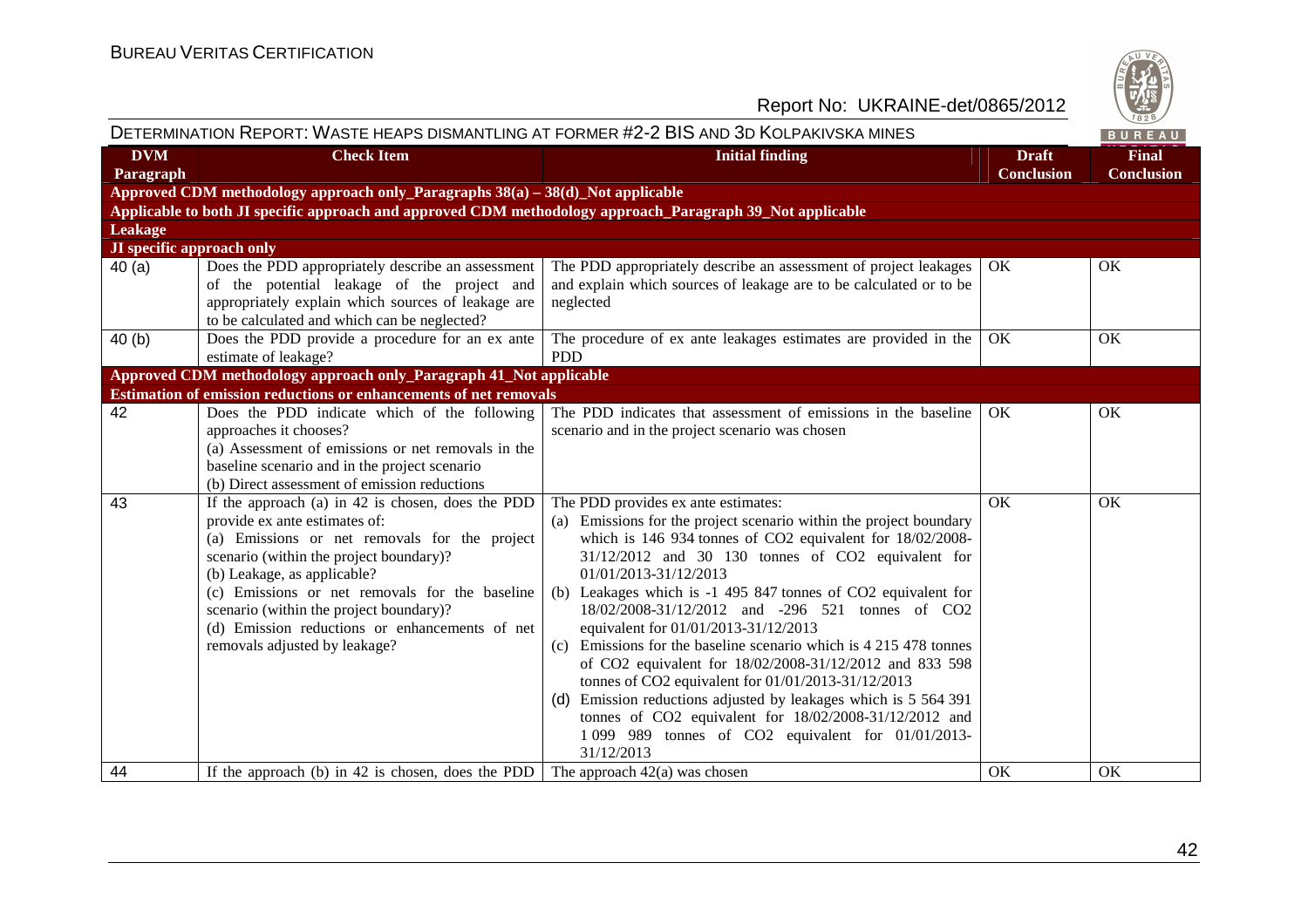

| DETERMINATION REPORT: WASTE HEAPS DISMANTLING AT FORMER #2-2 BIS AND 3D KOLPAKIVSKA MINES<br>BUREAU |                                                                                                                                                                                                                                                                                                                                                                                                                                                                                                                                                                                                                                                                                                                                                                                                                                                                                                                                                                                                                                                                                                                                                                                                                  |                                                                                                                                                                                                                                                                                                                                                                                                                                                                                                                                                                                                                                                                                                                                                                                                                                                                                                                                                                                                                                                                                                                                                                                                                                                                                                                                                 |                                   |                                   |
|-----------------------------------------------------------------------------------------------------|------------------------------------------------------------------------------------------------------------------------------------------------------------------------------------------------------------------------------------------------------------------------------------------------------------------------------------------------------------------------------------------------------------------------------------------------------------------------------------------------------------------------------------------------------------------------------------------------------------------------------------------------------------------------------------------------------------------------------------------------------------------------------------------------------------------------------------------------------------------------------------------------------------------------------------------------------------------------------------------------------------------------------------------------------------------------------------------------------------------------------------------------------------------------------------------------------------------|-------------------------------------------------------------------------------------------------------------------------------------------------------------------------------------------------------------------------------------------------------------------------------------------------------------------------------------------------------------------------------------------------------------------------------------------------------------------------------------------------------------------------------------------------------------------------------------------------------------------------------------------------------------------------------------------------------------------------------------------------------------------------------------------------------------------------------------------------------------------------------------------------------------------------------------------------------------------------------------------------------------------------------------------------------------------------------------------------------------------------------------------------------------------------------------------------------------------------------------------------------------------------------------------------------------------------------------------------|-----------------------------------|-----------------------------------|
| <b>DVM</b><br>Paragraph                                                                             | <b>Check Item</b>                                                                                                                                                                                                                                                                                                                                                                                                                                                                                                                                                                                                                                                                                                                                                                                                                                                                                                                                                                                                                                                                                                                                                                                                | <b>Initial finding</b>                                                                                                                                                                                                                                                                                                                                                                                                                                                                                                                                                                                                                                                                                                                                                                                                                                                                                                                                                                                                                                                                                                                                                                                                                                                                                                                          | <b>Draft</b><br><b>Conclusion</b> | <b>Final</b><br><b>Conclusion</b> |
|                                                                                                     | provide ex ante estimates of:<br>(a) Emission reductions or enhancements of net<br>removals (within the project boundary)?<br>(b) Leakage, as applicable?<br>(c) Emission reductions or enhancements of net<br>removals adjusted by leakage?                                                                                                                                                                                                                                                                                                                                                                                                                                                                                                                                                                                                                                                                                                                                                                                                                                                                                                                                                                     |                                                                                                                                                                                                                                                                                                                                                                                                                                                                                                                                                                                                                                                                                                                                                                                                                                                                                                                                                                                                                                                                                                                                                                                                                                                                                                                                                 |                                   |                                   |
| 45                                                                                                  | For both approaches in 42<br>(a) Are the estimates in 43 or 44 given:<br>(i) On a periodic basis?<br>(ii) At least from the beginning until the end of<br>the crediting period?<br>(iii) On a source-by-source/sink-by-sink<br>basis?<br>(iv) For each GHG?<br>(v) In tones of CO2 equivalent, using global<br>warming potentials defined by decision 2/CP.3 or<br>as subsequently revised in accordance with Article<br>5 of the Kyoto Protocol?<br>(b) Are the formula used for calculating the<br>estimates in 43 or 44 consistent throughout the<br>PDD?<br>(c) For calculating estimates in 43 or 44, are key<br>factors influencing the baseline emissions or<br>removals and the activity level of the project and the<br>emissions or net removals as well as risks associated<br>with the project taken into account, as appropriate?<br>(d) Are data sources used for calculating the<br>estimates in 43 or 44 clearly identified, reliable and<br>transparent?<br>(e) Are emission factors (including default emission<br>factors) if used for calculating the estimates in 43 or<br>44 selected by carefully balancing accuracy and<br>reasonableness, and appropriately justified of the<br>choice? | a) The estimates are given on<br>(i) on a yearly basis<br>(ii) from $18/02/2008$ till $31/12/2013$<br>(iii) On a source-by-source/sink-by-sink basis<br>- for each GHG, which are CH4 and CO2<br>- in tonnes of CO2 equivalent<br>- using global warming potentials defined by decision 2/CP.3<br>(b) The formula used for calculating in 43 is consistent throughout<br>the PDD<br>(c) The key factors influencing the baseline emissions and the<br>activity level of the project and the emissions as well as risks<br>associated with the project were taken into account for calculating<br>estimates in 43<br>(d) The data sources used for calculating the estimates in 43 are<br>clearly identified, reliable and transparent.<br>(e) emission factors used for calculations in 43 are in line with<br>National GHG Inventory Report approved by Ukrainian DFP<br>(f) The estimations in 43 are based on conservative assumptions<br>and the most plausible scenarios in a transparent manner<br>(g) the estimates in 43 are consistent throughout the PDD<br>(h) the annual average value of estimated emission reductions is<br>calculated by dividing the total estimated emission reductions or<br>enhancements of net removals over the crediting period by the total<br>months of the crediting period and multiplying by twelve. | OK                                | OK                                |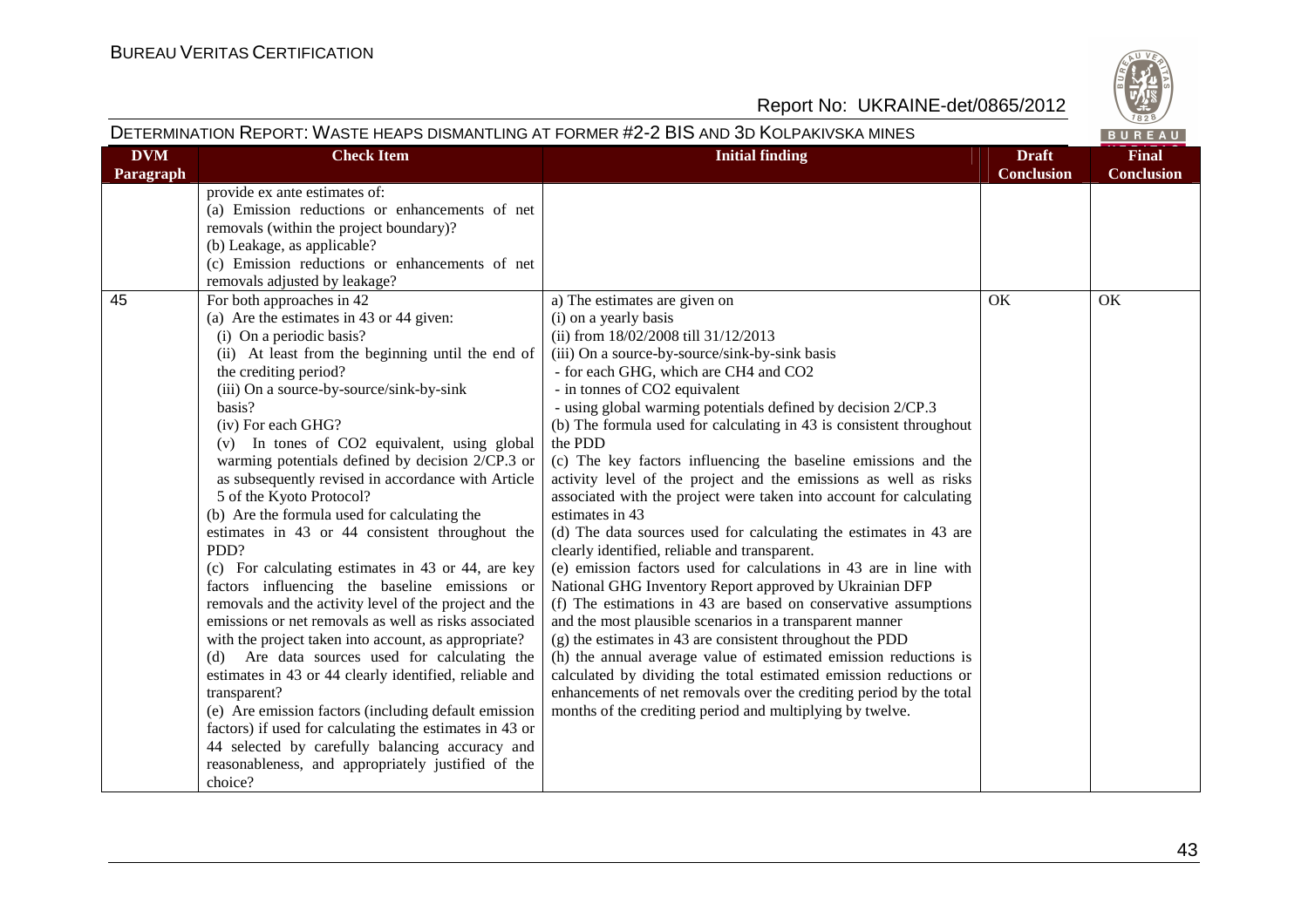

| DETERMINATION REPORT: WASTE HEAPS DISMANTLING AT FORMER #2-2 BIS AND 3D KOLPAKIVSKA MINES<br>BUREAU |                                                                                                                                                                                                                                                                                                                                                                         |                                                                                                                                                                                                   |                                   |                                   |
|-----------------------------------------------------------------------------------------------------|-------------------------------------------------------------------------------------------------------------------------------------------------------------------------------------------------------------------------------------------------------------------------------------------------------------------------------------------------------------------------|---------------------------------------------------------------------------------------------------------------------------------------------------------------------------------------------------|-----------------------------------|-----------------------------------|
| <b>DVM</b><br>Paragraph                                                                             | <b>Check Item</b>                                                                                                                                                                                                                                                                                                                                                       | <b>Initial finding</b>                                                                                                                                                                            | <b>Draft</b><br><b>Conclusion</b> | <b>Final</b><br><b>Conclusion</b> |
|                                                                                                     | Is the estimation in 43 or 44 based on<br>(f)<br>conservative assumptions and the most plausible<br>scenarios in a transparent manner?<br>$(g)$ Are the estimates in 43 or 44 consistent<br>throughout the PDD?<br>(h) Is the annual average of estimated emission<br>reductions or enhancements of net removals<br>calculated by dividing the total estimated emission |                                                                                                                                                                                                   |                                   |                                   |
|                                                                                                     | reductions or enhancements of net removals over<br>the crediting period by the total months of the<br>crediting period and multiplying by twelve?                                                                                                                                                                                                                       |                                                                                                                                                                                                   |                                   |                                   |
| 46                                                                                                  | If the calculation of the baseline emissions or<br>net removals is to be performed ex post, does the<br>PDD include an illustrative ex ante emissions or net<br>removals calculation?                                                                                                                                                                                   | PDD contains ex-post calculations for 2008-2011 years. Ex-ante<br>calculations is provided for 2012 year                                                                                          | OK                                | OK                                |
|                                                                                                     | Approved CDM methodology approach only_Paragraphs $47(a) - 47(b)$ _Not applicable                                                                                                                                                                                                                                                                                       |                                                                                                                                                                                                   |                                   |                                   |
| <b>Environmental impacts</b>                                                                        |                                                                                                                                                                                                                                                                                                                                                                         |                                                                                                                                                                                                   |                                   |                                   |
| 48 (a)                                                                                              | Does the PDD list and attach documentation on the<br>analysis of the environmental impacts of the project,<br>including transboundary impacts, in accordance<br>with procedures as determined by the host Party?                                                                                                                                                        | The PDD lists documentation on the project environmental impact<br>analysis in accordance with actual Ukrainian legislation.                                                                      | OK                                | OK                                |
| 48 (b)                                                                                              | If the analysis in 48 (a) indicates that the<br>environmental impacts are considered significant by<br>the project participants or the host Party, does the<br>PDD provide conclusion and all references to<br>supporting documentation of an environmental<br>impact assessment undertaken in accordance with<br>the procedures as required by the host Party?         | The analysis mentioned in $48(a)$ indicates that impact on air is<br>significant. Assessment of impact on the environment under the<br>laws of Ukraine was held for the proposed project in 2008. | OK                                | OK                                |
| <b>Stakeholder consultation</b>                                                                     |                                                                                                                                                                                                                                                                                                                                                                         |                                                                                                                                                                                                   |                                   |                                   |
| 49                                                                                                  | If stakeholder consultation was undertaken in<br>accordance with the procedure as required by the<br>host Party, does the PDD provide:<br>(a) A list of stakeholders from whom comments on                                                                                                                                                                              | Actual Ukraine legislation doesn't require public information for JI<br>project. Any comments from local stakeholders are obtained.<br>Comments will be collect during determination process      | OK.                               | OK                                |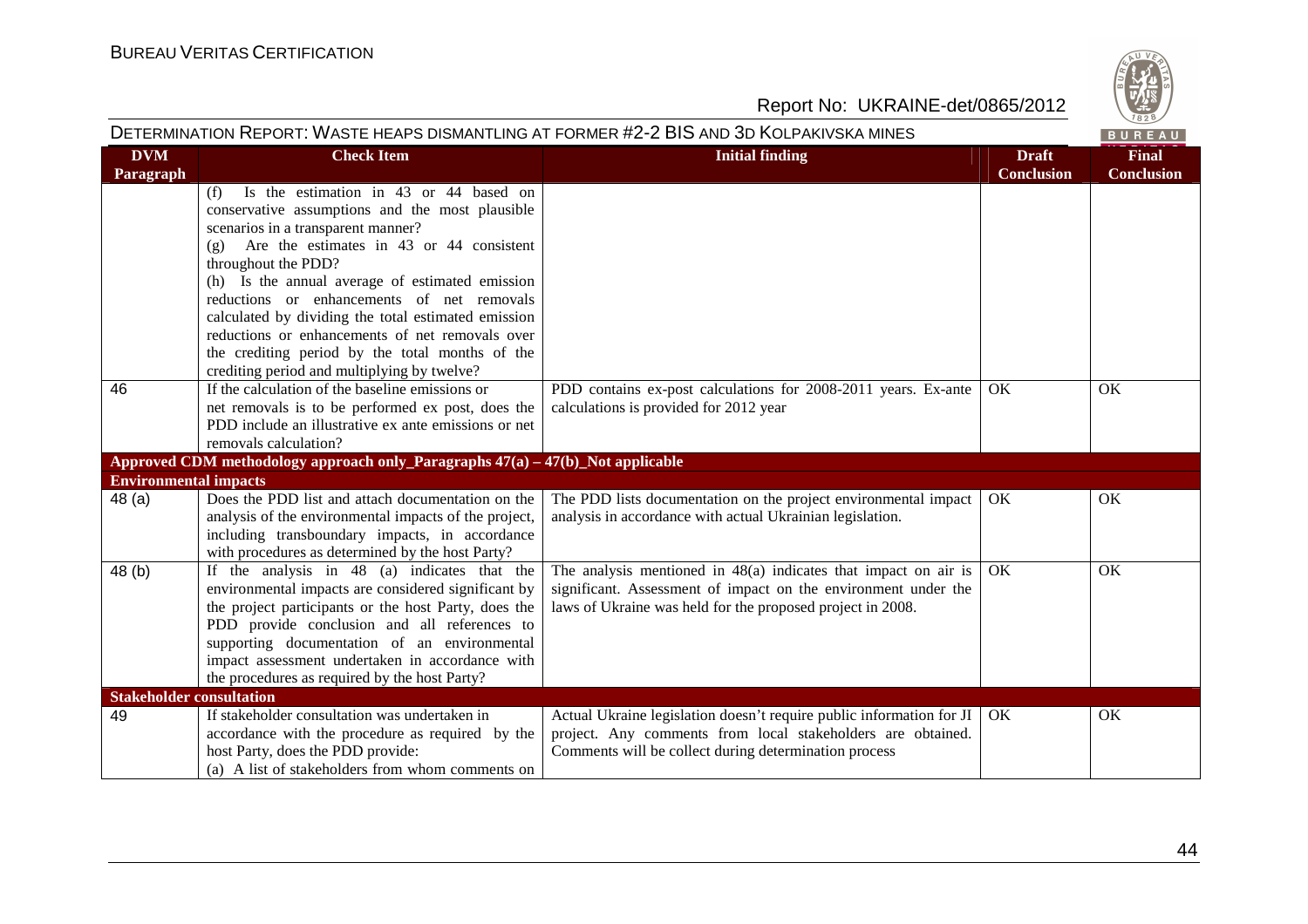

#### DETERMINATION REPORT: WASTE HEAPS DISMANTLING AT FORMER #2-2 BIS AND 3D KOLPAKIVSKA MINES BUREAU **DVMCheck ItemFinal Initial finding Draft Conclusion Conclusion Paragraph**the projects have been received, if any? (b) The nature of the comments? (c) A description on whether and how the comments have been addressed? **Determination regarding small-scale projects (additional elements for assessment)\_Paragraphs 50 - 57\_Not applicableDetermination regarding land use, land-use change and forestry projects \_Paragraphs 58 – 64(d)\_Not applicable Determination regarding programmes of activities Paragraphs 66 – 73 Not applicable**

#### **Table 2 Resolution of Corrective Action and Clarification Requests**

| Draft report clarifications and corrective action Ref. to<br>requests by validation team                     | checklist<br>question<br>in table 1 | Summary of project participant response                                                                                                                                    | <b>Determination team conclusion</b> |
|--------------------------------------------------------------------------------------------------------------|-------------------------------------|----------------------------------------------------------------------------------------------------------------------------------------------------------------------------|--------------------------------------|
| <b>CAR01</b><br>Please add data on subcontractors of "CE<br>'GOSPODAR" Ltd involved to the project activity. |                                     | Artik - bud" Ltd.is the contractor of waste heaps<br>sorting and dismantling. Contract for work<br>#238 from 21/01/08 between "Artik - bud"<br>Ltd and "CE 'GOSPODAR" Ltd. | The issue is closed                  |
| CAR02<br>Please check name of "CE 'GOSPODAR" Ltd                                                             |                                     | Name is corrected                                                                                                                                                          | The issue is closed                  |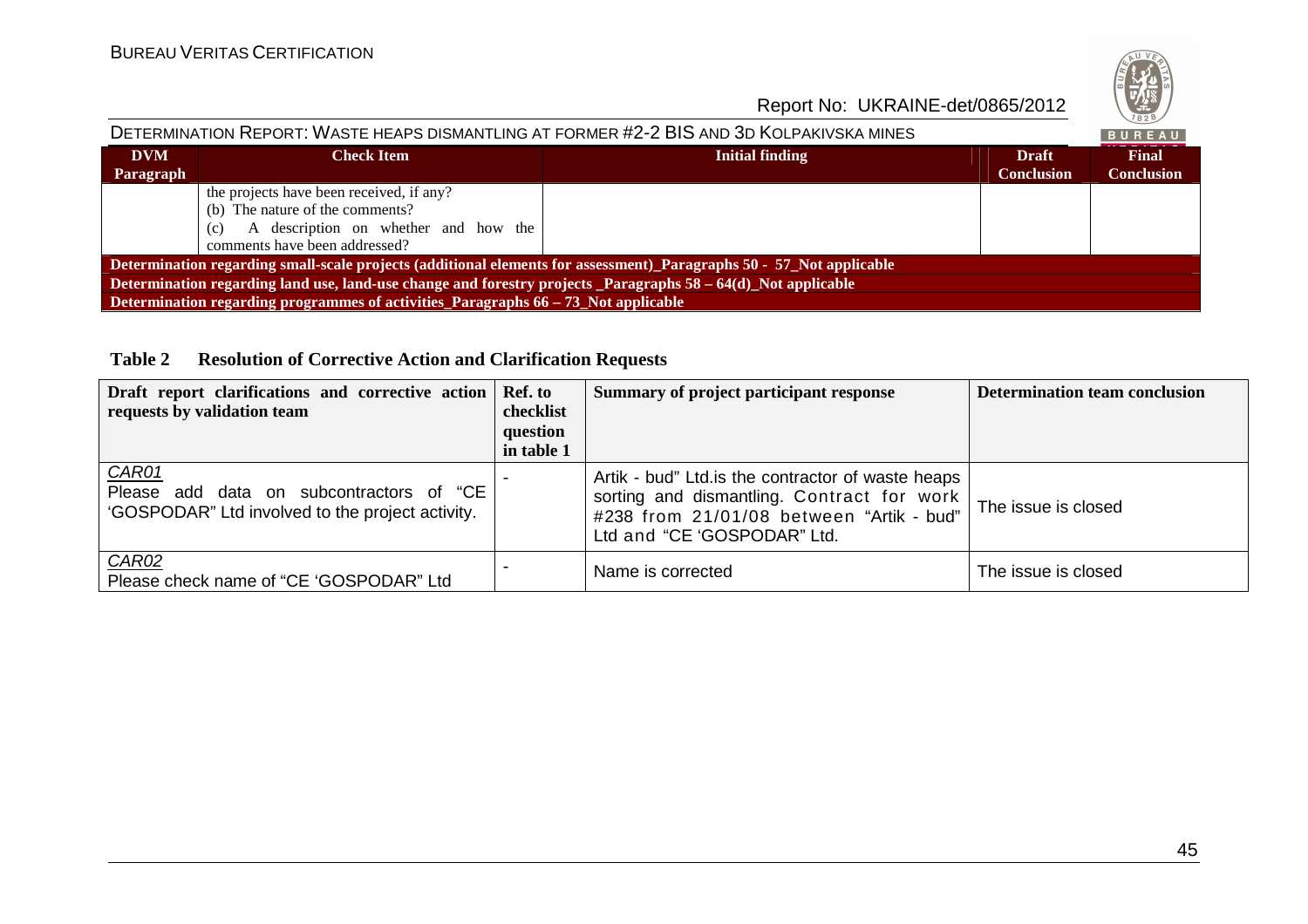

| DETERMINATION REPORT: WASTE HEAPS DISMANTLING AT FORMER #2-2 BIS AND 3D KOLPAKIVSKA MINES<br>BUREAU                                                                                                                                                                                                                                                                                                                                                                   |    |                                                                                                                                                                                                                                                                                                                                                                                         |                                       |  |  |
|-----------------------------------------------------------------------------------------------------------------------------------------------------------------------------------------------------------------------------------------------------------------------------------------------------------------------------------------------------------------------------------------------------------------------------------------------------------------------|----|-----------------------------------------------------------------------------------------------------------------------------------------------------------------------------------------------------------------------------------------------------------------------------------------------------------------------------------------------------------------------------------------|---------------------------------------|--|--|
| CAR03<br>Please add history of waste heaps dismantled in<br>project frames. According to "Моделювання<br>температурного поля згасаючих териконів,<br>В.В. Попович, А.Д. Кузик, канд. фіз.-мат. наук,<br>доцент, О.О. Карабин, канд. фіз.-мат. наук,<br>доцент, О.Ю. Чмир, канд. фіз.-мат. наук<br>(Львівський державний університет безпеки<br><i>життедіяльності)</i> " time of waste heap burning<br>is about 15-20 years after finishing of waste heap<br>mantling |    | Start of waste heaps dumping - 1947 year, the<br>end - 1982. Concerning duration of burning<br>waste heaps, it is still controversial subject. In<br>the literature there are numbers from 5 to 50<br>years. In terms of the project, an important<br>matter is the time of waste heap ignition.<br>However, in this project waste heaps that are<br>being dismantled were not burning. | <b>VERITAS</b><br>The issue is closed |  |  |
| CAR04<br>The proposed project envisages processing 800<br>000 m3 of containing rock mass from waste heap<br>per year. Assuming that average coal content is<br>about 15%, some less than 880 thousands<br>tCO2eq will be obtained per year. Please explain<br>misamendment between abovementioned<br>evaluations and table 2 of the PDD                                                                                                                               |    | Section A.2. provides statistical data on the ash<br>content and moisture content of the rock mass<br>heaps. These values<br>have<br>οf<br>waste<br>considerable<br>fluctuations.<br>According<br>to<br>statistics, coal content can be much higher than<br>Accompanying<br>materials<br>15%.<br>provide<br>calculations of coal content in the rock of waste<br>heap.                  | The issue is closed                   |  |  |
| CAR05<br>Please provide Letter of Endorsement from<br>Ukrainian DFP                                                                                                                                                                                                                                                                                                                                                                                                   | 19 | Letter of Endorsement from the NAEI is<br>provided in PDD, Section A.5                                                                                                                                                                                                                                                                                                                  | The issue is closed                   |  |  |
| CAR06<br>Please provide written project approvals from the<br>both Parties Involved                                                                                                                                                                                                                                                                                                                                                                                   | 19 | Project approvals from the both Parties Involved<br>will be provided to AIE after the submission of<br>Determination Report to the DFPs of Parties<br>Involved                                                                                                                                                                                                                          | Pending                               |  |  |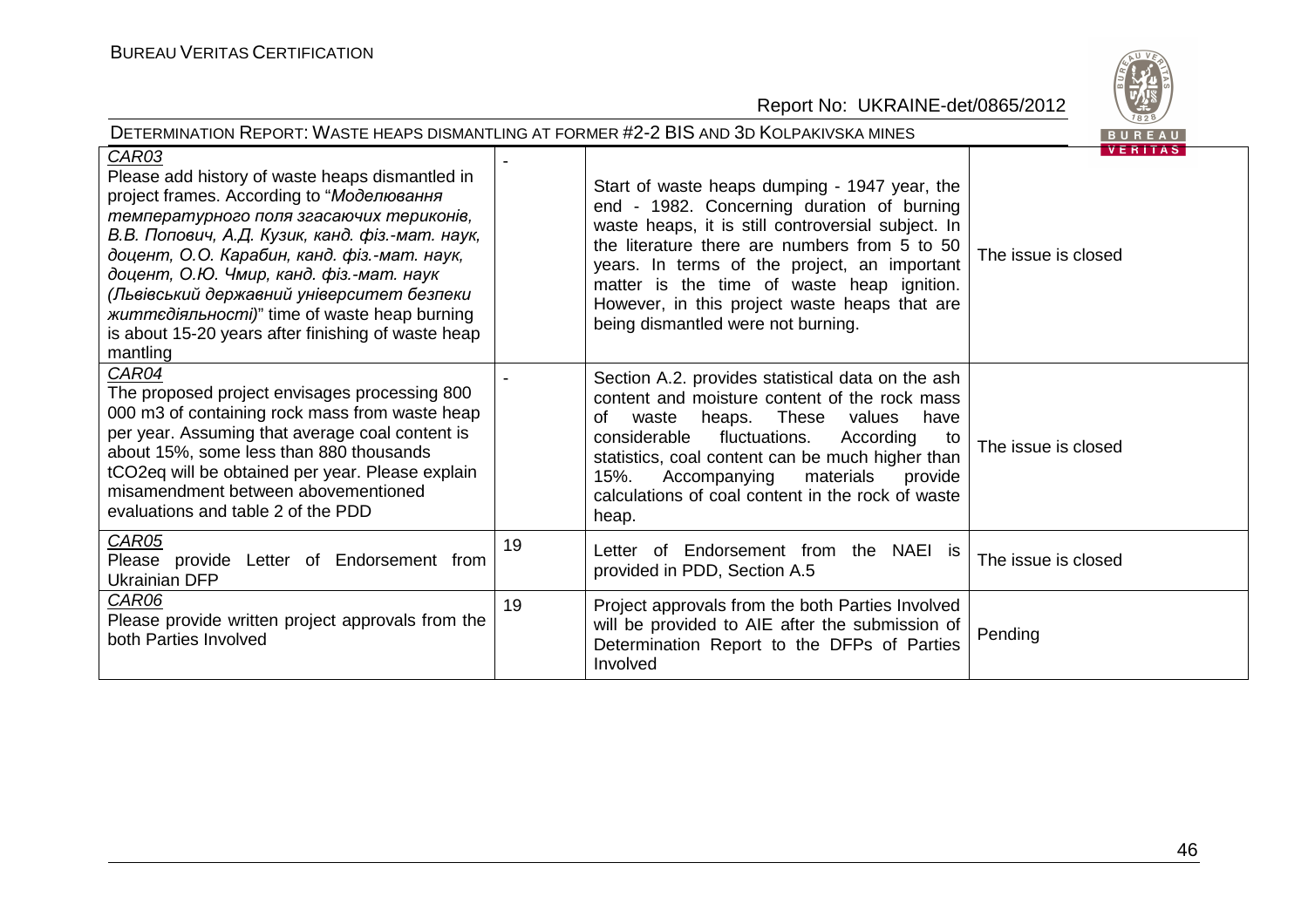

| DETERMINATION REPORT: WASTE HEAPS DISMANTLING AT FORMER #2-2 BIS AND 3D KOLPAKIVSKA MINES                                                                 |    |                                                                                                                                                                                                                                                                                                        |                                       |  |  |
|-----------------------------------------------------------------------------------------------------------------------------------------------------------|----|--------------------------------------------------------------------------------------------------------------------------------------------------------------------------------------------------------------------------------------------------------------------------------------------------------|---------------------------------------|--|--|
| CAR07<br>Please provide more detailed description of<br>barriers for scenario 3. Wastes of coal production<br>uses for concrete production in JI project. | 23 | An additional obstacle to the use of this waste<br>heap as building materials is that it has high<br>carbon content, therefore it leads to lower<br>quality of products. In addition, the technology<br>of building materials requires fine grinding,<br>therefore results in additional energy costs. | <b>VERITAS</b><br>The issue is closed |  |  |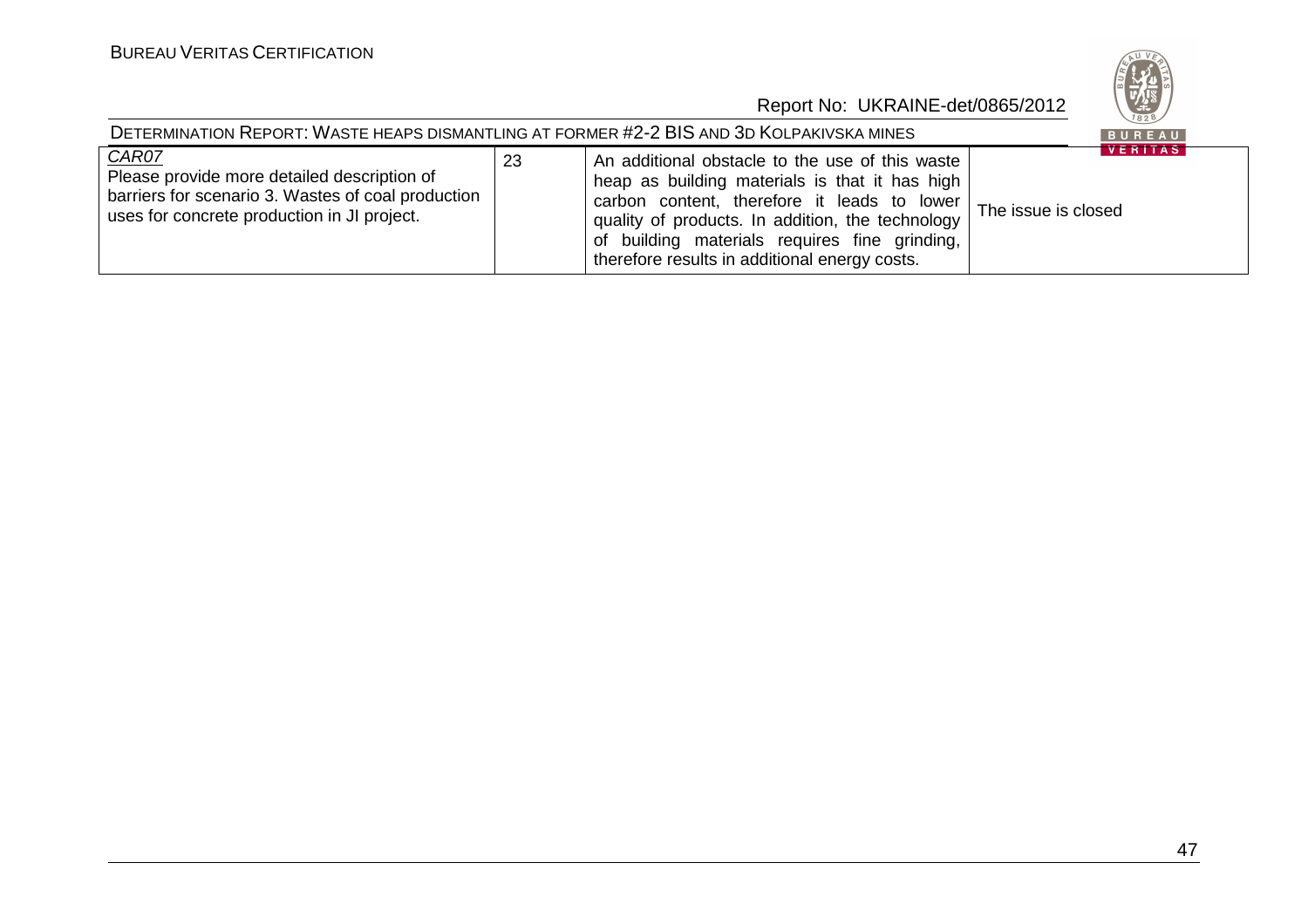# BUREAU <sup>V</sup>ERITAS <sup>C</sup>ERTIFICATION



| DETERMINATION REPORT: WASTE HEAPS DISMANTLING AT FORMER #2-2 BIS AND 3D KOLPAKIVSKA MINES |    |                                                                                                                                                                                                                                                                                                                                                                                                                                                                                                                                                                                                                                                                                                                                                                             | BUREAU                                |
|-------------------------------------------------------------------------------------------|----|-----------------------------------------------------------------------------------------------------------------------------------------------------------------------------------------------------------------------------------------------------------------------------------------------------------------------------------------------------------------------------------------------------------------------------------------------------------------------------------------------------------------------------------------------------------------------------------------------------------------------------------------------------------------------------------------------------------------------------------------------------------------------------|---------------------------------------|
| <b>CAR08</b><br>Please explain lowering of Coal NCV                                       | 23 | In this project used a more correct approach to<br>calculate Net calorific value of coal. Coal that<br>was extracted from waste heap replaced the<br>steam coal due to the baseline in average mine<br>of Luhansk region. In the National Inventory<br>Report 1990-2010, for the steam coal, which<br>was mined in Ukraine, was given the value<br>21.50 TJ/kt. In this project, the value of ash<br>content and humidity and High calorific value of<br>steam coal, which was mined in Luhansk region<br>in proper year. Recount of High calorific value<br>into Net calorific value under State Standard<br>4083-2002 gives 10-15% lower values than in<br>the National Inventory Report. For reasons of<br>conservatism in the project is taken a more<br>correct value. | <b>VERIIAS</b><br>The issue is closed |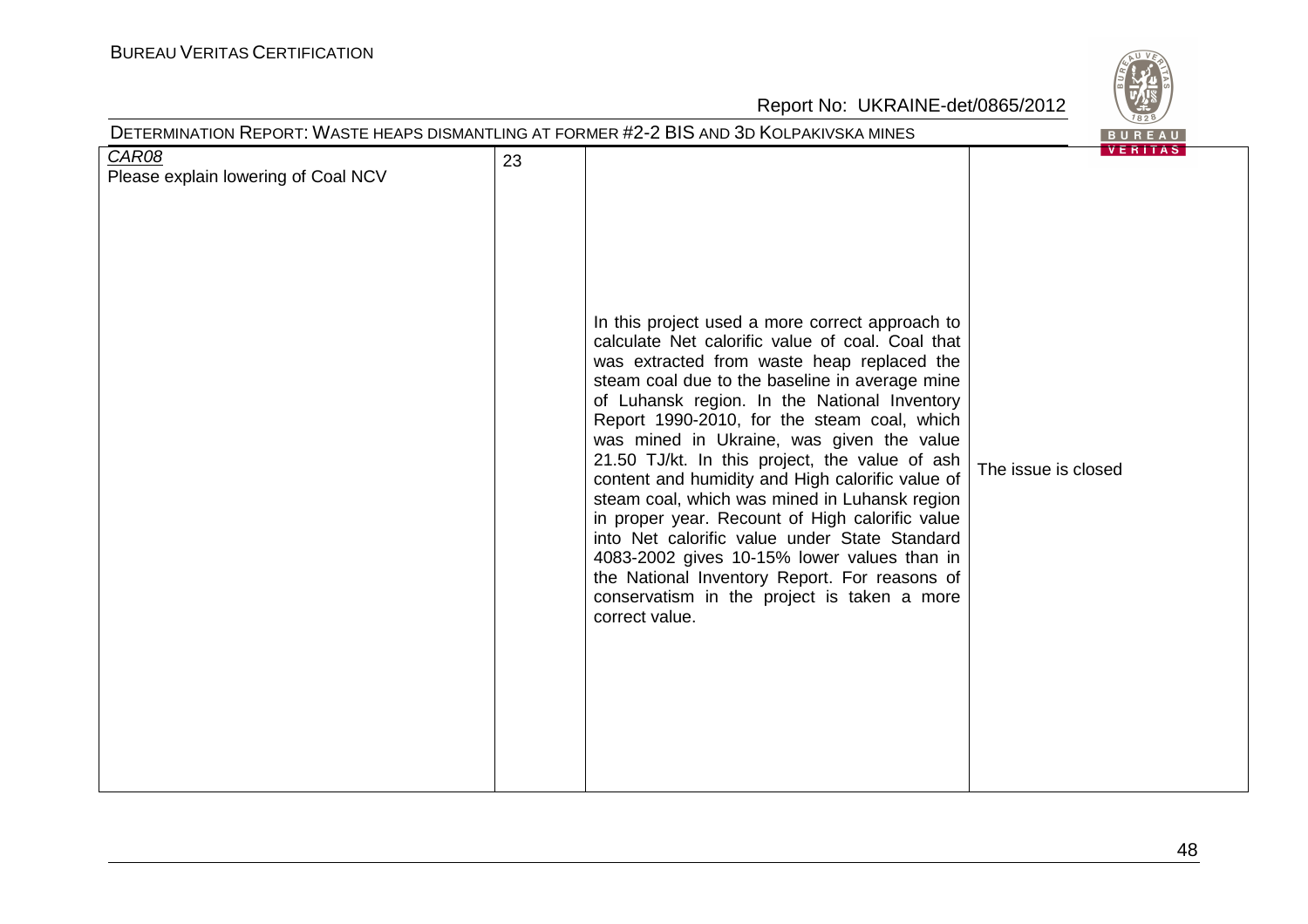

| DETERMINATION REPORT: WASTE HEAPS DISMANTLING AT FORMER #2-2 BIS AND 3D KOLPAKIVSKA MINES<br>BUREAU                                                                                                                                                                                                                                                                                                                                                 |       |                                                                                                                                                                                                                  |                                       |  |
|-----------------------------------------------------------------------------------------------------------------------------------------------------------------------------------------------------------------------------------------------------------------------------------------------------------------------------------------------------------------------------------------------------------------------------------------------------|-------|------------------------------------------------------------------------------------------------------------------------------------------------------------------------------------------------------------------|---------------------------------------|--|
| CAR09<br>Please correct length of crediting period                                                                                                                                                                                                                                                                                                                                                                                                  | 34(b) | Section C.2 "Expected operational lifetime of the<br>project": The life cycle of the project will last<br>from 18/02/2008 to 31/12/2013. Thus, the<br>project life cycle is 5 years 10 months (or 70<br>months). | <b>VERITAS</b><br>The issue is closed |  |
| CAR10<br>Please provide to AIE documents, that describe<br>project key parameters, such as<br>sale invoices<br>consumed<br>on.<br>coal<br>containing rock mass<br>invoices<br>delivered<br>sale<br>coal<br>on<br>concentrate<br>invoices on consumed diesel fuel<br>monthly acts<br>electric<br>on<br>energy<br>consumptions<br>Also, Please provide documents describing<br>calculation of specific electricity consumption at<br>enrichment plant | 36(b) | All necessary documentation has been<br>submitted to AIE                                                                                                                                                         | The issue is closed                   |  |
| CAR11<br>Please add in the section D.1 sub-section<br>Measuring devices reference on Annex 3<br>contained data on project measuring equipment                                                                                                                                                                                                                                                                                                       | 36(e) | (Reference on Annex 3 «Monitiring plan»<br>contains data on project measuring equipment.                                                                                                                         | The issue is closed                   |  |